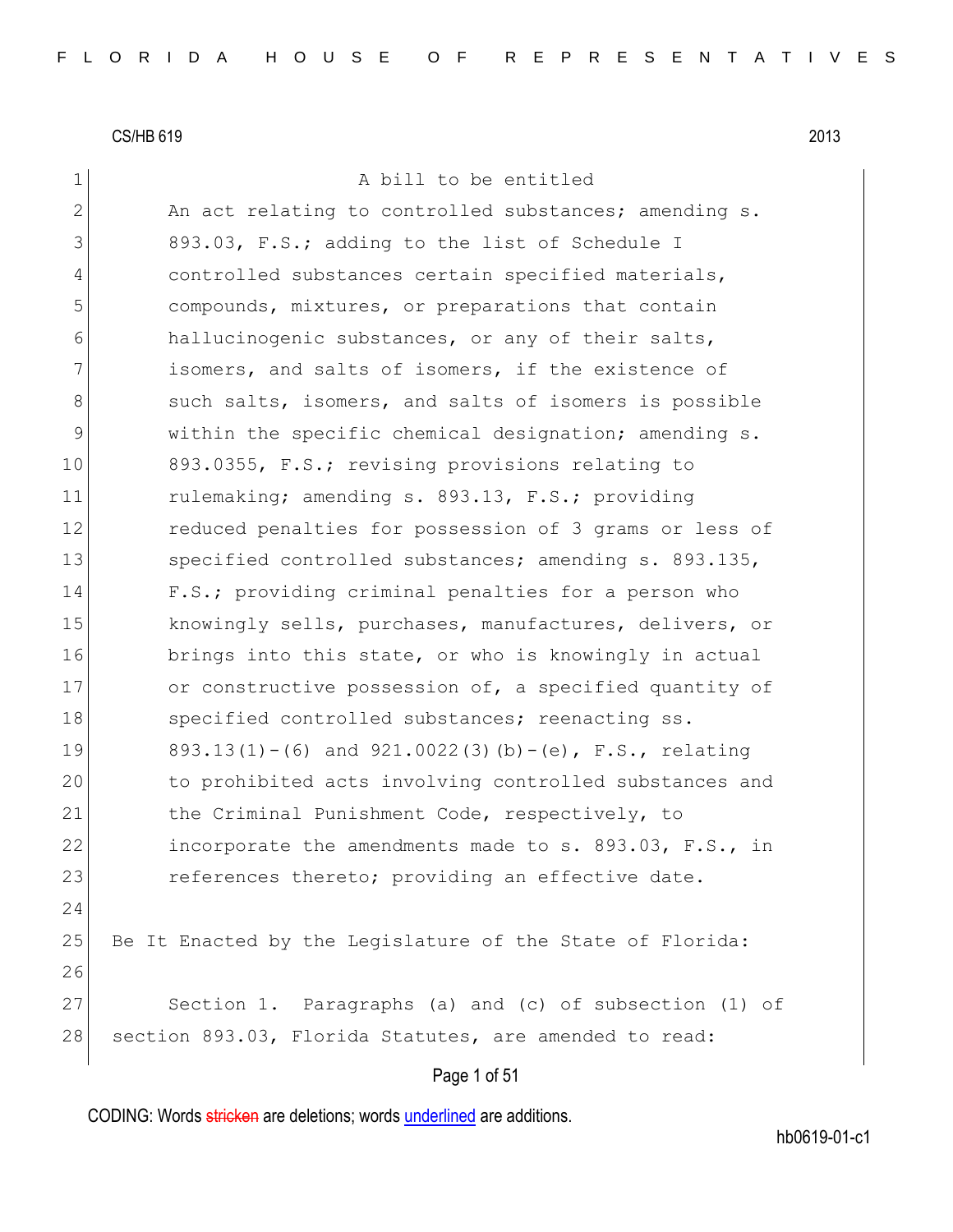29 893.03 Standards and schedules.—The substances enumerated in this section are controlled by this chapter. The controlled substances listed or to be listed in Schedules I, II, III, IV, and V are included by whatever official, common, usual, chemical, or trade name designated. The provisions of this section shall not be construed to include within any of the schedules contained in this section any excluded drugs listed within the purview of 21 C.F.R. s. 1308.22, styled "Excluded 37 Substances"; 21 C.F.R. s. 1308.24, styled "Exempt Chemical Preparations"; 21 C.F.R. s. 1308.32, styled "Exempted Prescription Products"; or 21 C.F.R. s. 1308.34, styled "Exempt 40 Anabolic Steroid Products."

 (1) SCHEDULE I.—A substance in Schedule I has a high potential for abuse and has no currently accepted medical use in 43 treatment in the United States and in its use under medical supervision does not meet accepted safety standards. The following substances are controlled in Schedule I:

46 (a) Unless specifically excepted or unless listed in 47 another schedule, any of the following substances, including 48 their isomers, esters, ethers, salts, and salts of isomers, 49 esters, and ethers, whenever the existence of such isomers, 50 esters, ethers, and salts is possible within the specific 51 chemical designation:

52 1. Acetyl-alpha-methylfentanyl.

- 53 2. Acetylmethadol.
- 54 3. Allylprodine.

55 4. Alphacetylmethadol (except levo-alphacetylmethadol, 56 also known as levo-alpha-acetylmethadol, levomethadyl acetate,

## Page 2 of 51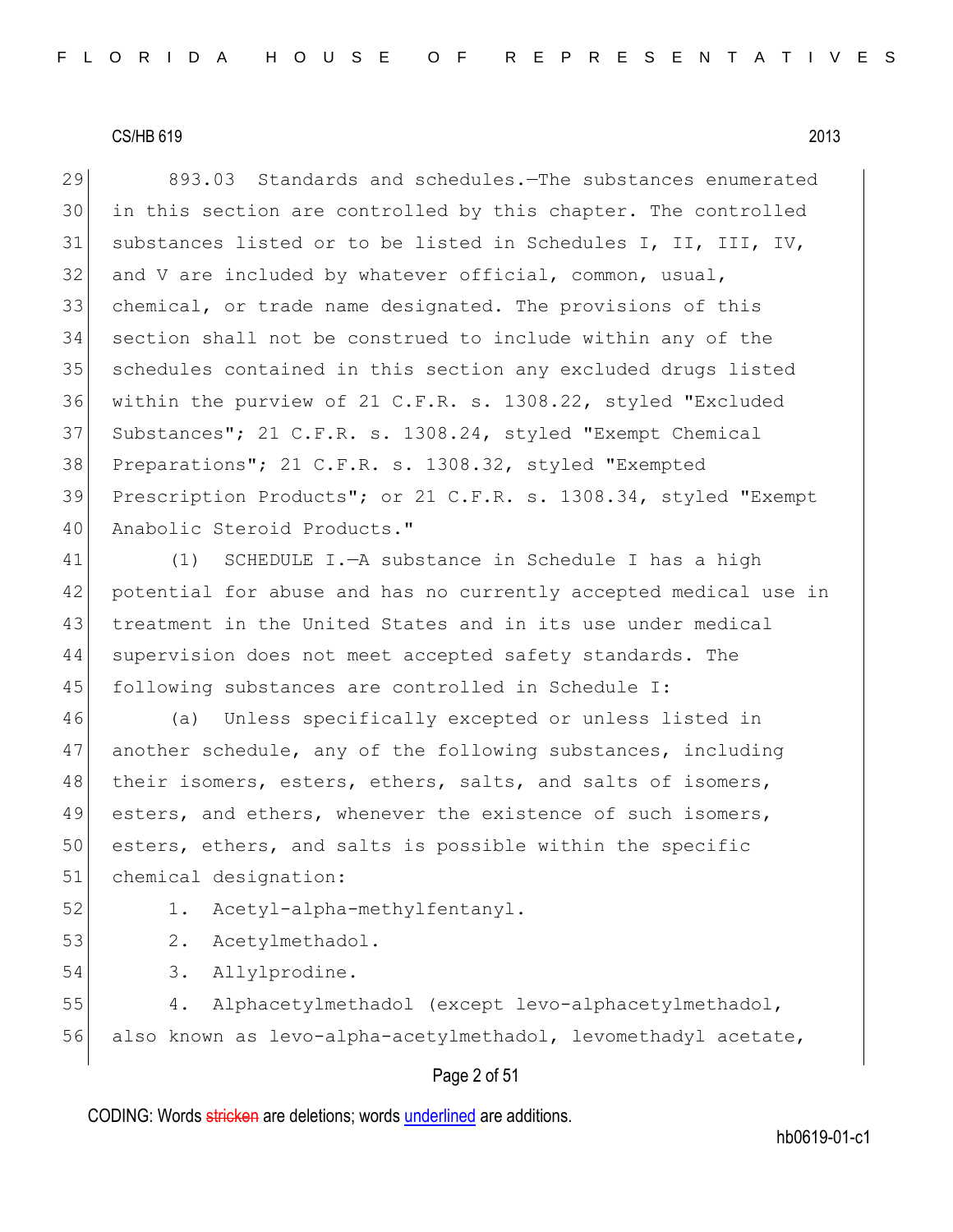|    | <b>CS/HB 619</b> | 2013                                                             |
|----|------------------|------------------------------------------------------------------|
| 57 | or LAAM).        |                                                                  |
| 58 | 5.               | Alphamethadol.                                                   |
| 59 | 6.               | Alpha-methylfentanyl (N-[1-(alpha-methyl-betaphenyl)             |
| 60 |                  | ethyl-4-piperidyl] propionanilide; 1-(1-methyl-2-phenylethyl)-4- |
| 61 |                  | (N-propanilido) piperidine).                                     |
| 62 | $7$ .            | Alpha-methylthiofentanyl.                                        |
| 63 | 8.               | Alphameprodine.                                                  |
| 64 | 9.               | Benzethidine.                                                    |
| 65 | 10.              | Benzylfentanyl.                                                  |
| 66 | 11.              | Betacetylmethadol.                                               |
| 67 | 12.              | Beta-hydroxyfentanyl.                                            |
| 68 | 13.              | Beta-hydroxy-3-methylfentanyl.                                   |
| 69 | 14.              | Betameprodine.                                                   |
| 70 | 15.              | Betamethadol.                                                    |
| 71 | 16.              | Betaprodine.                                                     |
| 72 | 17.              | Clonitazene.                                                     |
| 73 | 18.              | Dextromoramide.                                                  |
| 74 | 19.              | Diampromide.                                                     |
| 75 | 20.              | Diethylthiambutene.                                              |
| 76 | 21.              | Difenoxin.                                                       |
| 77 | 22.              | Dimenoxadol.                                                     |
| 78 | 23.              | Dimepheptanol.                                                   |
| 79 | 24.              | Dimethylthiambutene.                                             |
| 80 | 25.              | Dioxaphetyl butyrate.                                            |
| 81 | 26.              | Dipipanone.                                                      |
| 82 | 27.              | Ethylmethylthiambutene.                                          |
| 83 | 28.              | Etonitazene.                                                     |
| 84 | 29.              | Etoxeridine.                                                     |
|    |                  |                                                                  |

Page 3 of 51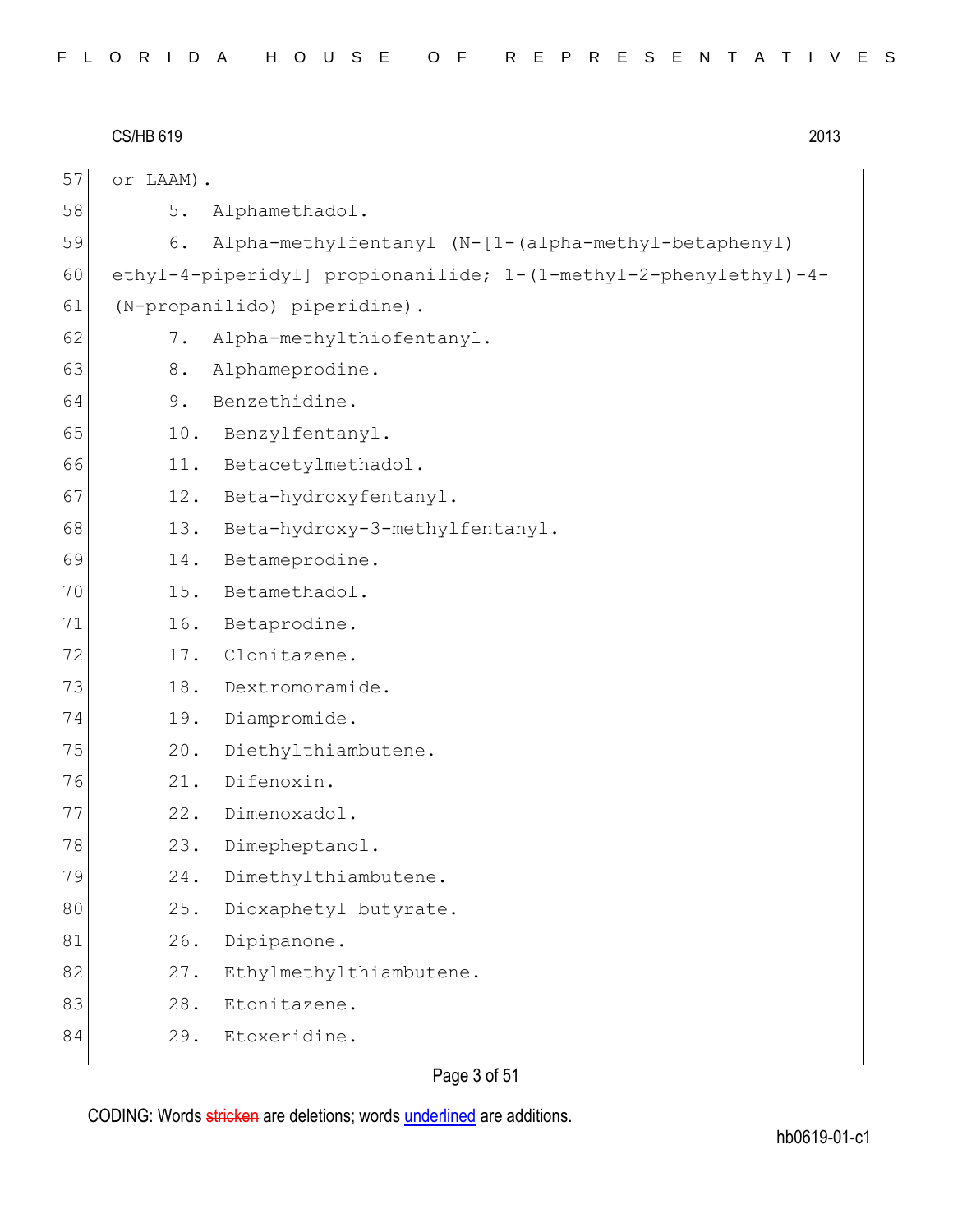|     | <b>CS/HB 619</b> |                                                                | 2013 |
|-----|------------------|----------------------------------------------------------------|------|
| 85  | 30.              | Flunitrazepam.                                                 |      |
| 86  |                  | 31. Furethidine.                                               |      |
| 87  | 32.              | Hydroxypethidine.                                              |      |
| 88  |                  | 33. Ketobemidone.                                              |      |
| 89  |                  | 34. Levomoramide.                                              |      |
| 90  | 35.              | Levophenacylmorphan.                                           |      |
| 91  |                  | 36. 1-Methyl-4-Phenyl-4-Propionoxypiperidine (MPPP).           |      |
| 92  | 37.              | 3-Methylfentanyl (N-                                           |      |
| 93  |                  | [3-methyl-1-(2-phenylethyl)-4-piperidyl]-N-phenylpropanamide). |      |
| 94  | 38.              | 3-Methylthiofentanyl.                                          |      |
| 95  |                  | 39. 3, 4-Methylenedioxymethamphetamine                         |      |
| 96  | $(MDMA)$ .       |                                                                |      |
| 97  |                  | 39.40. Morpheridine.                                           |      |
| 98  |                  | 40.41. Noracymethadol.                                         |      |
| 99  |                  | 41.42. Norlevorphanol.                                         |      |
| 100 |                  | 42.43. Normethadone.                                           |      |
| 101 |                  | 43.44. Norpipanone.                                            |      |
| 102 |                  | 44.45. Para-Fluorofentanyl.                                    |      |
| 103 |                  | 45.46. Phenadoxone.                                            |      |
| 104 |                  | 46.47. Phenampromide.                                          |      |
| 105 | 47.48.           | Phenomorphan.                                                  |      |
| 106 |                  | 48.49. Phenoperidine.                                          |      |
| 107 |                  | 49.50. 1-(2-Phenylethyl)-4-Phenyl-4-Acetyloxypiperidine        |      |
| 108 | $(PEPAP)$ .      |                                                                |      |
| 109 | 50.51.           | Piritramide.                                                   |      |
| 110 |                  | 51.52. Proheptazine.                                           |      |
| 111 |                  | 52.53. Properidine.                                            |      |
| 112 |                  | 53. <del>54.</del> Propiram.                                   |      |
|     |                  |                                                                |      |

Page 4 of 51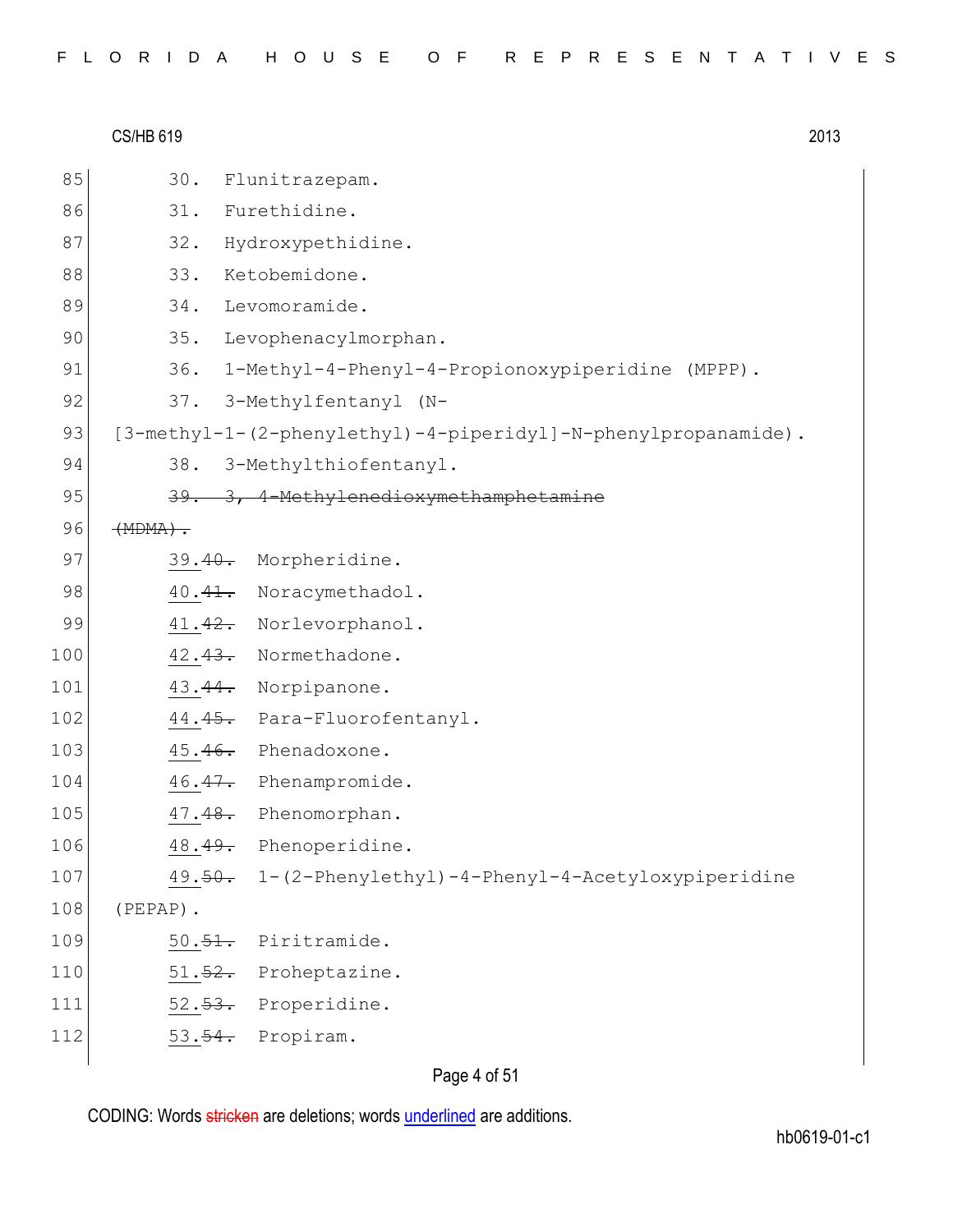| FLORIDA HOUSE OF REPRESENTATIVES |  |
|----------------------------------|--|
|----------------------------------|--|

- 113 54.55. Racemoramide.
- 114 55.56. Thenylfentanyl.
- 115  $56.57$ . Thiofentanyl.
- 116 57.58. Tilidine.
- 117 58.59. Trimeperidine.

118 (c) Unless specifically excepted or unless listed in 119 another schedule, any material, compound, mixture, or 120 preparation that contains any quantity of the following 121 hallucinogenic substances or that contains any of their salts, 122 isomers, including optical, positional, or geometric isomers, 123 and salts of isomers, if the existence of such salts, isomers, 124 and salts of isomers is possible within the specific chemical 125 designation:

- 
- 126 1. Alpha-ethyltryptamine.
- 127 2. 2-Amino-4-methyl-5-phenyl-2-oxazoline (4-
- 128 methylaminorex).
- 129 3. 2-Amino-5-phenyl-2-oxazoline (Aminorex).
- 130 4. 4-Bromo-2,5-dimethoxyamphetamine.
- 131 5. 4-Bromo-2,5-dimethoxyphenethylamine.
- 132 6. Bufotenine.
- 133 7. Cannabis.
- 134 8. Cathinone.
- 135 9. Diethyltryptamine.
- 136 10. 2,5-Dimethoxyamphetamine.
- 137 11. 2,5-Dimethoxy-4-ethylamphetamine (DOET).
- 138 12. Dimethyltryptamine.
- 139 13. N-Ethyl-1-phenylcyclohexylamine (PCE) (Ethylamine

140 analog of phencyclidine).

## Page 5 of 51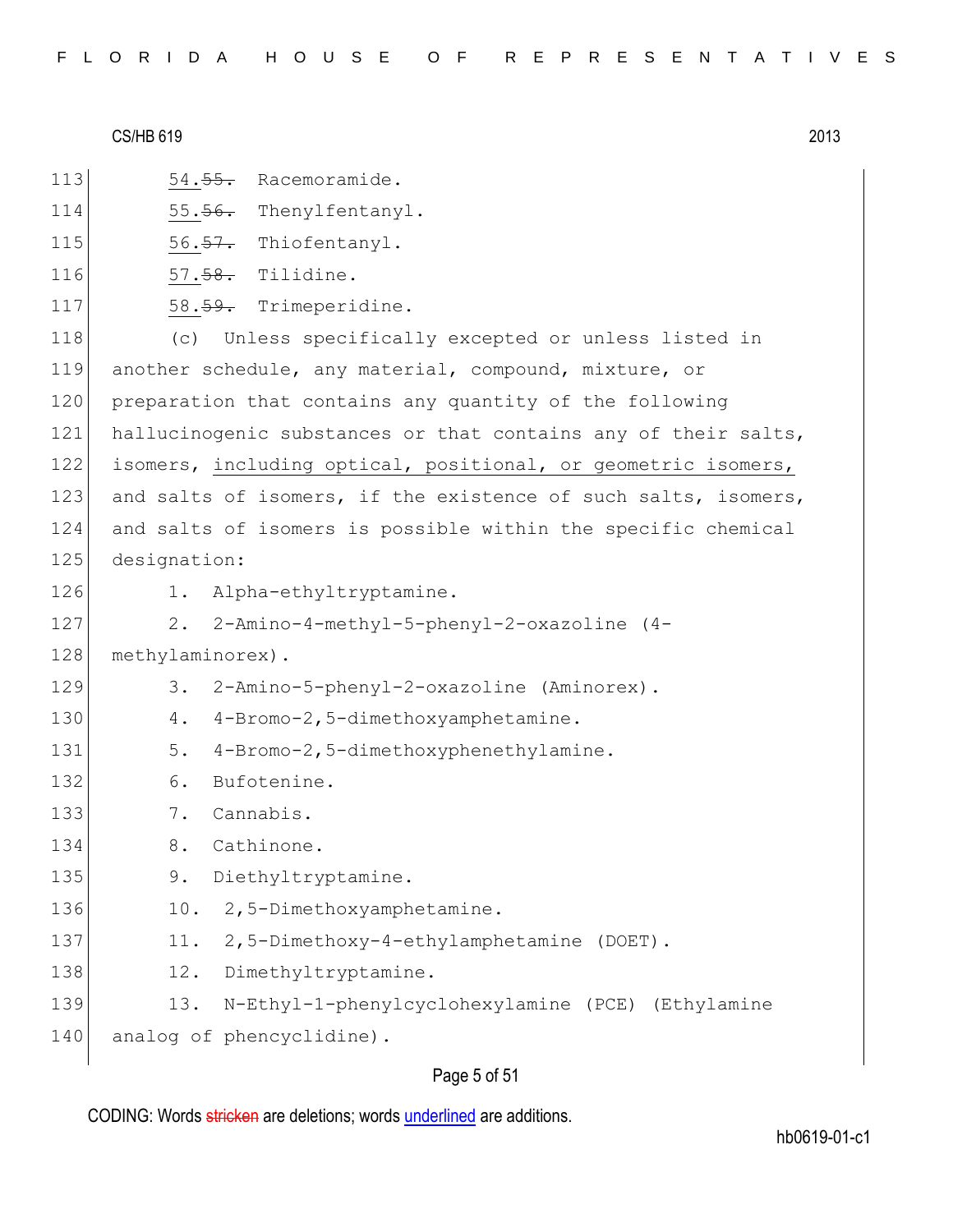|  |  |  |  |  |  | FLORIDA HOUSE OF REPRESENTATIVES |  |  |  |  |  |  |  |  |
|--|--|--|--|--|--|----------------------------------|--|--|--|--|--|--|--|--|
|  |  |  |  |  |  |                                  |  |  |  |  |  |  |  |  |

|     | <b>CS/HB 619</b> |                                                                  | 2013 |
|-----|------------------|------------------------------------------------------------------|------|
| 141 | 14.              | N-Ethyl-3-piperidyl benzilate.                                   |      |
| 142 | 15.              | N-ethylamphetamine.                                              |      |
| 143 | 16.              | Fenethylline.                                                    |      |
| 144 | 17.              | N-Hydroxy-3, 4-methylenedioxyamphetamine.                        |      |
| 145 | 18.              | Ibogaine.                                                        |      |
| 146 | 19.              | Lysergic acid diethylamide (LSD).                                |      |
| 147 | 20.              | Mescaline.                                                       |      |
| 148 | 21.              | Methcathinone.                                                   |      |
| 149 | 22.              | 5-Methoxy-3, 4-methylenedioxyamphetamine.                        |      |
| 150 | 23.              | 4-methoxyamphetamine.                                            |      |
| 151 | 24.              | 4-methoxymethamphetamine.                                        |      |
| 152 | 25.              | 4-Methyl-2,5-dimethoxyamphetamine.                               |      |
| 153 | 26.              | 3, 4-Methylenedioxy-N-ethylamphetamine.                          |      |
| 154 | 27.              | 3, 4-Methylenedioxyamphetamine.                                  |      |
| 155 | 28.              | N-Methyl-3-piperidyl benzilate.                                  |      |
| 156 | 29.              | N, N-dimethylamphetamine.                                        |      |
| 157 | 30.              | Parahexyl.                                                       |      |
| 158 | 31.              | Peyote.                                                          |      |
| 159 | 32.              | N-(1-Phenylcyclohexyl)-pyrrolidine (PCPY) (Pyrrolidine           |      |
| 160 |                  | analog of phencyclidine).                                        |      |
| 161 | 33.              | Psilocybin.                                                      |      |
| 162 | 34.              | Psilocyn.                                                        |      |
| 163 | 35.              | Salvia divinorum, except for any drug product approved           |      |
| 164 |                  | by the United States Food and Drug Administration which contains |      |
| 165 |                  | Salvia divinorum or its isomers, esters, ethers, salts, and      |      |
| 166 |                  | salts of isomers, esters, and ethers, if the existence of such   |      |
| 167 |                  | isomers, esters, ethers, and salts is possible within the        |      |
| 168 |                  | specific chemical designation.                                   |      |

# Page 6 of 51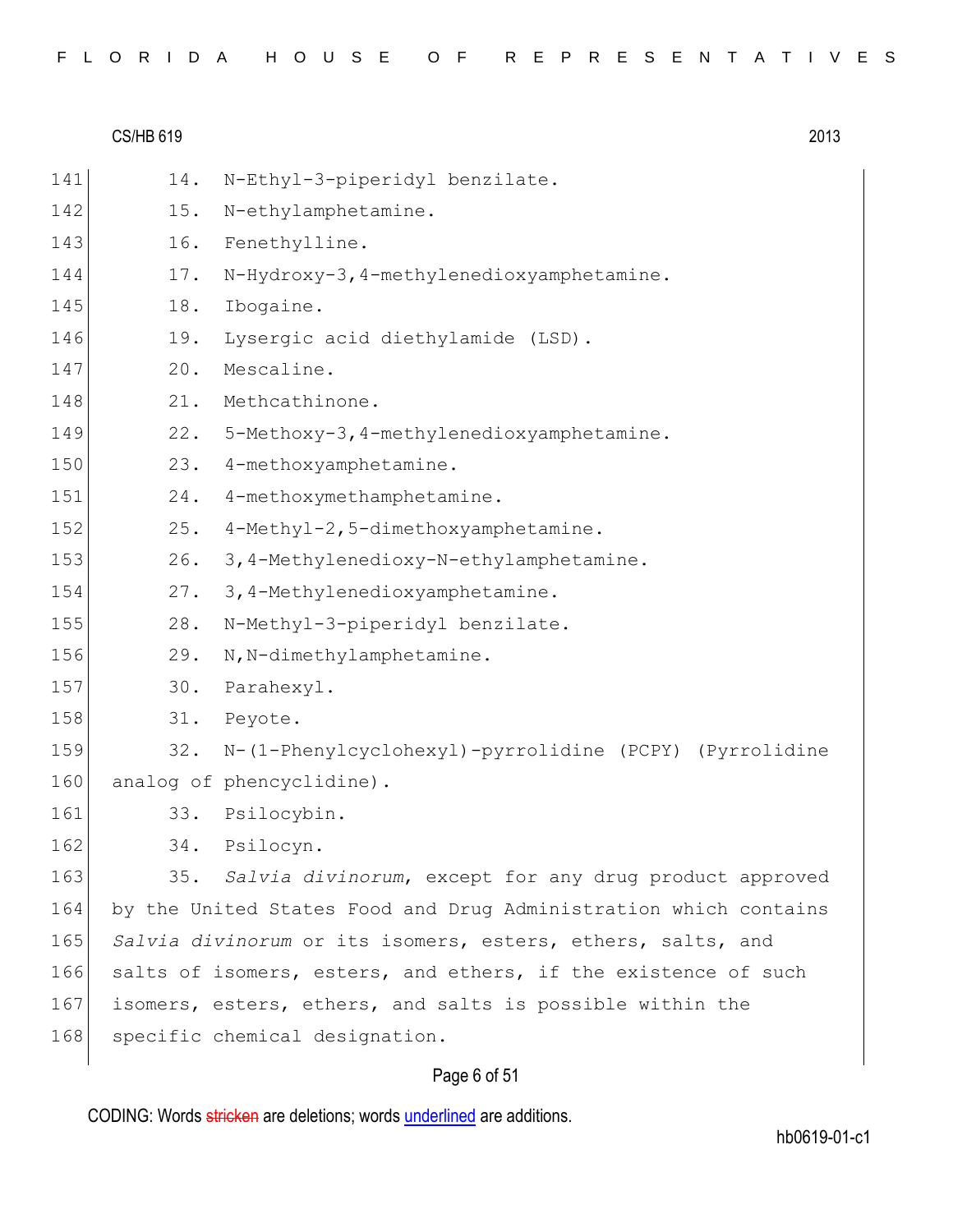169 36. Salvinorin A, except for any drug product approved by 170 the United States Food and Drug Administration which contains 171 Salvinorin A or its isomers, esters, ethers, salts, and salts of 172 isomers, esters, and ethers, if the existence of such isomers, 173 esters, ethers, and salts is possible within the specific 174 chemical designation. 175 37. Tetrahydrocannabinols. 176 38. 1-[1-(2-Thienyl)-cyclohexyl]-piperidine (TCP) 177 (Thiophene analog of phencyclidine). 178 39. 3, 4, 5-Trimethoxyamphetamine. 179 40. 3,4-Methylenedioxymethcathinone. 180 41. 3,4-Methylenedioxypyrovalerone (MDPV). 181 42. Methylmethcathinone. 182 43. Methoxymethcathinone. 183 44. Fluoromethcathinone. 184 45. Methylethcathinone. 185 46. 2-[(1R,3S)-3-hydroxycyclohexyl]-5-(2-methyloctan-2-186 yl)phenol, also known as CP 47,497 and its dimethyloctyl (C8) 187 homoloque. 188 47. (6aR,10aR)-9-(hydroxymethyl)-6,6-dimethyl-3-(2- 189 methyloctan-2-yl)-6a,7,10,10a-tetrahydrobenzo [c]chromen-1-ol, 190 also known as HU-210. 191 48. 1-Pentyl-3-(1-naphthoyl)indole, also known as JWH-018. 192 49. 1-Butyl-3-(1-naphthoyl)indole, also known as JWH-073. 193 50. 1-[2-(4-morpholinyl)ethyl]-3-(1-naphthoyl) indole, 194 also known as JWH-200. 195 51. BZP (Benzylpiperazine). 196 52. Fluorophenylpiperazine.

## Page 7 of 51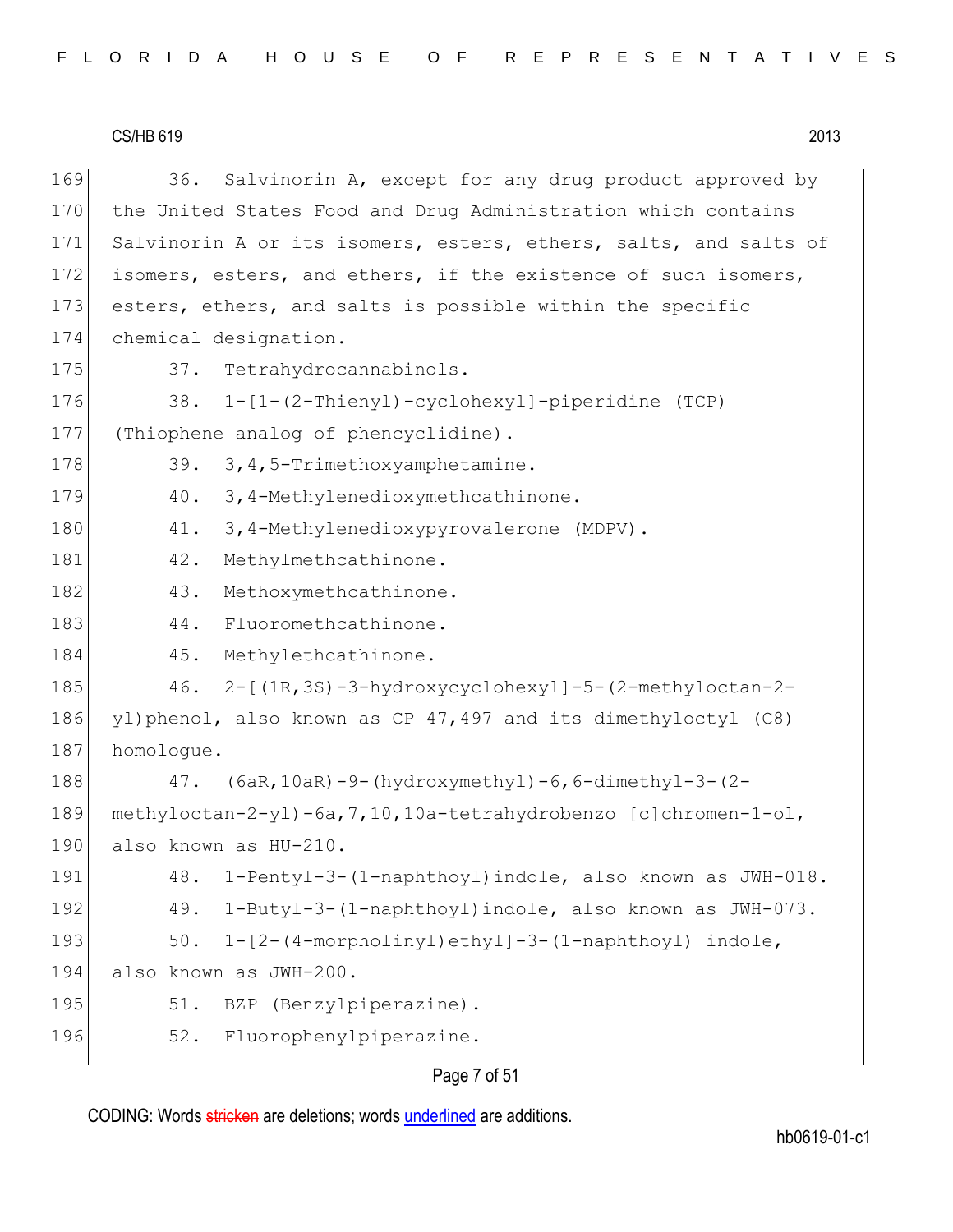|  |  |  | FLORIDA HOUSE OF REPRESENTATIVES |  |  |  |  |  |  |  |  |  |  |  |  |  |
|--|--|--|----------------------------------|--|--|--|--|--|--|--|--|--|--|--|--|--|
|  |  |  |                                  |  |  |  |  |  |  |  |  |  |  |  |  |  |

| 197 | 53. | Methylphenylpiperazine.                                    |
|-----|-----|------------------------------------------------------------|
| 198 | 54. | Chlorophenylpiperazine.                                    |
| 199 | 55. | Methoxyphenylpiperazine.                                   |
| 200 | 56. | DBZP (1,4-dibenzylpiperazine).                             |
| 201 | 57. | TFMPP (3-Trifluoromethylphenylpiperazine).                 |
| 202 | 58. | MBDB (Methylbenzodioxolylbutanamine).                      |
| 203 | 59. | 5-Hydroxy-alpha-methyltryptamine.                          |
| 204 | 60. | 5-Hydroxy-N-methyltryptamine.                              |
| 205 | 61. | 5-Methoxy-N-methyl-N-isopropyltryptamine.                  |
| 206 | 62. | 5-Methoxy-alpha-methyltryptamine.                          |
| 207 | 63. | Methyltryptamine.                                          |
| 208 | 64. | 5-Methoxy-N, N-dimethyltryptamine.                         |
| 209 | 65. | 5-Methyl-N, N-dimethyltryptamine.                          |
| 210 | 66. | Tyramine (4-Hydroxyphenethylamine).                        |
| 211 | 67. | 5-Methoxy-N, N-Diisopropyltryptamine.                      |
| 212 | 68. | DiPT (N, N-Diisopropyltryptamine).                         |
| 213 | 69. | (N, N-Dipropyltryptamine).<br><b>DPT</b>                   |
| 214 | 70. | 4-Hydroxy-N, N-diisopropyltryptamine.                      |
| 215 | 71. | N, N-Diallyl-5-Methoxytryptamine.                          |
| 216 | 72. | (4-Iodo-2,5-dimethoxyamphetamine).<br>DOI                  |
| 217 | 73. | DOC (4-Chloro-2,5-dimethoxyamphetamine).                   |
| 218 | 74. | 2C-E (4-Ethyl-2,5-dimethoxyphenethylamine).                |
| 219 | 75. | 2C-T-4 (2,5-Dimethoxy-4-isopropylthiophenethylamine).      |
| 220 | 76. | 2C-C (4-Chloro-2,5-dimethoxyphenethylamine).               |
| 221 | 77. | 2C-T (2,5-Dimethoxy-4-methylthiophenethylamine).           |
| 222 | 78. | 2C-T-2 (2,5-Dimethoxy-4-ethylthiophenethylamine).          |
| 223 |     | 79. 2C-T-7 (2,5-Dimethoxy-4-(n)-propylthiophenethylamine). |
| 224 |     | 80. 2C-I (4-Iodo-2,5-dimethoxyphenethylamine).             |
|     |     |                                                            |

# Page 8 of 51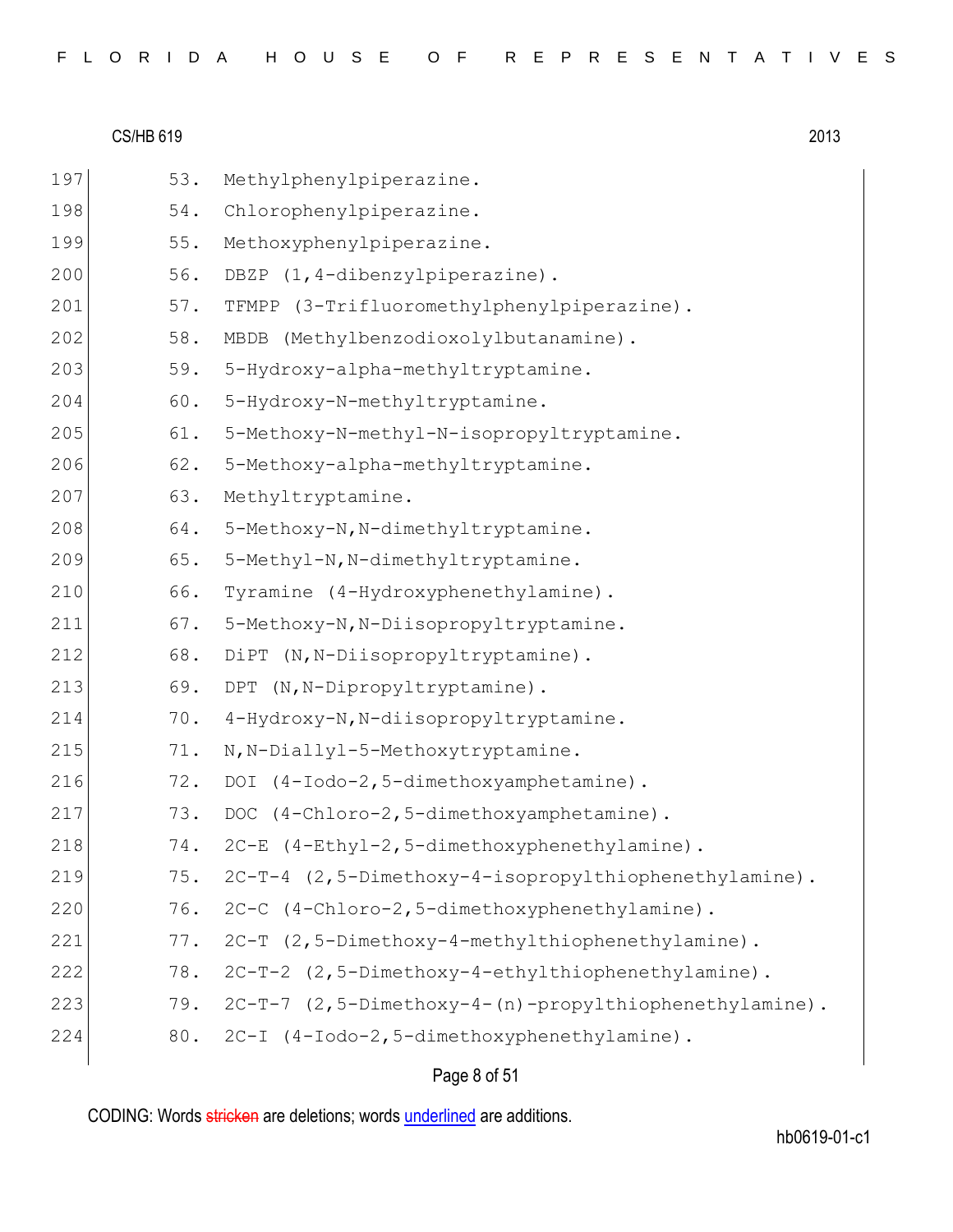|     | <b>CS/HB 619</b> | 2013                                                   |
|-----|------------------|--------------------------------------------------------|
| 225 | 81.              | Butylone (beta-keto-N-methylbenzodioxolylpropylamine). |
| 226 | 82.              | Ethcathinone.                                          |
| 227 | 83.              | Ethylone (3, 4-methylenedioxy-N-ethylcathinone).       |
| 228 | 84.              | Naphyrone (naphthylpyrovalerone).                      |
| 229 | 85.              | N-N-Dimethyl-3, 4-methylenedioxycathinone.             |
| 230 | 86.              | N-N-Diethyl-3, 4-methylenedioxycathinone.              |
| 231 | 87.              | 3,4-methylenedioxy-propiophenone.                      |
| 232 | 88.              | 2-Bromo-3, 4-Methylenedioxypropiophenone.              |
| 233 | 89.              | 3,4-methylenedioxy-propiophenone-2-oxime.              |
| 234 | 90.              | N-Acetyl-3, 4-methylenedioxycathinone.                 |
| 235 | 91.              | N-Acetyl-N-Methyl-3, 4-Methylenedioxycathinone.        |
| 236 | 92.              | N-Acetyl-N-Ethyl-3, 4-Methylenedioxycathinone.         |
| 237 | 93.              | Bromomethcathinone.                                    |
| 238 | 94.              | Buphedrone (alpha-methylamino-butyrophenone).          |
| 239 | 95.              | Eutylone (beta-Keto-Ethylbenzodioxolylbutanamine).     |
| 240 | 96.              | Dimethylcathinone.                                     |
| 241 | 97.              | Dimethylmethcathinone.                                 |
| 242 | 98.              | Pentylone (beta-Keto-Methylbenzodioxolylpentanamine).  |
| 243 | 99.              | (MDPPP) 3, 4-Methylenedioxy-alpha-                     |
| 244 |                  | pyrrolidinopropiophenone.                              |
| 245 | 100.             | (MDPBP) 3, 4-Methylenedioxy-alpha-                     |
| 246 |                  | pyrrolidinobutiophenone.                               |
| 247 | 101.             | Methoxy-alpha-pyrrolidinopropiophenone (MOPPP).        |
| 248 | 102.             | Methyl-alpha-pyrrolidinohexiophenone (MPHP).           |
| 249 | 103.             | Benocyclidine (BCP) or                                 |
| 250 |                  | benzothiophenylcyclohexylpiperidine (BTCP).            |
| 251 | 104.             | Fluoromethylaminobutyrophenone (F-MABP).               |
| 252 | 105.             | Methoxypyrrolidinobutyrophenone (MeO-PBP).             |
|     |                  |                                                        |

Page 9 of 51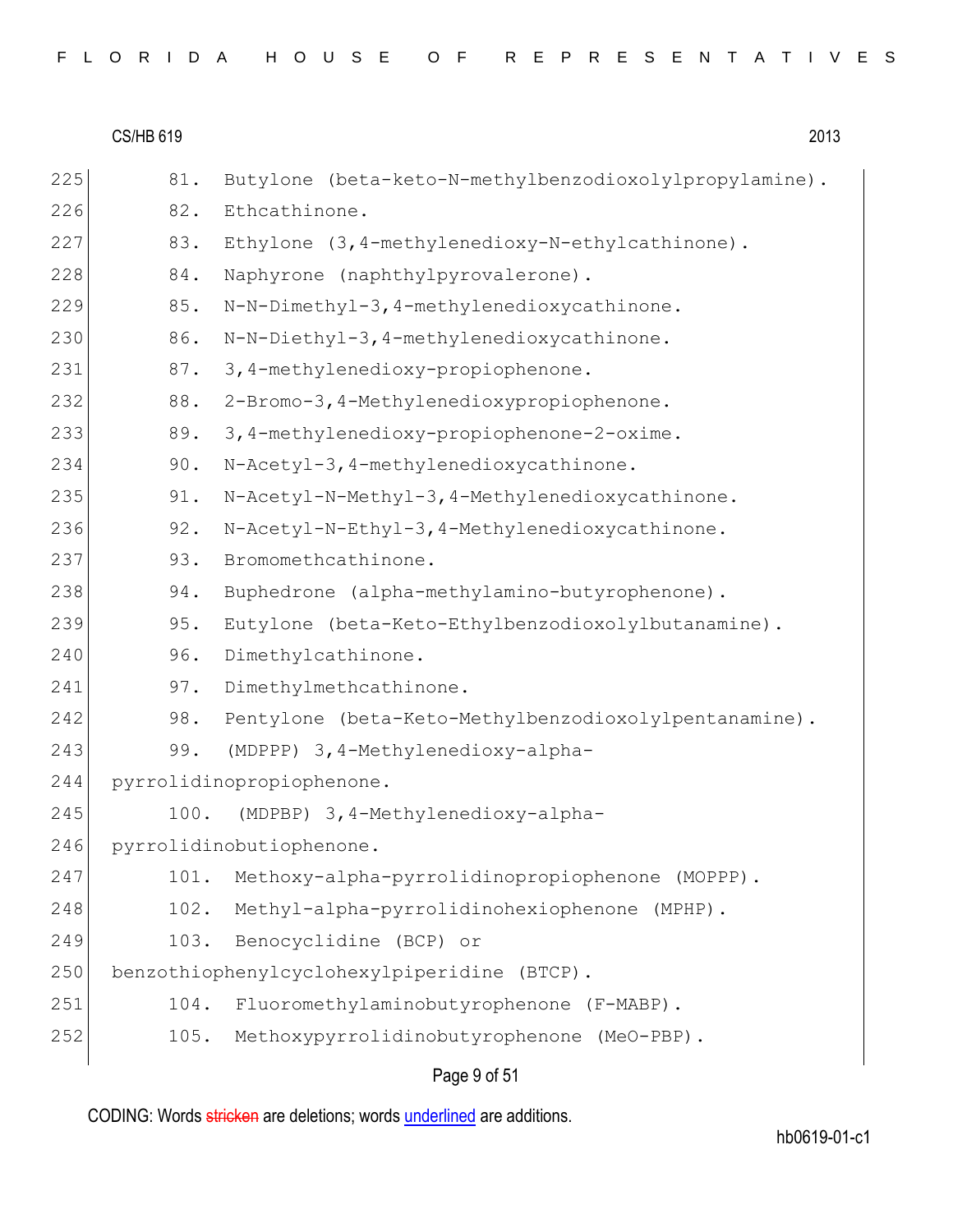| FLORIDA HOUSE OF REPRESENTATIVES |  |
|----------------------------------|--|
|----------------------------------|--|

 $CS/HB 619$  2013 253 106. Ethyl-pyrrolidinobutyrophenone (Et-PBP). 254 107. 3-Methyl-4-Methoxymethcathinone (3-Me-4-MeO-MCAT). 255 108. Methylethylaminobutyrophenone (Me-EABP). 256 109. Methylamino-butyrophenone (MABP). 257 110. Pyrrolidinopropiophenone (PPP). 258 111. Pyrrolidinobutiophenone (PBP). 259 112. Pyrrolidinovalerophenone (PVP). 260 113. Methyl-alpha-pyrrolidinopropiophenone (MPPP). 261 114. JWH-007 (1-pentyl-2-methyl-3-(1-naphthoyl)indole). 262 115. JWH-015 (2-Methyl-1-propyl-1H-indol-3-yl)-1- 263 naphthalenylmethanone). 264 116. JWH-019 (Naphthalen-1-yl-(1-hexylindol-3- 265 yl)methanone). 266 117. JWH-020 (1-heptyl-3-(1-naphthoyl)indole). 267 118. JWH-072 (Naphthalen-1-yl-(1-propyl-1H-indol-3- 268 yl) methanone). 269 119. JWH-081 (4-methoxynaphthalen-1-yl-(1-pentylindol-3- 270 yl) methanone). 271 120. JWH-122 (1-pentyl-3-(4-methyl-1-naphthoyl)indole). 272 121. JWH-133 ((6aR,10aR)-3-(1,1-Dimethylbutyl)- 273  $6a,7,10,10a-tetrahydro-6,6,9-trimethyl-6H-dibenzo[ $b,d$ ]pyran).$ 274 122. JWH-175 (3-(naphthalen-1-ylmethyl)-1-pentyl-1H- $275$  indole). 276 123. JWH-201 (1-pentyl-3-(4-methoxyphenylacetyl)indole). 277 124. JWH-203 (2-(2-chlorophenyl)-1-(1-pentylindol-3- 278 yl)ethanone). 279 125. JWH-210 (4-ethylnaphthalen-1-yl-(1-pentylindol-3- 280 yl) methanone).

# Page 10 of 51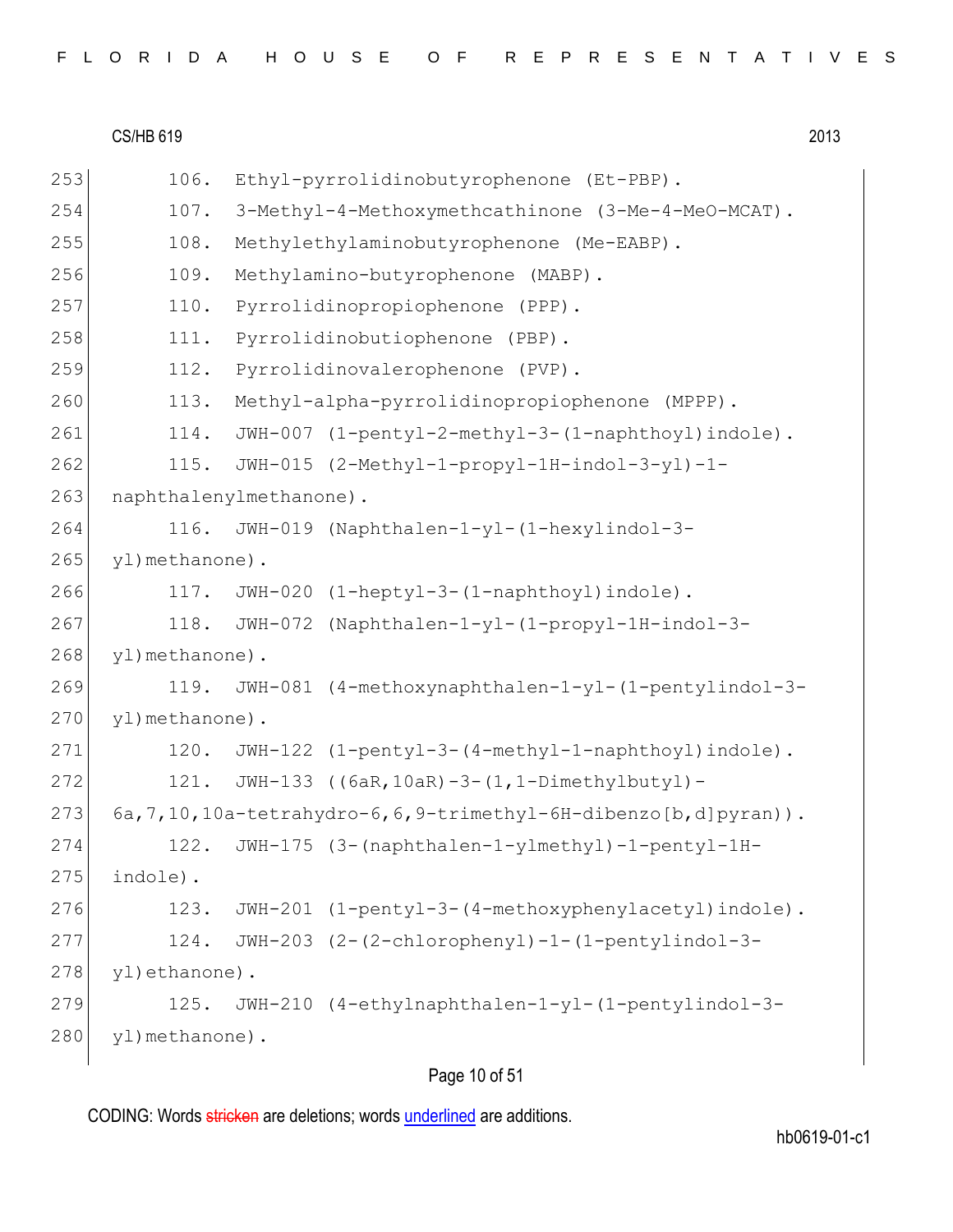126. JWH-250 (2-(2-methoxyphenyl)-1-(1-pentylindol-3- 282 yl)ethanone). 127. JWH-251 (2-(2-methylphenyl)-1-(1-pentyl-1H-indol-3- 284 yl)ethanone). 128. JWH-302 (1-pentyl-3-(3-methoxyphenylacetyl)indole). 286 129. JWH-398 (1-pentyl-3-(4-chloro-1-naphthoyl)indole). 130. HU-211 ((6aS,10aS)-9-(Hydroxymethyl)-6,6-dimethyl-3- (2-methyloctan-2-yl)-6a,7,10,10a-tetrahydrobenzo[c]chromen-1- 289 ol). 131. HU-308 ([(1R,2R,5R)-2-[2,6-dimethoxy-4-(2- methyloctan-2-yl)phenyl]-7,7-dimethyl-4-bicyclo[3.1.1]hept-3- 292 enyl] methanol). 293 132. HU-331 (3-hydroxy-2-[(1R,6R)-3-methyl-6-(1- methylethenyl)-2-cyclohexen-1-yl]-5-pentyl-2,5-cyclohexadiene- 1, 4-dione). 133. CB-13 (Naphthalen-1-yl-(4-pentyloxynaphthalen-1- 297 yl) methanone). 298 134. CB-25 (N-cyclopropyl-11-(3-hydroxy-5-pentylphenoxy)- undecanamide). 135. CB-52 (N-cyclopropyl-11-(2-hexyl-5-hydroxyphenoxy)- undecanamide). 136. CP 55,940 (2-[(1R,2R,5R)-5-hydroxy-2-(3- 303 hydroxypropyl)cyclohexyl]-5-(2-methyloctan-2-yl)phenol). 137. AM-694 (1-[(5-fluoropentyl)-1H-indol-3-yl]-(2- 305 iodophenyl) methanone). 138. AM-2201 (1-[(5-fluoropentyl)-1H-indol-3-yl]- (naphthalen-1-yl)methanone). 139. RCS-4 ((4-methoxyphenyl) (1-pentyl-1H-indol-3-

| Page 11 of 51 |  |  |
|---------------|--|--|
|---------------|--|--|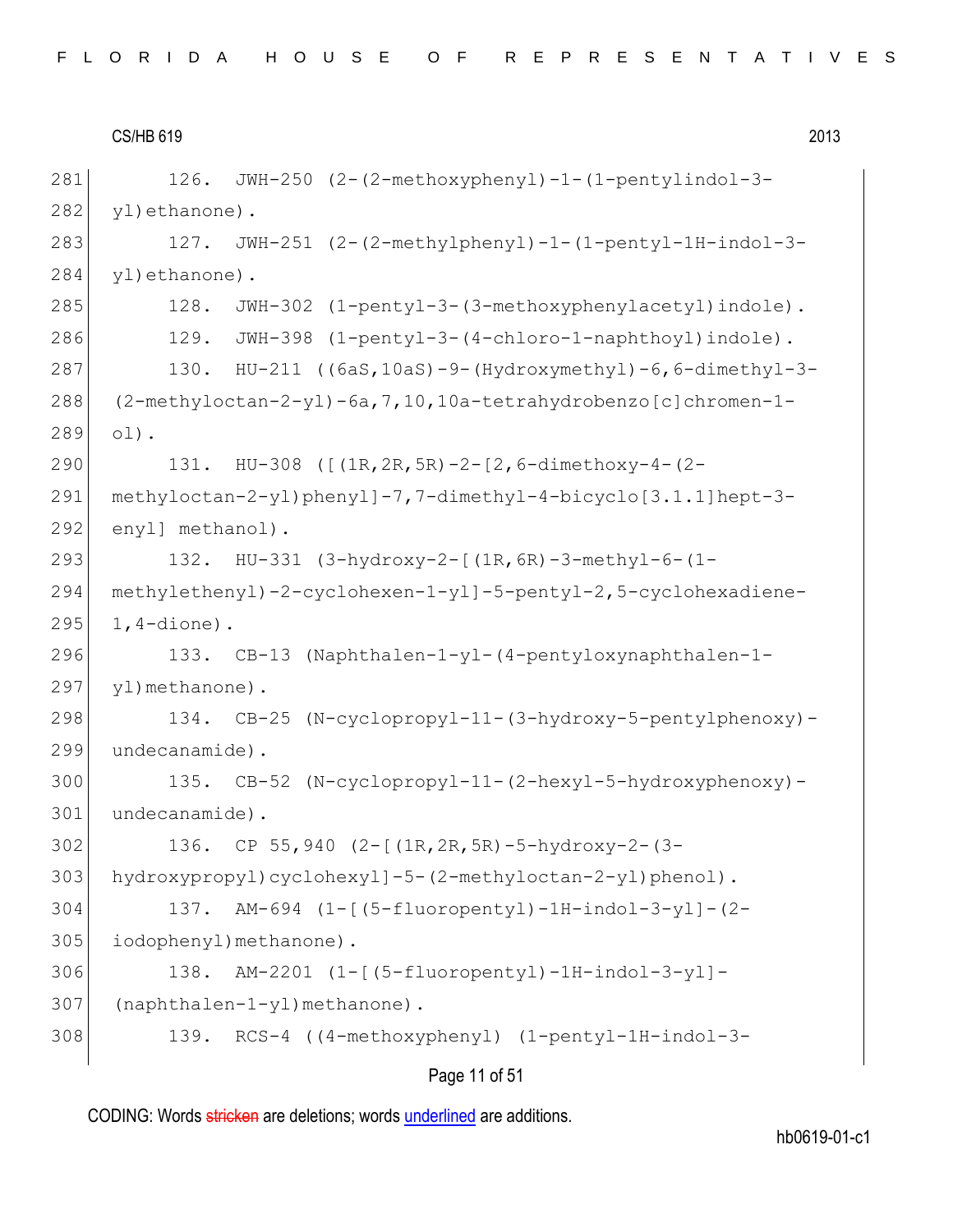|     | 2013<br><b>CS/HB 619</b>                                             |  |
|-----|----------------------------------------------------------------------|--|
| 309 | yl) methanone).                                                      |  |
| 310 | $RCS-8$ $(1-(1-(2-cyclohexylethyl)-1H-indol-3-yl)-2-(2-$<br>140.     |  |
| 311 | methoxyphenylethanone).                                              |  |
| 312 | WIN55, 212-2 ((R)-(+)-[2, 3-Dihydro-5-methyl-3-(4-<br>141.           |  |
| 313 | $morpholinylmethyl) pyrrolo[1,2,3-de]-1,4-benzoxazin-6-yl]-1-$       |  |
| 314 | naphthalenylmethanone).                                              |  |
| 315 | WIN55, 212-3 ([(3S)-2, 3-Dihydro-5-methyl-3-(4-<br>142.              |  |
| 316 | morpholinylmethyl) pyrrolo[1,2,3-de]-1,4-benzoxazin-6-yl]-1-         |  |
| 317 | naphthalenylmethanone).                                              |  |
| 318 | 143.<br>Pentedrone (2-(methylamino)-1-phenyl-1-pentanone).           |  |
| 319 | Fluoroamphetamine.<br>144.                                           |  |
| 320 | 145.<br>Fluoromethamphetamine.                                       |  |
| 321 | 146.<br>Methoxetamine.                                               |  |
| 322 | 147. Methiopropamine.                                                |  |
| 323 | 4-Methylbuphedrone (2-Methylamino-1-(4-<br>148.                      |  |
| 324 | methylphenyl)butan-1-one).                                           |  |
| 325 | 149.<br>((2-aminopropyl)benzofuran).<br>APB                          |  |
| 326 | $APDB$ ((2-aminopropyl)-2,3-dihydrobenzofuran).<br>150.              |  |
| 327 | UR-144 $((1-penty1-1H-indol-3-y1) (2,2,3,3-$<br>151.                 |  |
| 328 | tetramethylcyclopropyl) methanone).                                  |  |
| 329 | 152.<br>XLR11 $((1-(5-fluoropenty1)-1H-indol-3-y1)$ $(2, 2, 3, 3-d)$ |  |
| 330 | tetramethylcyclopropyl) methanone) .                                 |  |
| 331 | $(1-(5-chloropenty1)-1H-indol-3-y1)$ $(2, 2, 3, 3-$<br>153.          |  |
| 332 | tetramethylcyclopropyl) methanone.                                   |  |
| 333 | AKB48 (1-pentyl-N-tricyclo[3.3.1.13,7]dec-1-yl-1H-<br>154.           |  |
| 334 | indazole-3-carboxamide).                                             |  |
| 335 | 155.<br>AM-2233((2-iodophenyl)[1-[(1-methyl-2-                       |  |
| 336 | piperidinyl)methyl]-1H-indol-3-yl]-methanone).                       |  |
|     |                                                                      |  |

# Page 12 of 51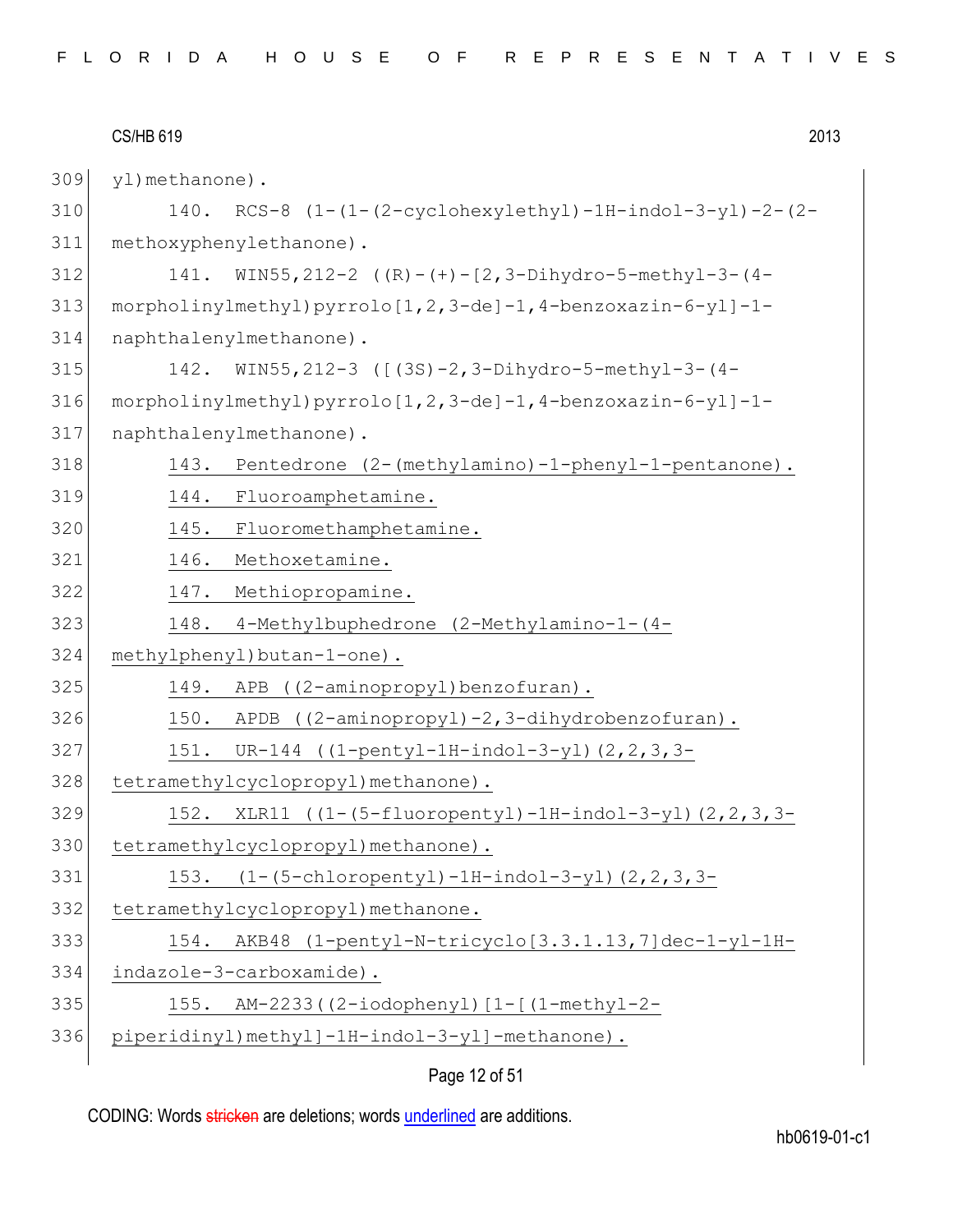| FLORIDA HOUSE OF REPRESENTATIVES |  |
|----------------------------------|--|
|----------------------------------|--|

| 337 | 156. STS-135 (1-(5-fluoropentyl)-N-                               |
|-----|-------------------------------------------------------------------|
| 338 | tricyclo[3.3.1.13,7]dec-1-yl-1H-indole-3-carboxamide).            |
| 339 | 157. URB-597 ((3'-(aminocarbonyl)[1,1'-biphenyl]-3-yl)-           |
| 340 | cyclohexylcarbamate).                                             |
| 341 | 158. URB-602 ([1,1'-biphenyl]-3-yl-carbamic acid,                 |
| 342 | cyclohexyl ester).                                                |
| 343 | 159. URB-754 (6-methyl-2-[(4-methylphenyl)amino]-1-               |
| 344 | $benzoxazin-4-one$ .                                              |
| 345 | 160. 2C-D (2-(2,5-Dimethoxy-4-methylphenyl) ethanamine).          |
| 346 | 161. 2C-H (2-(2,5-Dimethoxyphenyl) ethanamine).                   |
| 347 | 162. 2C-N (2-(2,5-Dimethoxy-4-nitrophenyl) ethanamine).           |
| 348 | 163. $2C-P$ $(2-(2,5-Dimethoxy-4-(n)-$                            |
| 349 | propylphenyl) ethanamine).                                        |
| 350 | 164. 25I-NBOMe (4-iodo-2,5-dimethoxy-N-[(2-                       |
| 351 | methoxyphenyl) methyl]-benzeneethanamine).                        |
| 352 | 165. 3,4-Methylenedioxymethamphetamine (MDMA).                    |
| 353 | 166. PB-22 (1-pentyl-8-quinolinyl ester-1H-indole-3-              |
| 354 | carboxylic acid).                                                 |
| 355 | 167. 5-Fluoro PB-22 (8-quinolinyl ester-1-(5-                     |
| 356 | fluoropentyl)-1H-indole-3-carboxylic acid).                       |
| 357 | 168. BB-22 (1-(cyclohexylmethyl)-8-quinolinyl ester-1H-           |
| 358 | indole-3-carboxylic acid).                                        |
| 359 | 169. 5-Fluoro AKB48 (N- $((3s, 5s, 7s)$ -adamantan-1-yl)-1- $(5-$ |
| 360 | fluoropentyl)-1H-indazole-3-carboxamide).                         |
| 361 | Section 2. Subsection (4) of section 893.0355, Florida            |
| 362 | Statutes, is amended to read:                                     |
| 363 | 893.0355 Control of scheduled substances; delegation of           |
| 364 | authority to Attorney General to reschedule substance, or delete  |
|     |                                                                   |

# Page 13 of 51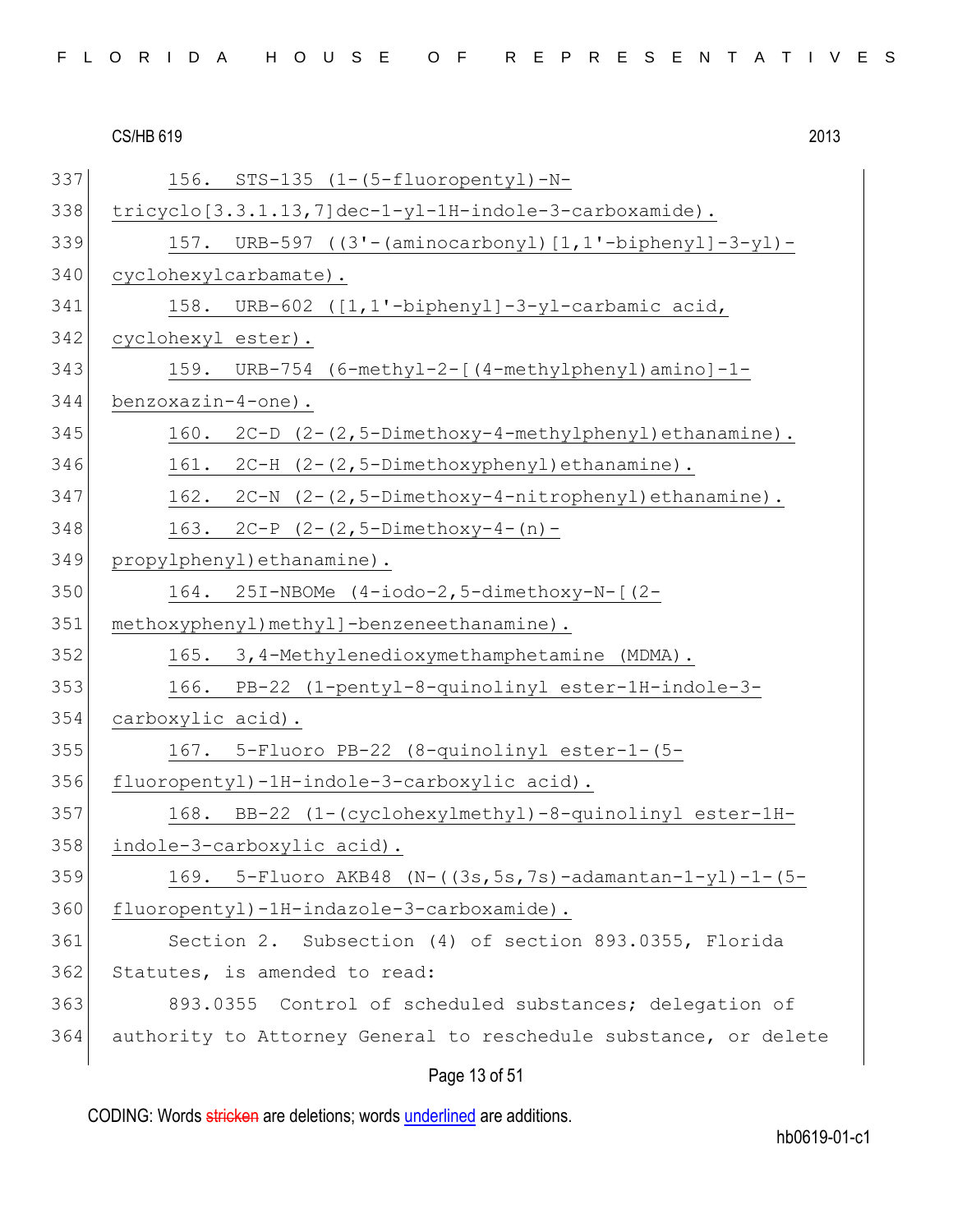$365$  substance, by rule.-

366 (4) Rulemaking under this section shall be in accordance 367 with the procedural requirements of chapter 120, including the 368 emergency rule provisions found in s. 120.54, except that s.  $369$  120.54(7) does not apply. The Attorney General may initiate 370 proceedings for adoption, amendment, or repeal of any rule on 371 his or her own motion or upon the petition of any interested  $372$  party.

373 Section 3. Paragraph (b) of subsection (6) of section 374 893.13, Florida Statutes, is amended to read:

375 893.13 Prohibited acts; penalties.-

376 (6)

377 (b) If the offense is the possession of not more than 20 378 grams of cannabis, as defined in this chapter, or 3 grams or 379 less of a controlled substance described in s.  $893.03(1)(c)46.$ -380  $50.$ , and 114.-142., 151.-159., or 166.-169., the person commits 381 a misdemeanor of the first degree, punishable as provided in s. 382 775.082 or s. 775.083. For the purposes of this subsection, 383 "cannabis" does not include the resin extracted from the plants 384 of the genus *Cannabis*, or any compound manufacture, salt, 385 derivative, mixture, or preparation of such resin, and a 386 controlled substance described in s.  $893.03(1)(c)46.-50$ ., and 387 114.-142., 151.-159., or 166.-169., does not include the 388 substance in a powdered form.

389 Section 4. Paragraph (k) of subsection (1) of section 390 893.135, Florida Statutes, is amended to read:

391 893.135 Trafficking; mandatory sentences; suspension or 392 reduction of sentences; conspiracy to engage in trafficking. $-$ 

## Page 14 of 51

CODING: Words stricken are deletions; words underlined are additions.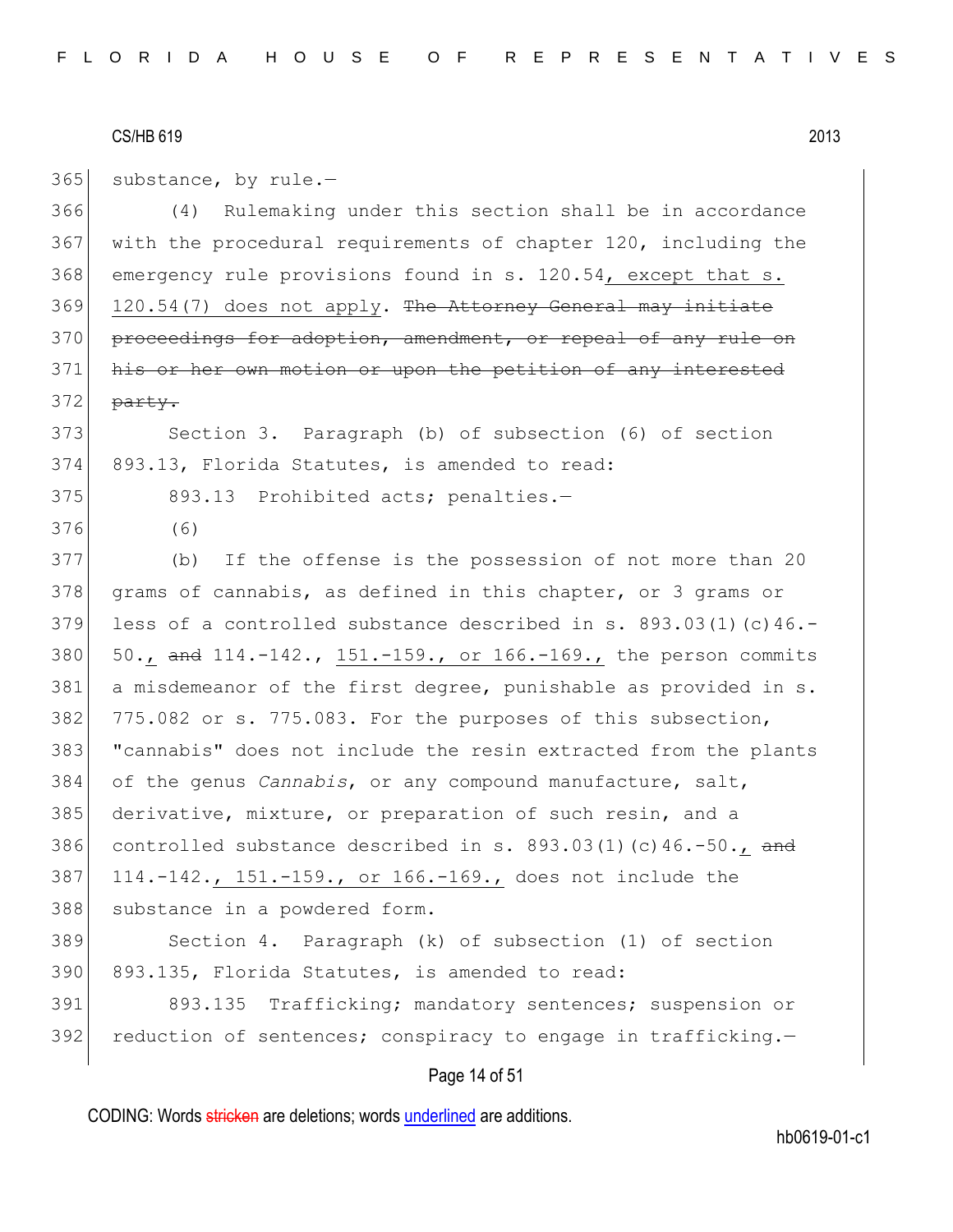| 393 | Except as authorized in this chapter or in chapter 499<br>(1)   |  |  |  |  |  |  |  |  |  |  |  |
|-----|-----------------------------------------------------------------|--|--|--|--|--|--|--|--|--|--|--|
| 394 | and notwithstanding the provisions of s. 893.13:                |  |  |  |  |  |  |  |  |  |  |  |
| 395 | (k) 1. Any person who knowingly sells, purchases,               |  |  |  |  |  |  |  |  |  |  |  |
| 396 | manufactures, delivers, or brings into this state, or who is    |  |  |  |  |  |  |  |  |  |  |  |
| 397 | knowingly in actual or constructive possession of, 10 grams or  |  |  |  |  |  |  |  |  |  |  |  |
| 398 | more of any of the following substances described in s.         |  |  |  |  |  |  |  |  |  |  |  |
| 399 | 893.03(1)(c) $s. 893.03(1)(a)$ or $(c)$ :                       |  |  |  |  |  |  |  |  |  |  |  |
| 400 | 3,4-Methylenedioxymethamphetamine (MDMA);<br>a.                 |  |  |  |  |  |  |  |  |  |  |  |
| 401 | 4-Bromo-2,5-dimethoxyamphetamine;<br>b.                         |  |  |  |  |  |  |  |  |  |  |  |
| 402 | 4-Bromo-2,5-dimethoxyphenethylamine;<br>$\mathtt{C}$ .          |  |  |  |  |  |  |  |  |  |  |  |
| 403 | 2,5-Dimethoxyamphetamine;<br>d.                                 |  |  |  |  |  |  |  |  |  |  |  |
| 404 | 2,5-Dimethoxy-4-ethylamphetamine (DOET);<br>е.                  |  |  |  |  |  |  |  |  |  |  |  |
| 405 | N-ethylamphetamine;<br>f.                                       |  |  |  |  |  |  |  |  |  |  |  |
| 406 | N-Hydroxy-3, 4-methylenedioxyamphetamine;<br>$g$ .              |  |  |  |  |  |  |  |  |  |  |  |
| 407 | 5-Methoxy-3, 4-methylenedioxyamphetamine;<br>h.                 |  |  |  |  |  |  |  |  |  |  |  |
| 408 | 4-methoxyamphetamine;<br>i.                                     |  |  |  |  |  |  |  |  |  |  |  |
| 409 | j.<br>4-methoxymethamphetamine;                                 |  |  |  |  |  |  |  |  |  |  |  |
| 410 | 4-Methyl-2,5-dimethoxyamphetamine;<br>k.                        |  |  |  |  |  |  |  |  |  |  |  |
| 411 | 3, 4-Methylenedioxy-N-ethylamphetamine;<br>$1$ .                |  |  |  |  |  |  |  |  |  |  |  |
| 412 | 3, 4-Methylenedioxyamphetamine;<br>$m$ .                        |  |  |  |  |  |  |  |  |  |  |  |
| 413 | N, N-dimethylamphetamine; or<br>n.                              |  |  |  |  |  |  |  |  |  |  |  |
| 414 | 3, 4, 5-Trimethoxyamphetamine,<br>$\circ$ .                     |  |  |  |  |  |  |  |  |  |  |  |
| 415 |                                                                 |  |  |  |  |  |  |  |  |  |  |  |
| 416 | individually or in any combination of or any mixture containing |  |  |  |  |  |  |  |  |  |  |  |
| 417 | any substance listed in sub-subparagraphs a.-o., commits a      |  |  |  |  |  |  |  |  |  |  |  |
| 418 | felony of the first degree, which felony shall be known as      |  |  |  |  |  |  |  |  |  |  |  |
| 419 | "trafficking in Phenethylamines," punishable as provided in s.  |  |  |  |  |  |  |  |  |  |  |  |
| 420 | 775.082, s. 775.083, or s. 775.084.                             |  |  |  |  |  |  |  |  |  |  |  |
|     |                                                                 |  |  |  |  |  |  |  |  |  |  |  |

# Page 15 of 51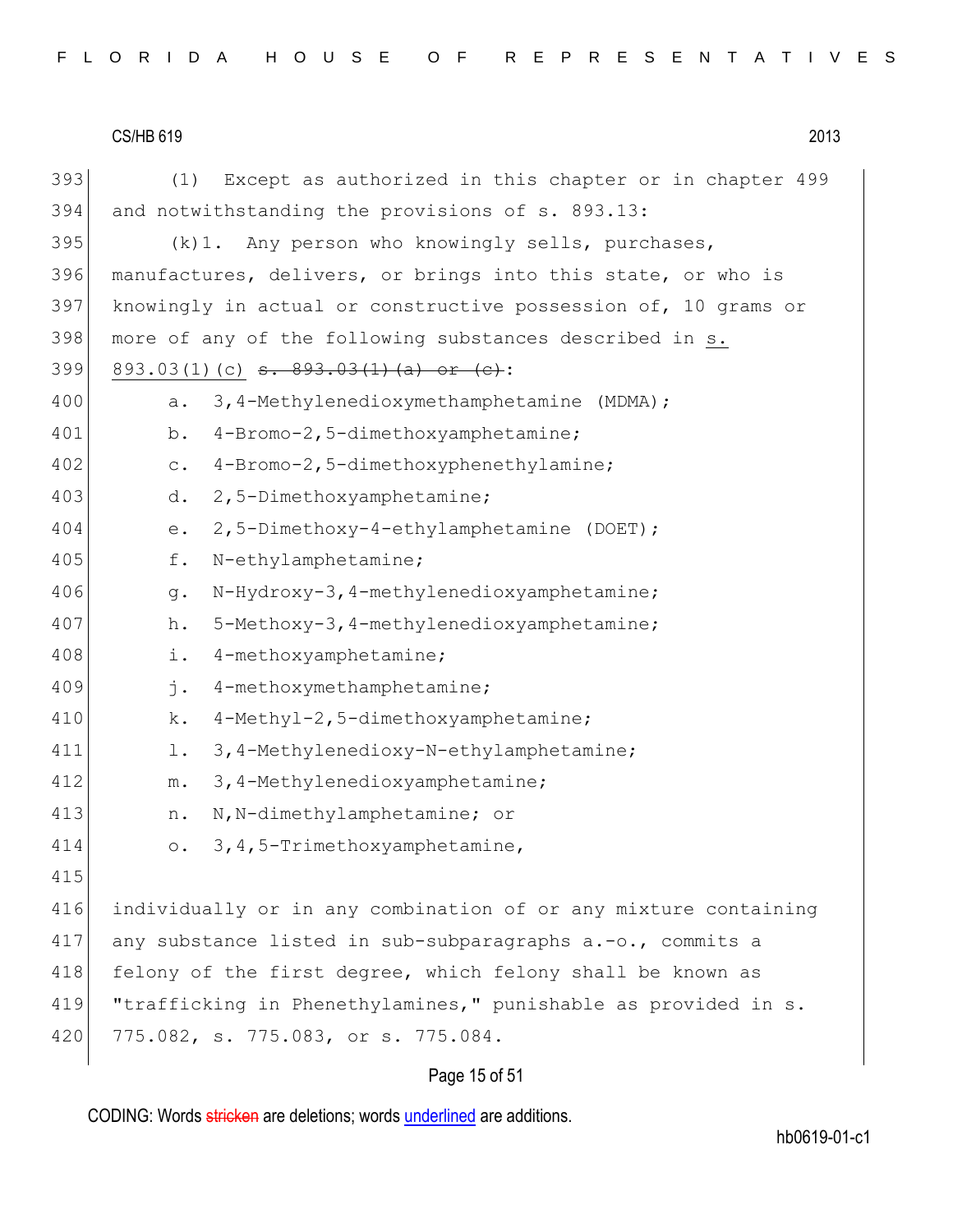421 2. If the quantity involved: 422 a. Is 10 grams or more but less than 200 grams, such 423 person shall be sentenced to a mandatory minimum term of 424 imprisonment of 3 years, and the defendant shall be ordered to 425 pay a fine of \$50,000. 426 b. Is 200 grams or more, but less than 400 grams, such 427 person shall be sentenced to a mandatory minimum term of 428 imprisonment of 7 years, and the defendant shall be ordered to 429 pay a fine of \$100,000. 430 c. Is 400 grams or more, such person shall be sentenced to 431 a mandatory minimum term of imprisonment of 15 calendar years 432 and pay a fine of \$250,000. 433 3. Any person who knowingly manufactures or brings into 434 this state 30 kilograms or more of any of the following 435 substances described in s. 893.03(1)(c) s. 893.03(1)(a) or (c): 436 a. 3,4-Methylenedioxymethamphetamine (MDMA); 437 b. 4-Bromo-2,5-dimethoxyamphetamine; 438 c. 4-Bromo-2,5-dimethoxyphenethylamine; 439 d. 2,5-Dimethoxyamphetamine; 440 e. 2,5-Dimethoxy-4-ethylamphetamine (DOET); 441 f. N-ethylamphetamine; 442 g. N-Hydroxy-3,4-methylenedioxyamphetamine; 443 h. 5-Methoxy-3,4-methylenedioxyamphetamine; 444 i. 4-methoxyamphetamine; 445 j. 4-methoxymethamphetamine; 446 k. 4-Methyl-2,5-dimethoxyamphetamine; 447 l. 3,4-Methylenedioxy-N-ethylamphetamine; 448 m. 3,4-Methylenedioxyamphetamine;

Page 16 of 51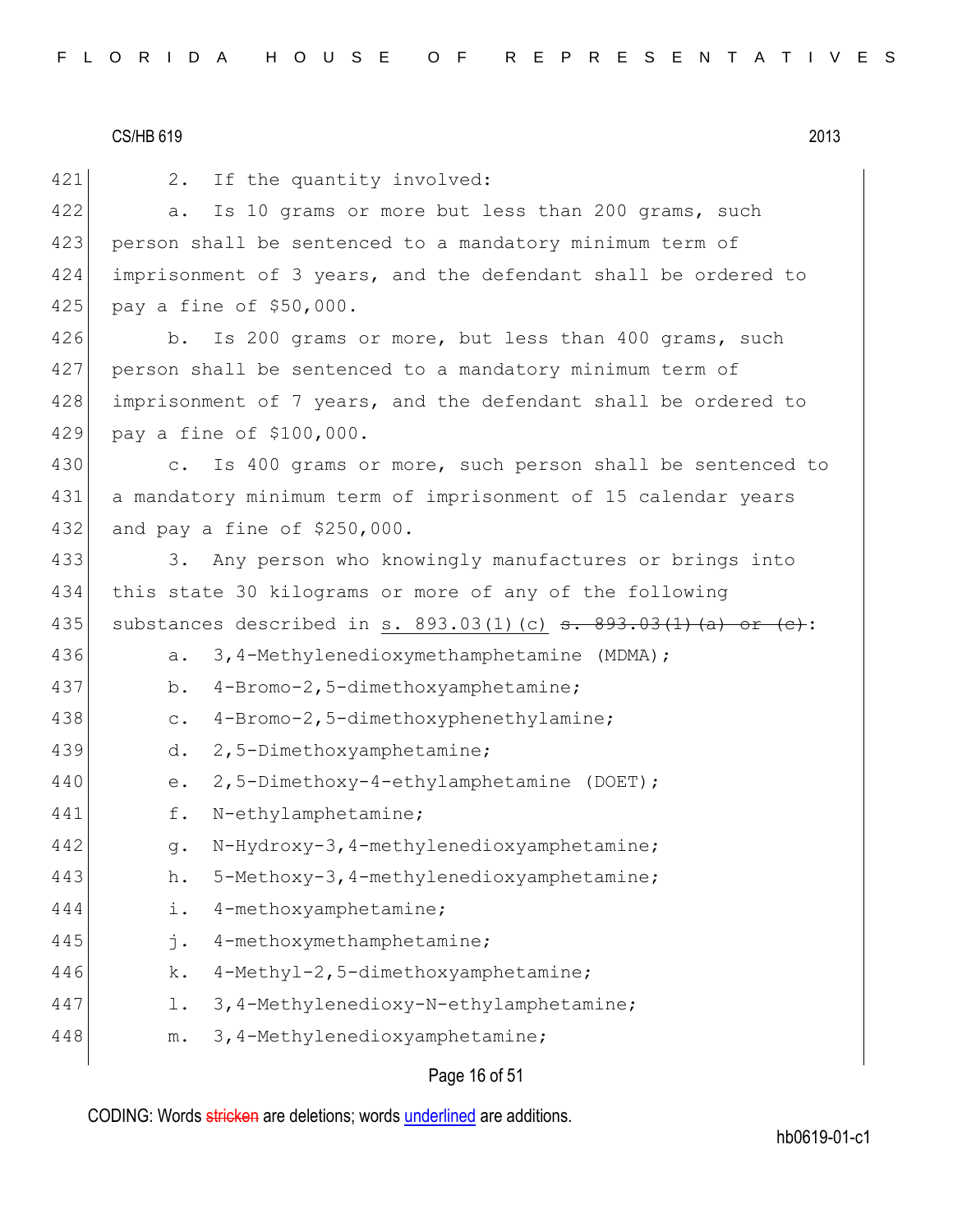|  | - |  |
|--|---|--|
|  |   |  |
|  |   |  |

449 n. N, N-dimethylamphetamine; or

450 o. 3,4,5-Trimethoxyamphetamine,

451

 individually or in any combination of or any mixture containing any substance listed in sub-subparagraphs a.-o., and who knows that the probable result of such manufacture or importation would be the death of any person commits capital manufacture or importation of Phenethylamines, a capital felony punishable as provided in ss. 775.082 and 921.142. Any person sentenced for a capital felony under this paragraph shall also be sentenced to 459 pay the maximum fine provided under subparagraph 1.

460 Section 5. For the purpose of incorporating the amendment 461 made by this act to section 893.03, Florida Statutes, in a 462 reference thereto, subsections (1) through (6) of section 463 893.13, Florida Statutes, are reenacted to read:

464 893.13 Prohibited acts; penalties.-

465 (1)(a) Except as authorized by this chapter and chapter 466 499, it is unlawful for any person to sell, manufacture, or 467 deliver, or possess with intent to sell, manufacture, or 468 deliver, a controlled substance. Any person who violates this 469 provision with respect to:

470 1. A controlled substance named or described in s. 471 893.03(1)(a), (1)(b), (1)(d), (2)(a), (2)(b), or (2)(c)4., 472 commits a felony of the second degree, punishable as provided in 473 s. 775.082, s. 775.083, or s. 775.084.

474 2. A controlled substance named or described in s. 475 893.03(1)(c), (2)(c)1., (2)(c)2., (2)(c)3., (2)(c)5., (2)(c)6., 476 (2)(c)7., (2)(c)8., (2)(c)9., (3), or (4) commits a felony of

## Page 17 of 51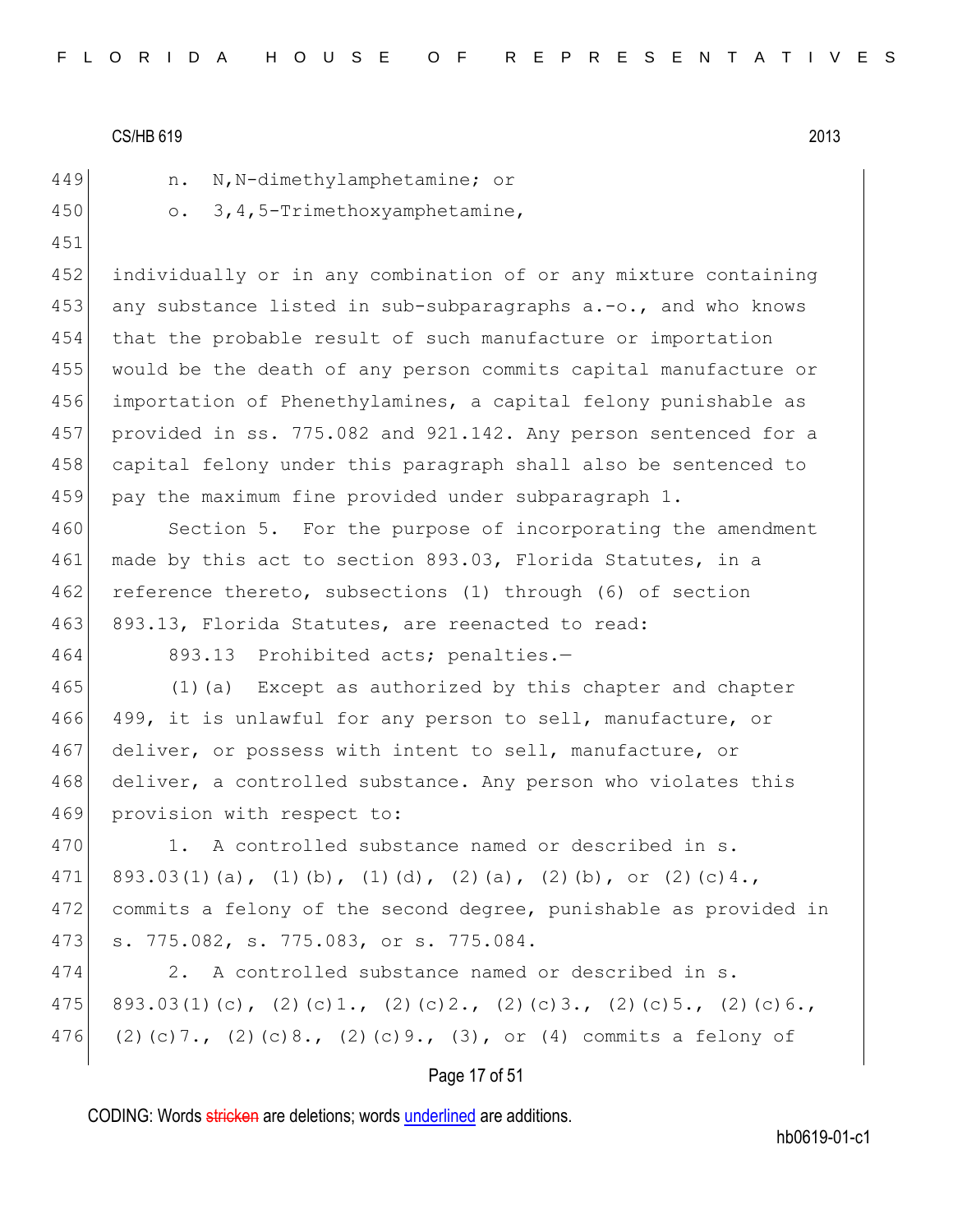477 the third degree, punishable as provided in s. 775.082, s. 478 775.083, or s. 775.084.

479 3. A controlled substance named or described in s. 480 893.03(5) commits a misdemeanor of the first degree, punishable 481 as provided in s. 775.082 or s. 775.083.

482 (b) Except as provided in this chapter, it is unlawful to 483 sell or deliver in excess of 10 grams of any substance named or 484 described in s. 893.03(1)(a) or (1)(b), or any combination 485 thereof, or any mixture containing any such substance. Any 486 person who violates this paragraph commits a felony of the first 487 degree, punishable as provided in s. 775.082, s. 775.083, or s. 488 775.084.

489 (c) Except as authorized by this chapter, it is unlawful 490 for any person to sell, manufacture, or deliver, or possess with 491 intent to sell, manufacture, or deliver, a controlled substance 492 in, on, or within 1,000 feet of the real property comprising a 493 child care facility as defined in s. 402.302 or a public or 494 private elementary, middle, or secondary school between the 495 hours of 6 a.m. and 12 midnight, or at any time in, on, or 496 within 1,000 feet of real property comprising a state, county, 497 or municipal park, a community center, or a publicly owned 498 recreational facility. For the purposes of this paragraph, the 499 term "community center" means a facility operated by a nonprofit 500 community-based organization for the provision of recreational, 501 social, or educational services to the public. Any person who 502 violates this paragraph with respect to:

503 1. A controlled substance named or described in s. 504 893.03(1)(a), (1)(b), (1)(d), (2)(a), (2)(b), or (2)(c)4.,

## Page 18 of 51

CODING: Words stricken are deletions; words underlined are additions.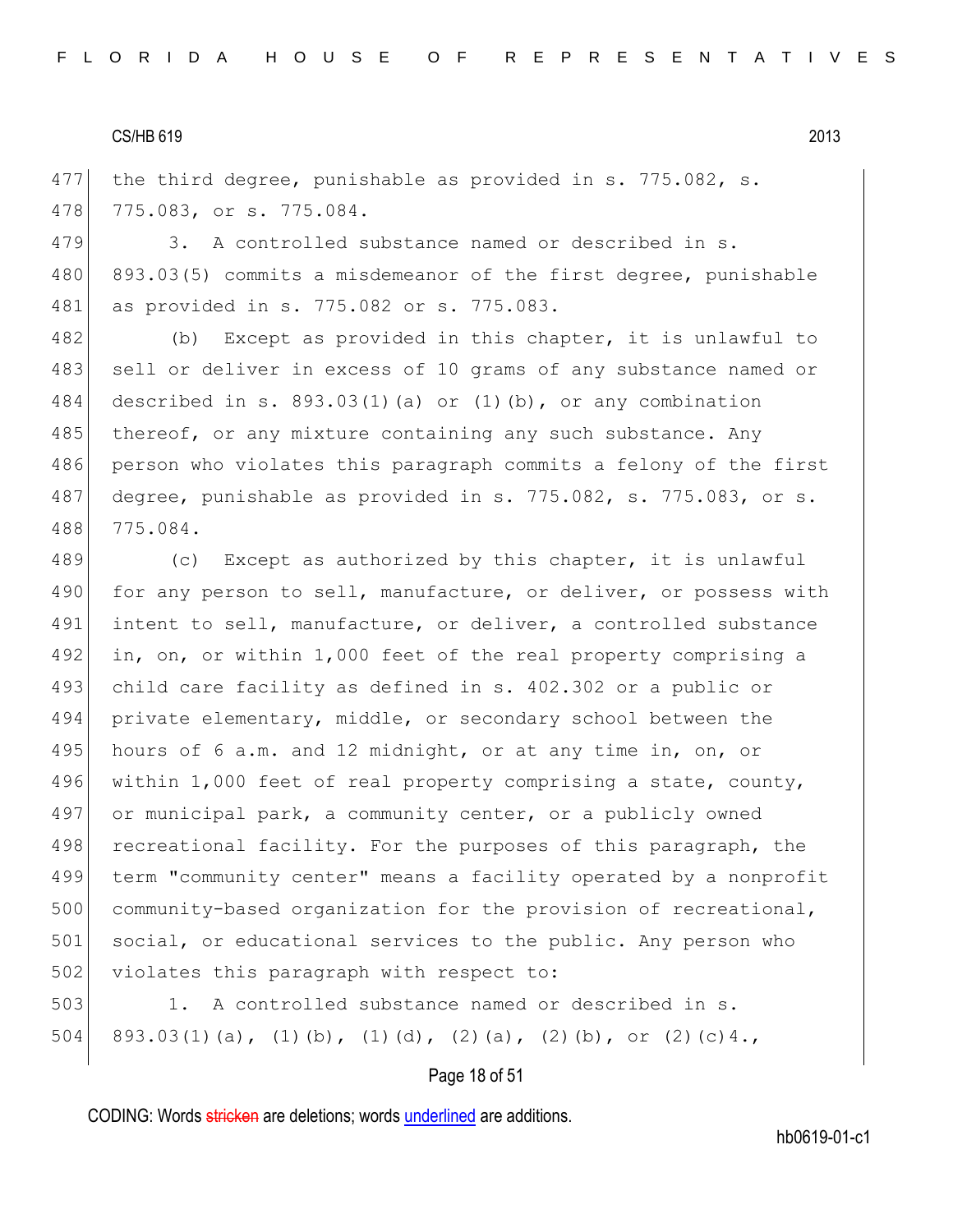520

505 commits a felony of the first degree, punishable as provided in 506 s. 775.082, s. 775.083, or s. 775.084. The defendant must be 507 sentenced to a minimum term of imprisonment of 3 calendar years 508 unless the offense was committed within 1,000 feet of the real 509 property comprising a child care facility as defined in s. 510 402.302.

511 2. A controlled substance named or described in s. 512 893.03(1)(c), (2)(c)1., (2)(c)2., (2)(c)3., (2)(c)5., (2)(c)6., 513 (2)(c)7., (2)(c)8., (2)(c)9., (3), or (4) commits a felony of 514 the second degree, punishable as provided in s. 775.082, s. 515 775.083, or s. 775.084.

516 3. Any other controlled substance, except as lawfully 517 sold, manufactured, or delivered, must be sentenced to pay a 518 \$500 fine and to serve 100 hours of public service in addition 519 to any other penalty prescribed by law.

 This paragraph does not apply to a child care facility unless the owner or operator of the facility posts a sign that is not 523 less than 2 square feet in size with a word legend identifying the facility as a licensed child care facility and that is posted on the property of the child care facility in a conspicuous place where the sign is reasonably visible to the 527 public.

528 (d) Except as authorized by this chapter, it is unlawful 529 for any person to sell, manufacture, or deliver, or possess with 530 intent to sell, manufacture, or deliver, a controlled substance 531 in, on, or within 1,000 feet of the real property comprising a 532 public or private college, university, or other postsecondary

## Page 19 of 51

CODING: Words stricken are deletions; words underlined are additions.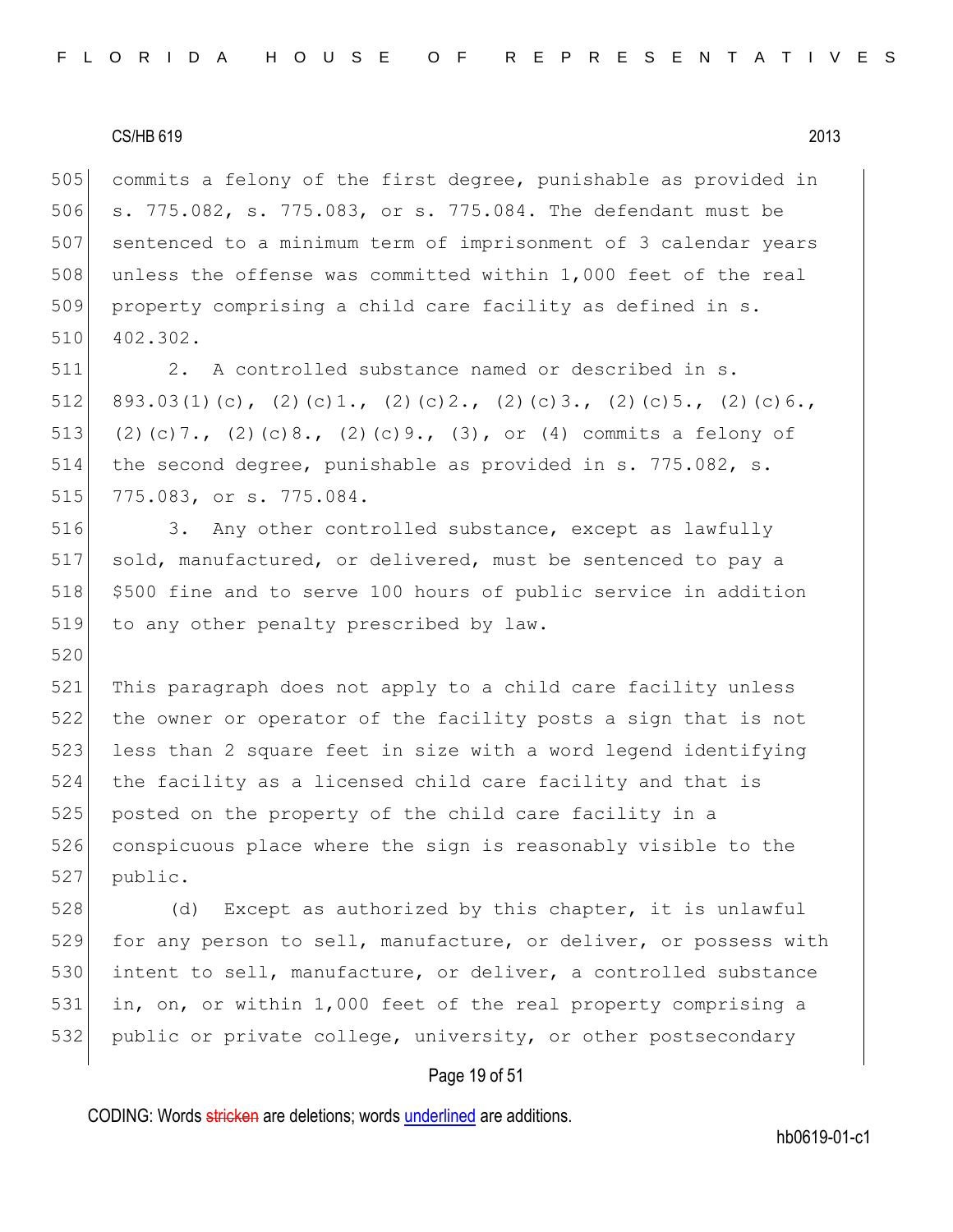533 educational institution. Any person who violates this paragraph 534 with respect to:

535 1. A controlled substance named or described in s. 536 893.03(1)(a), (1)(b), (1)(d), (2)(a), (2)(b), or (2)(c)4., 537 commits a felony of the first degree, punishable as provided in 538 s. 775.082, s. 775.083, or s. 775.084.

539 2. A controlled substance named or described in s. 540 893.03(1)(c), (2)(c)1., (2)(c)2., (2)(c)3., (2)(c)5., (2)(c)6., 541 (2)(c)7., (2)(c)8., (2)(c)9., (3), or (4) commits a felony of 542 the second degree, punishable as provided in s. 775.082, s. 543 775.083, or s. 775.084.

544 3. Any other controlled substance, except as lawfully 545 sold, manufactured, or delivered, must be sentenced to pay a 546 \$500 fine and to serve 100 hours of public service in addition 547 to any other penalty prescribed by law.

548 (e) Except as authorized by this chapter, it is unlawful 549 for any person to sell, manufacture, or deliver, or possess with 550 intent to sell, manufacture, or deliver, a controlled substance 551 not authorized by law in, on, or within 1,000 feet of a physical 552 place for worship at which a church or religious organization 553 regularly conducts religious services or within 1,000 feet of a 554 convenience business as defined in s. 812.171. Any person who 555 violates this paragraph with respect to:

 1. A controlled substance named or described in s. 557 893.03(1)(a), (1)(b), (1)(d), (2)(a), (2)(b), or (2)(c)4., commits a felony of the first degree, punishable as provided in s. 775.082, s. 775.083, or s. 775.084.

560 2. A controlled substance named or described in s.

## Page 20 of 51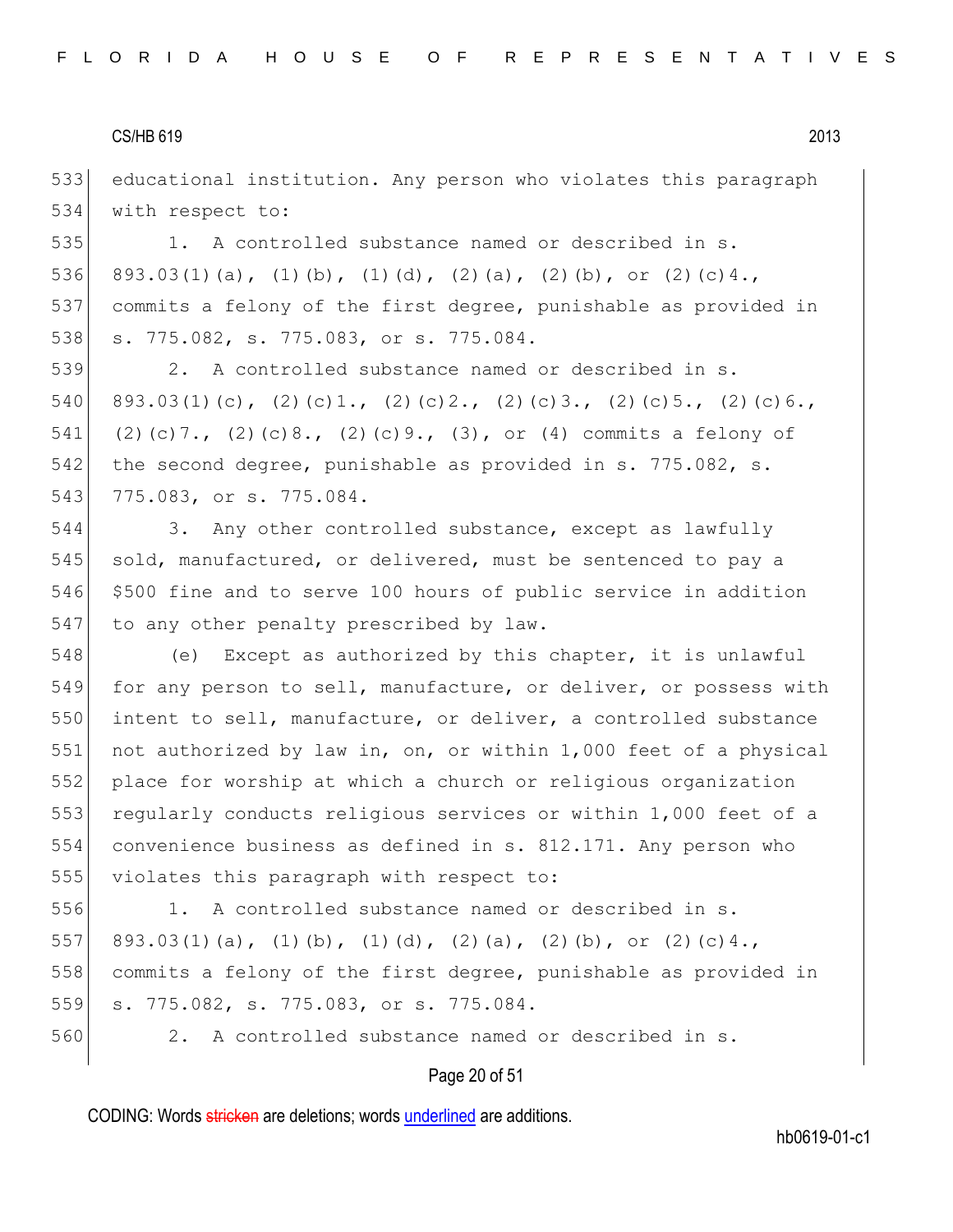561 893.03(1)(c), (2)(c)1., (2)(c)2., (2)(c)3., (2)(c)5., (2)(c)6., 562 (2)(c)7., (2)(c)8., (2)(c)9., (3), or (4) commits a felony of 563 the second degree, punishable as provided in s. 775.082, s. 564 775.083, or s. 775.084.

565 3. Any other controlled substance, except as lawfully 566 sold, manufactured, or delivered, must be sentenced to pay a 567 |\$500 fine and to serve 100 hours of public service in addition 568 to any other penalty prescribed by law.

569 (f) Except as authorized by this chapter, it is unlawful 570 for any person to sell, manufacture, or deliver, or possess with 571 intent to sell, manufacture, or deliver, a controlled substance 572 in, on, or within 1,000 feet of the real property comprising a 573 public housing facility at any time. For purposes of this 574 section, the term "real property comprising a public housing 575 facility" means real property, as defined in s.  $421.03(12)$ , of a 576 public corporation created as a housing authority pursuant to 577 part I of chapter 421. Any person who violates this paragraph 578 with respect to:

579 1. A controlled substance named or described in s. 580 893.03(1)(a), (1)(b), (1)(d), (2)(a), (2)(b), or (2)(c)4., 581 commits a felony of the first degree, punishable as provided in 582 s. 775.082, s. 775.083, or s. 775.084.

583 2. A controlled substance named or described in s. 584 893.03(1)(c), (2)(c)1., (2)(c)2., (2)(c)3., (2)(c)5., (2)(c)6., 585 (2)(c)7., (2)(c)8., (2)(c)9., (3), or (4) commits a felony of 586 the second degree, punishable as provided in s. 775.082, s. 587 775.083, or s. 775.084.

588 3. Any other controlled substance, except as lawfully

## Page 21 of 51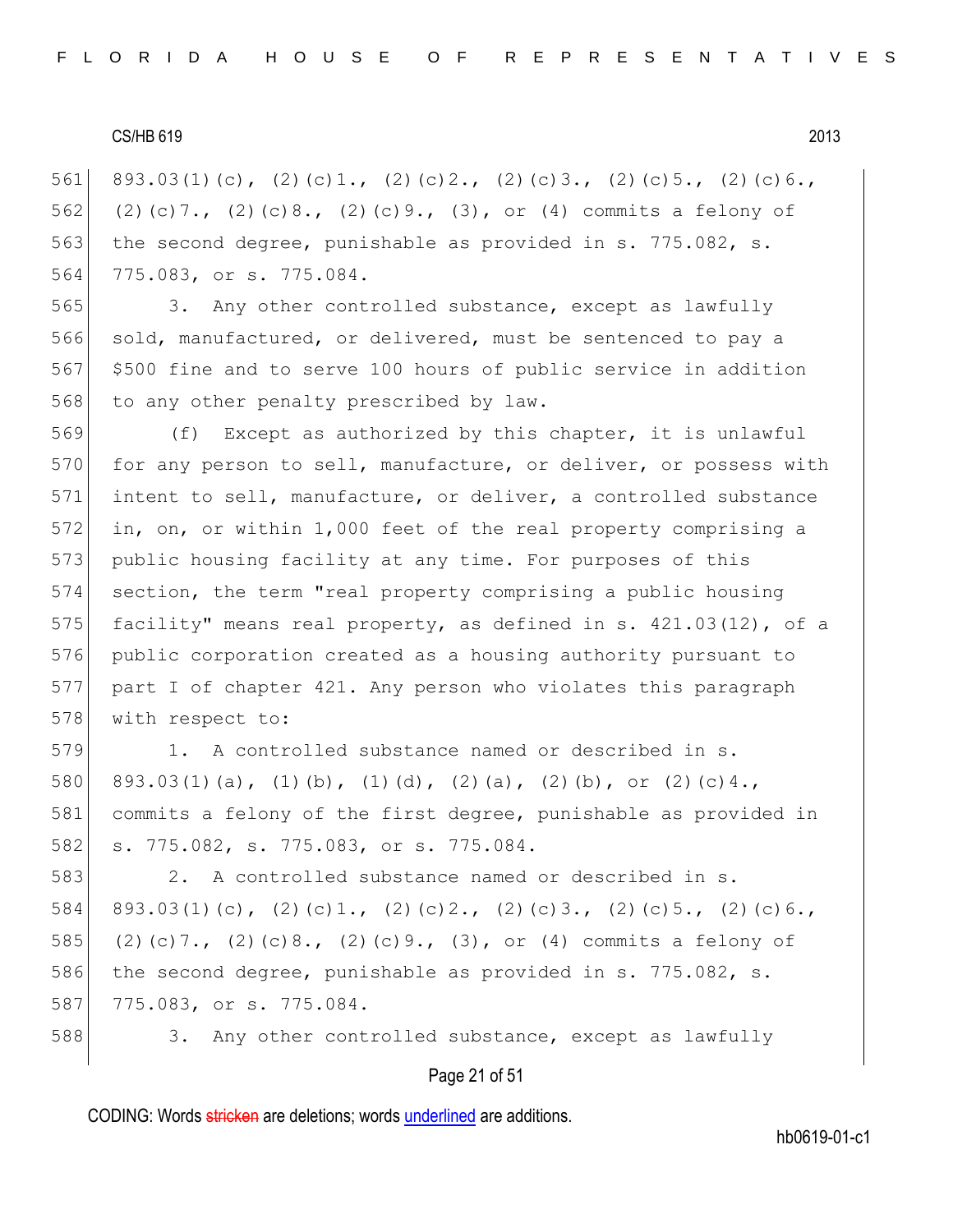589 sold, manufactured, or delivered, must be sentenced to pay a 590 \$500 fine and to serve 100 hours of public service in addition 591 to any other penalty prescribed by law.

 (g) Except as authorized by this chapter, it is unlawful 593 for any person to manufacture methamphetamine or phencyclidine, or possess any listed chemical as defined in s. 893.033 in 595 violation of s. 893.149 and with intent to manufacture methamphetamine or phencyclidine. If any person violates this paragraph and:

 1. The commission or attempted commission of the crime occurs in a structure or conveyance where any child under 16 600 years of age is present, the person commits a felony of the first degree, punishable as provided in s. 775.082, s. 775.083, 602 or s. 775.084. In addition, the defendant must be sentenced to a minimum term of imprisonment of 5 calendar years.

604 2. The commission of the crime causes any child under 16 605 years of age to suffer great bodily harm, the person commits a 606 felony of the first degree, punishable as provided in  $s$ . 607 775.082, s. 775.083, or s. 775.084. In addition, the defendant 608 must be sentenced to a minimum term of imprisonment of 10 609 calendar years.

610 (h) Except as authorized by this chapter, it is unlawful 611 for any person to sell, manufacture, or deliver, or possess with 612 intent to sell, manufacture, or deliver, a controlled substance 613 in, on, or within 1,000 feet of the real property comprising an 614 assisted living facility, as that term is used in chapter 429. 615 Any person who violates this paragraph with respect to: 616 1. A controlled substance named or described in s.

## Page 22 of 51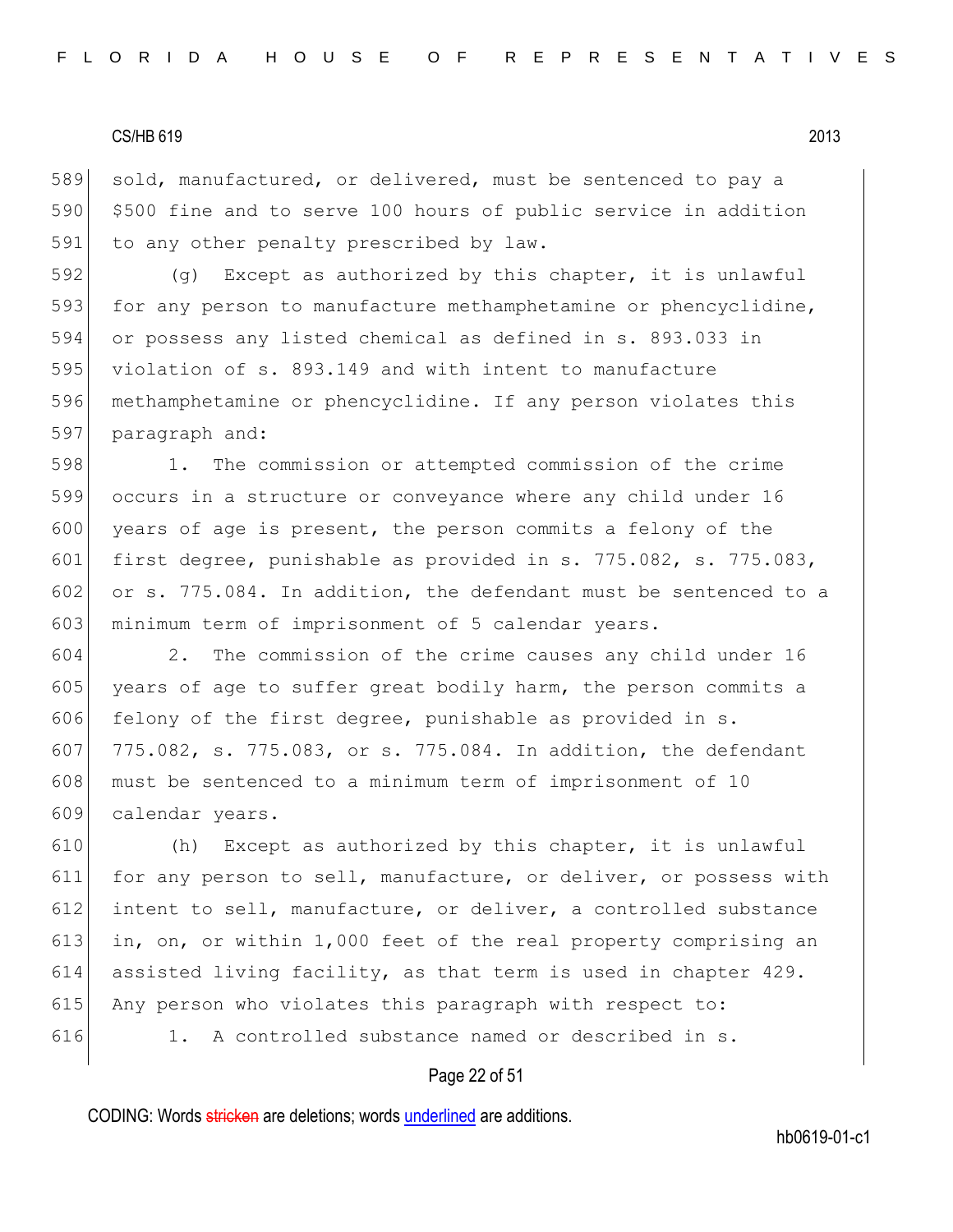617 893.03(1)(a), (1)(b), (1)(d), (2)(a), (2)(b), or (2)(c)4. 618 commits a felony of the first degree, punishable as provided in 619 s. 775.082, s. 775.083, or s. 775.084. 620 2. A controlled substance named or described in s. 621 893.03(1)(c), (2)(c)1., (2)(c)2., (2)(c)3., (2)(c)5., (2)(c)6., 622 (2)(c)7., (2)(c)8., (2)(c)9., (3), or (4) commits a felony of 623 the second degree, punishable as provided in s. 775.082, s. 624 775.083, or s. 775.084.  $625$  (2)(a) Except as authorized by this chapter and chapter 626 499, it is unlawful for any person to purchase, or possess with  $627$  intent to purchase, a controlled substance. Any person who 628 violates this provision with respect to: 629 1. A controlled substance named or described in s. 630 893.03(1)(a), (1)(b), (1)(d), (2)(a), (2)(b), or (2)(c)4., 631 commits a felony of the second degree, punishable as provided in 632 s. 775.082, s. 775.083, or s. 775.084. 633 2. A controlled substance named or described in s. 634 893.03(1)(c), (2)(c)1., (2)(c)2., (2)(c)3., (2)(c)5., (2)(c)6., 635 (2)(c)7., (2)(c)8., (2)(c)9., (3), or (4) commits a felony of 636 the third degree, punishable as provided in s. 775.082, s. 637 775.083, or s. 775.084. 638 3. A controlled substance named or described in s. 639 893.03(5) commits a misdemeanor of the first degree, punishable 640 as provided in s. 775.082 or s. 775.083. 641 (b) Except as provided in this chapter, it is unlawful to 642 purchase in excess of 10 grams of any substance named or 643 described in s.  $893.03(1)(a)$  or  $(1)(b)$ , or any combination  $644$  thereof, or any mixture containing any such substance. Any

## Page 23 of 51

CODING: Words stricken are deletions; words underlined are additions.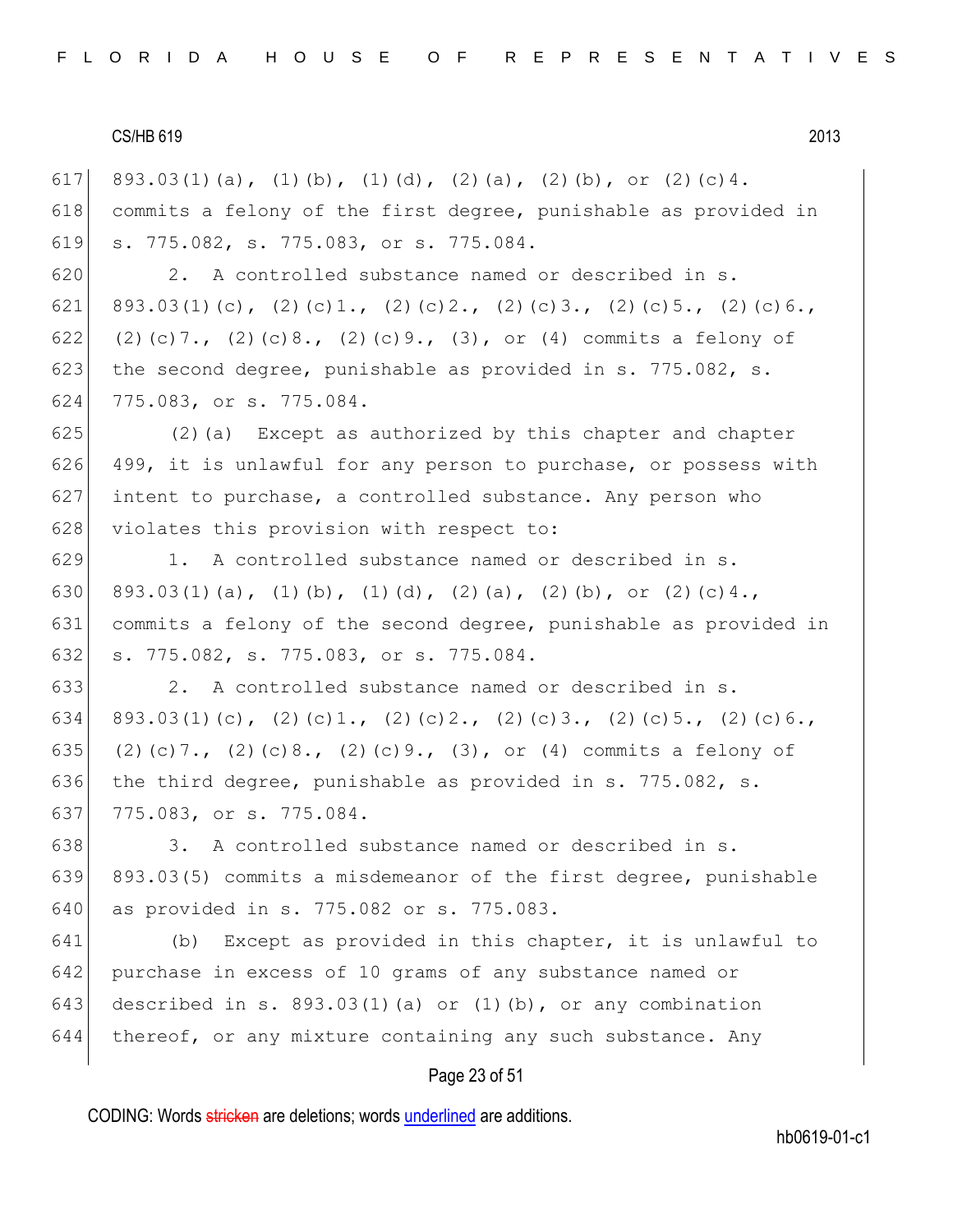645 person who violates this paragraph commits a felony of the first 646 degree, punishable as provided in s. 775.082, s. 775.083, or s. 647 775.084.

648 (3) Any person who delivers, without consideration, not 649 more than 20 grams of cannabis, as defined in this chapter, commits a misdemeanor of the first degree, punishable as provided in s. 775.082 or s. 775.083. For the purposes of this paragraph, "cannabis" does not include the resin extracted from the plants of the genus *Cannabis* or any compound manufacture, salt, derivative, mixture, or preparation of such resin.

655  $(4)$  Except as authorized by this chapter, it is unlawful 656 for any person 18 years of age or older to deliver any 657 controlled substance to a person under the age of 18 years, or 658 to use or hire a person under the age of 18 years as an agent or 659 employee in the sale or delivery of such a substance, or to use 660 such person to assist in avoiding detection or apprehension for 661 a violation of this chapter. Any person who violates this 662 provision with respect to:

 (a) A controlled substance named or described in s. 664 893.03(1)(a), (1)(b), (1)(d), (2)(a), (2)(b), or (2)(c)4., commits a felony of the first degree, punishable as provided in s. 775.082, s. 775.083, or s. 775.084.

667 (b) A controlled substance named or described in s. 668 893.03(1)(c), (2)(c)1., (2)(c)2., (2)(c)3., (2)(c)5., (2)(c)6., 669 (2)(c)7., (2)(c)8., (2)(c)9., (3), or (4) commits a felony of 670 the second degree, punishable as provided in s. 775.082, s. 671 775.083, or s. 775.084.

672

## Page 24 of 51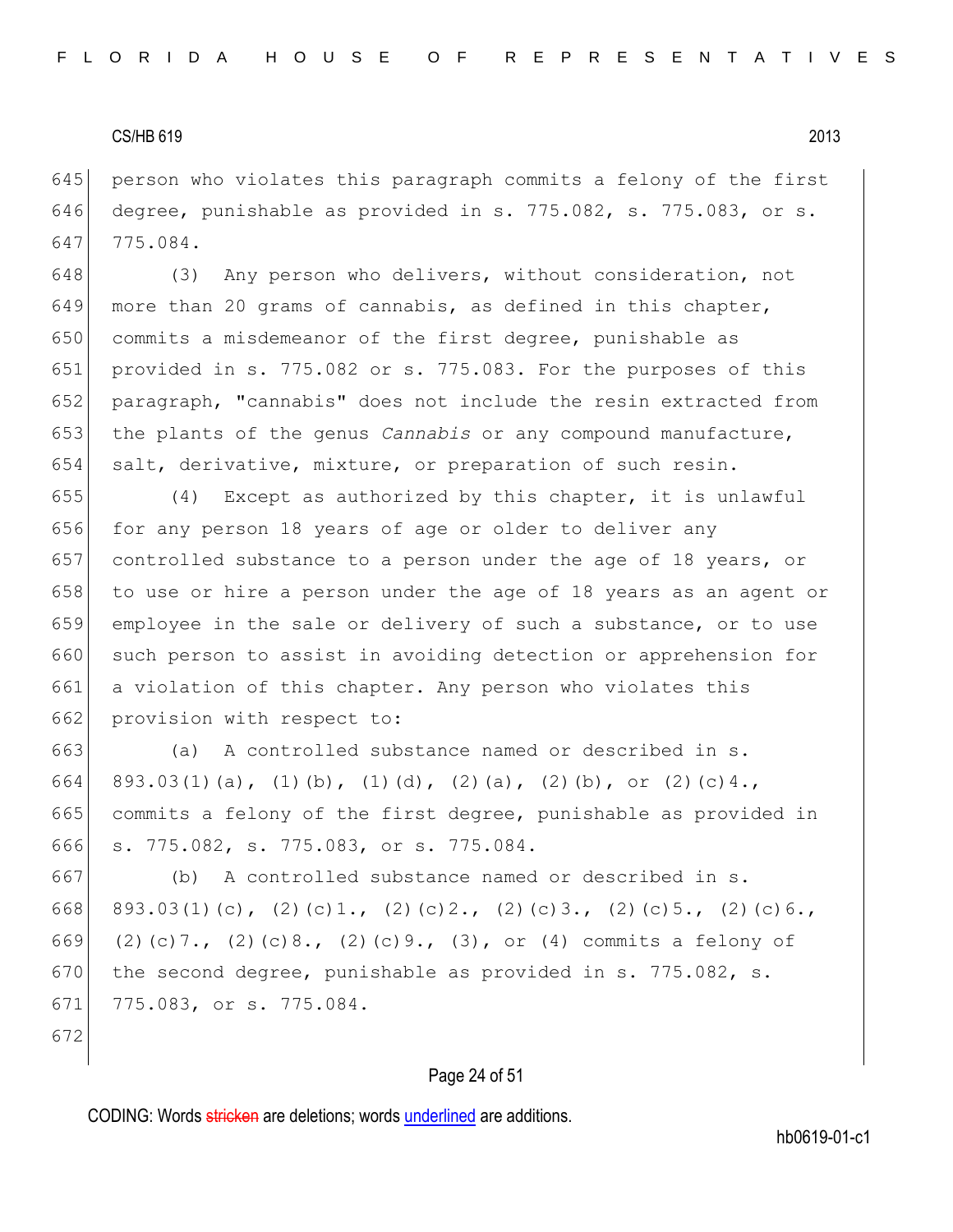673 Imposition of sentence may not be suspended or deferred, nor 674 shall the person so convicted be placed on probation.

 (5) It is unlawful for any person to bring into this state 676 any controlled substance unless the possession of such controlled substance is authorized by this chapter or unless such person is licensed to do so by the appropriate federal agency. Any person who violates this provision with respect to:

680 (a) A controlled substance named or described in s. 681 893.03(1)(a), (1)(b), (1)(d), (2)(a), (2)(b), or (2)(c)4., 682 commits a felony of the second degree, punishable as provided in 683 s. 775.082, s. 775.083, or s. 775.084.

684 (b) A controlled substance named or described in s. 685 893.03(1)(c), (2)(c)1., (2)(c)2., (2)(c)3., (2)(c)5., (2)(c)6., 686 (2)(c)7., (2)(c)8., (2)(c)9., (3), or (4) commits a felony of 687 the third degree, punishable as provided in s. 775.082, s. 688 775.083, or s. 775.084.

689 (c) A controlled substance named or described in s. 690 893.03(5) commits a misdemeanor of the first degree, punishable 691 as provided in s. 775.082 or s. 775.083.

 (6)(a) It is unlawful for any person to be in actual or constructive possession of a controlled substance unless such controlled substance was lawfully obtained from a practitioner or pursuant to a valid prescription or order of a practitioner while acting in the course of his or her professional practice or to be in actual or constructive possession of a controlled 698 substance except as otherwise authorized by this chapter. Any person who violates this provision commits a felony of the third 700 degree, punishable as provided in s. 775.082, s. 775.083, or s.

## Page 25 of 51

CODING: Words stricken are deletions; words underlined are additions.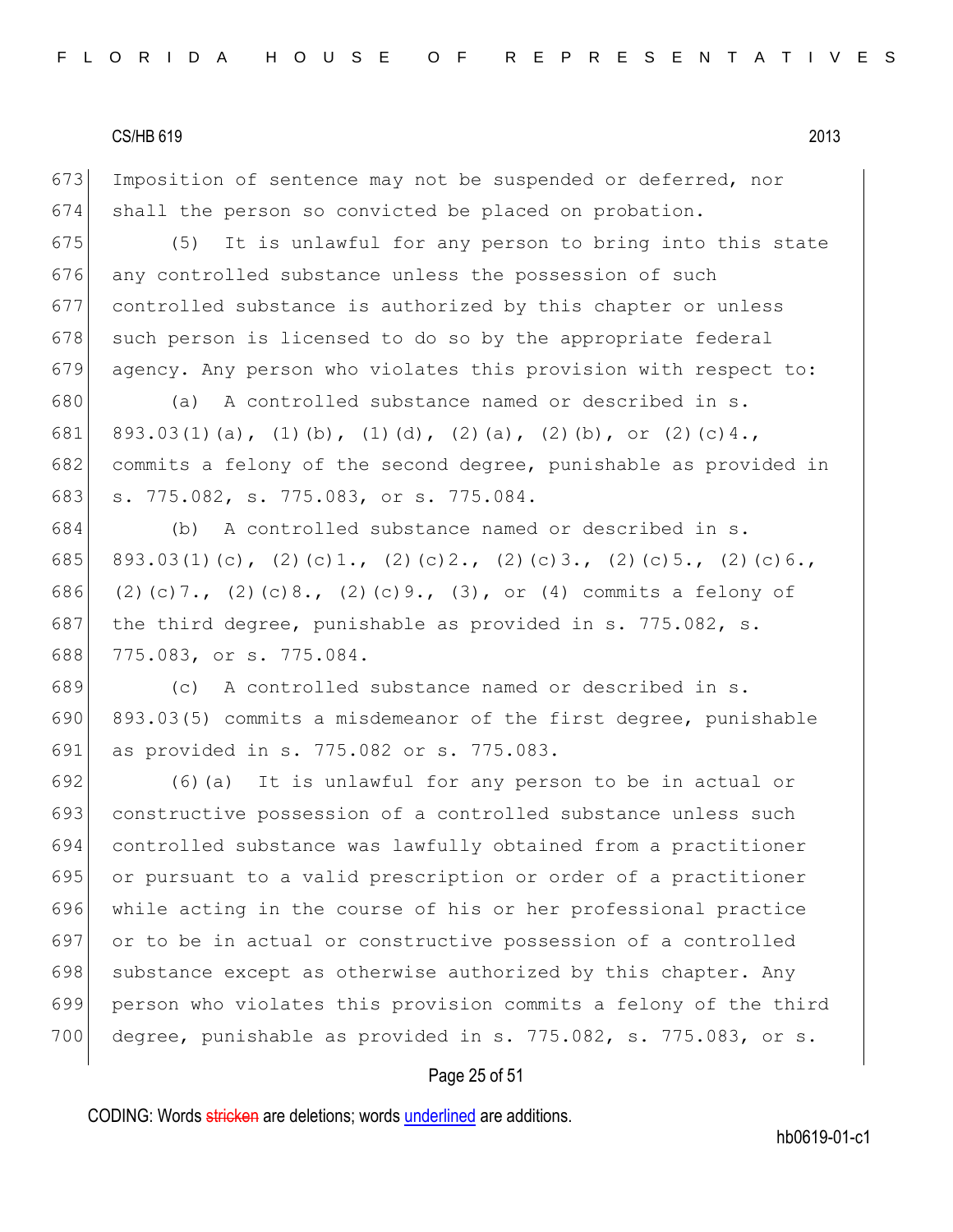701 775.084.

702 (b) If the offense is the possession of not more than 20 703 grams of cannabis, as defined in this chapter, or 3 grams or 704 less of a controlled substance described in s.  $893.03(1)(c)46.$ -705  $\vert$  50. and 114.-142., the person commits a misdemeanor of the first 706 degree, punishable as provided in s. 775.082 or s. 775.083. For 707 the purposes of this subsection, "cannabis" does not include the 708 resin extracted from the plants of the genus *Cannabis*, or any 709 compound manufacture, salt, derivative, mixture, or preparation 710 of such resin, and a controlled substance described in s. 711 893.03(1)(c)46.-50. and 114.-142. does not include the substance 712 in a powdered form.

713 (c) Except as provided in this chapter, it is unlawful to 714 possess in excess of 10 grams of any substance named or 715 described in s.  $893.03(1)(a)$  or  $(1)(b)$ , or any combination 716 thereof, or any mixture containing any such substance. Any 717 person who violates this paragraph commits a felony of the first 718 degree, punishable as provided in s. 775.082, s. 775.083, or s. 719 775.084.

720 (d) Notwithstanding any provision to the contrary of the  $721$  laws of this state relating to arrest, a law enforcement officer 722 may arrest without warrant any person who the officer has 723 probable cause to believe is violating the provisions of this 724 chapter relating to possession of cannabis.

725 Section 6. For the purpose of incorporating the amendment 726 made by this act to section  $893.03$ , Florida Statutes, in a 727 reference thereto, paragraphs  $(b)$ ,  $(c)$ ,  $(d)$ , and  $(e)$  of 728 subsection (3) of section 921.0022, Florida Statutes, are

## Page 26 of 51

CODING: Words stricken are deletions; words underlined are additions.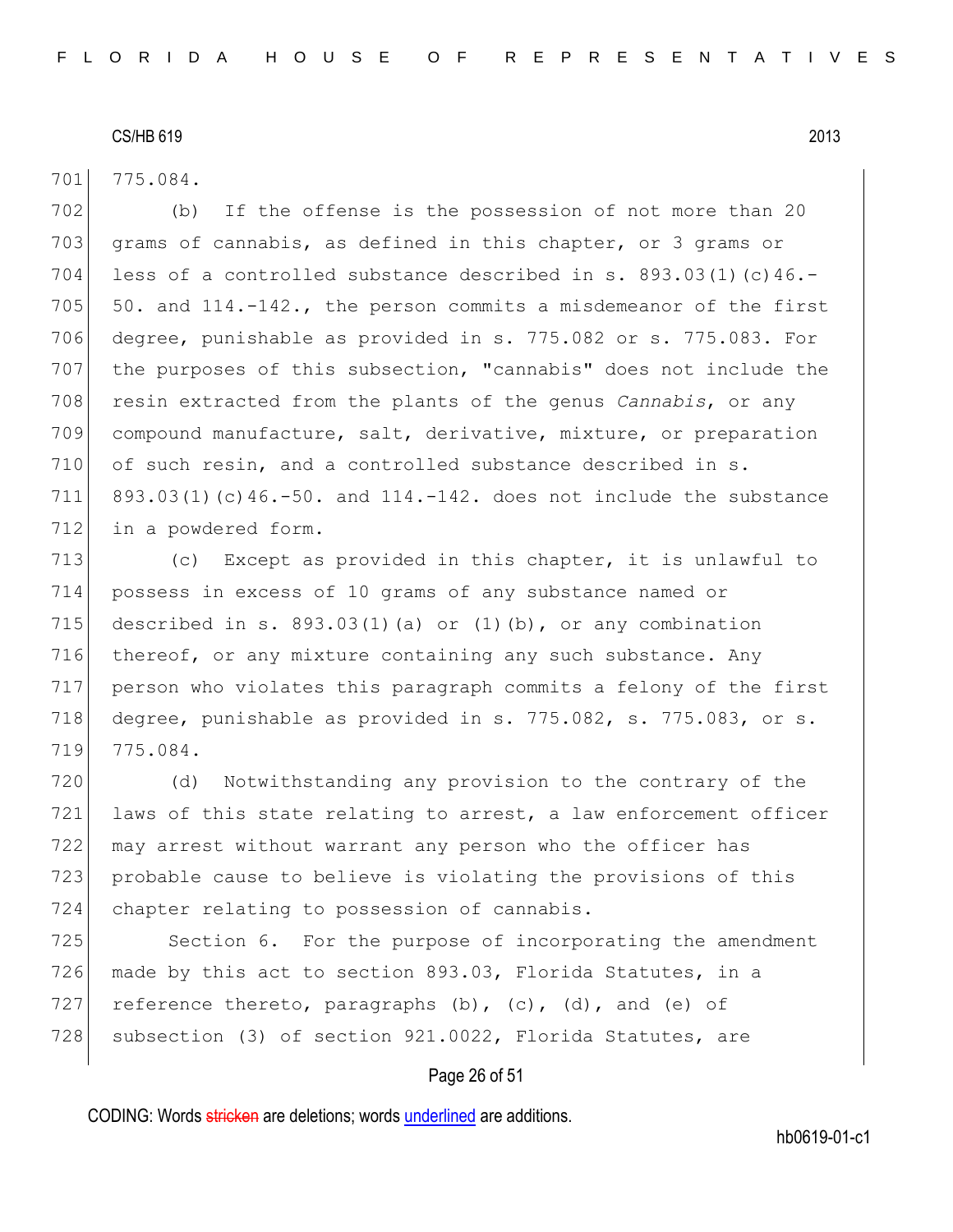|     | <b>CS/HB 619</b>   |        | 2013                                                |
|-----|--------------------|--------|-----------------------------------------------------|
| 729 | reenacted to read: |        |                                                     |
| 730 |                    |        | 921.0022 Criminal Punishment Code; offense severity |
| 731 | ranking chart.-    |        |                                                     |
| 732 | (3)                |        | OFFENSE SEVERITY RANKING CHART                      |
| 733 | LEVEL 2<br>(b)     |        |                                                     |
|     | Florida            | Felony | Description                                         |
|     | Statute            | Degree |                                                     |
| 734 |                    |        |                                                     |
|     | 379.2431           | 3rd    | Possession of 11 or fewer marine turtle             |
|     | $(1)$ (e) $3$ .    |        | eggs in violation of the Marine Turtle              |
|     |                    |        | Protection Act.                                     |
| 735 |                    |        |                                                     |
|     | 379.2431           |        | 3rd Possession of more than 11 marine turtle        |
|     | $(1)$ (e) 4.       |        | eggs in violation of the Marine Turtle              |
|     |                    |        | Protection Act.                                     |
| 736 |                    |        |                                                     |
|     | 403.413(5)(c)      | 3rd    | Dumps waste litter exceeding 500 lbs. in            |
|     |                    |        | weight or 100 cubic feet in volume or               |
|     |                    |        | any quantity for commercial purposes, or            |
|     |                    |        | hazardous waste.                                    |
| 737 |                    |        |                                                     |
|     | 517.07(2)          | 3rd    | Failure to furnish a prospectus meeting             |
|     |                    |        | requirements.                                       |
| 738 |                    |        |                                                     |
|     | 590.28(1)          | 3rd    | Intentional burning of lands.                       |
| 739 |                    |        |                                                     |
|     | 784.05(3)          | 3rd    | Storing or leaving a loaded firearm                 |
|     |                    |        | within reach of minor who uses it to                |
|     |                    |        | Page 27 of 51                                       |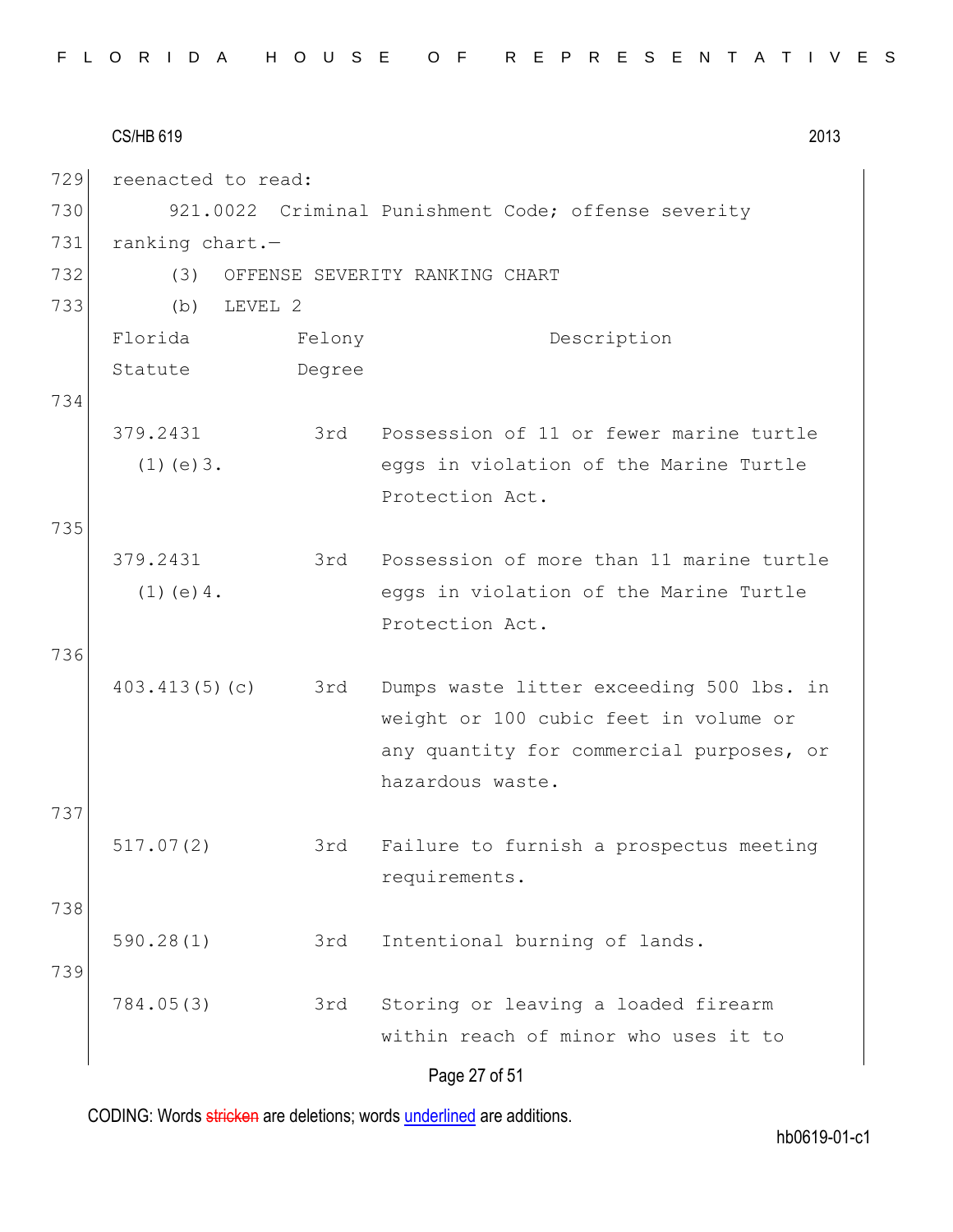|  |  | FLORIDA HOUSE OF REPRESENTATIVES |
|--|--|----------------------------------|
|--|--|----------------------------------|

|            | <b>CS/HB 619</b> |     | 2013                                                                                                           |
|------------|------------------|-----|----------------------------------------------------------------------------------------------------------------|
| 740        |                  |     | inflict injury or death.                                                                                       |
|            | 787.04(1)        | 3rd | In violation of court order, take,<br>entice, etc., minor beyond state limits.                                 |
| 741        | 806.13(1)(b)3.   | 3rd | Criminal mischief; damage \$1,000 or more<br>to public communication or any other<br>public service.           |
| 742        | 810.061(2)       | 3rd | Impairing or impeding telephone or power<br>to a dwelling; facilitating or<br>furthering burglary.             |
| 743<br>744 | 810.09(2)(e)     | 3rd | Trespassing on posted commercial<br>horticulture property.                                                     |
|            | 812.014(2)(c)1.  |     | 3rd Grand theft, 3rd degree; \$300 or more<br>but less than \$5,000.                                           |
| 745        | 812.014(2)(d)    | 3rd | Grand theft, 3rd degree; \$100 or more<br>but less than \$300, taken from<br>unenclosed curtilage of dwelling. |
| 746<br>747 | 812.015(7)       | 3rd | Possession, use, or attempted use of an<br>antishoplifting or inventory control<br>device countermeasure.      |
|            | 817.234(1)(a)2.  |     | 3rd False statement in support of insurance<br>Page 28 of 51                                                   |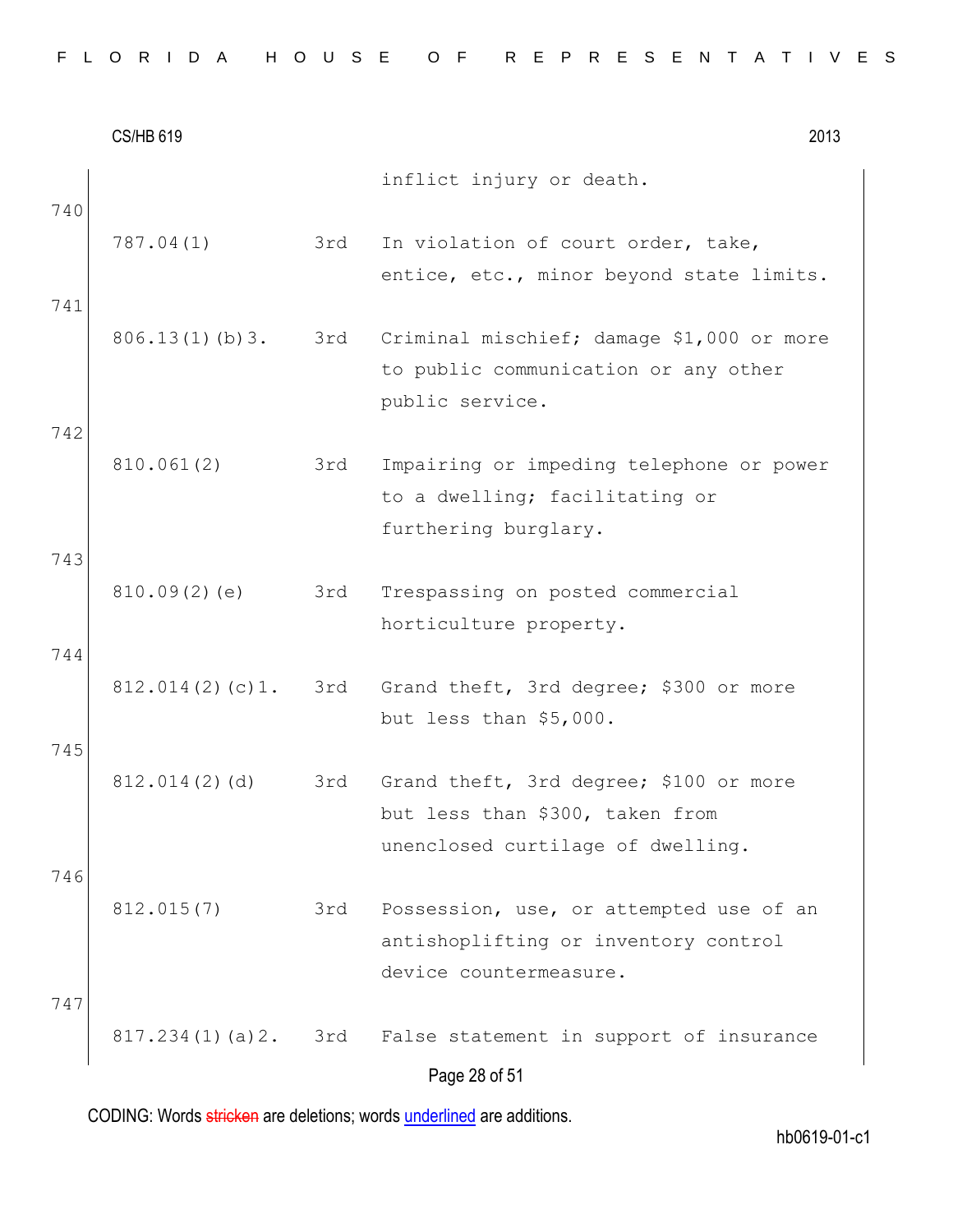|     | <b>CS/HB 619</b> |     | 2013                                                                                                   |
|-----|------------------|-----|--------------------------------------------------------------------------------------------------------|
| 748 |                  |     | claim.                                                                                                 |
|     | 817.481(3)(a)    | 3rd | Obtain credit or purchase with false,<br>expired, counterfeit, etc., credit card,<br>value over \$300. |
| 749 |                  |     |                                                                                                        |
| 750 | 817.52(3)        | 3rd | Failure to redeliver hired vehicle.                                                                    |
|     | 817.54           | 3rd | With intent to defraud, obtain mortgage<br>note, etc., by false representation.                        |
| 751 |                  |     |                                                                                                        |
| 752 | 817.60(5)        | 3rd | Dealing in credit cards of another.                                                                    |
|     | 817.60(6)(a)     | 3rd | Forgery; purchase goods, services with<br>false card.                                                  |
| 753 |                  |     |                                                                                                        |
|     | 817.61           | 3rd | Fraudulent use of credit cards over \$100<br>or more within 6 months.                                  |
| 754 |                  |     |                                                                                                        |
|     | 826.04           | 3rd | Knowingly marries or has sexual<br>intercourse with person to whom related.                            |
| 755 |                  |     |                                                                                                        |
| 756 | 831.01           | 3rd | Forgery.                                                                                               |
|     | 831.02           | 3rd | Uttering forged instrument; utters or                                                                  |
|     |                  |     | publishes alteration with intent to                                                                    |
|     |                  |     | defraud.                                                                                               |
| 757 |                  |     |                                                                                                        |
|     |                  |     | Page 29 of 51                                                                                          |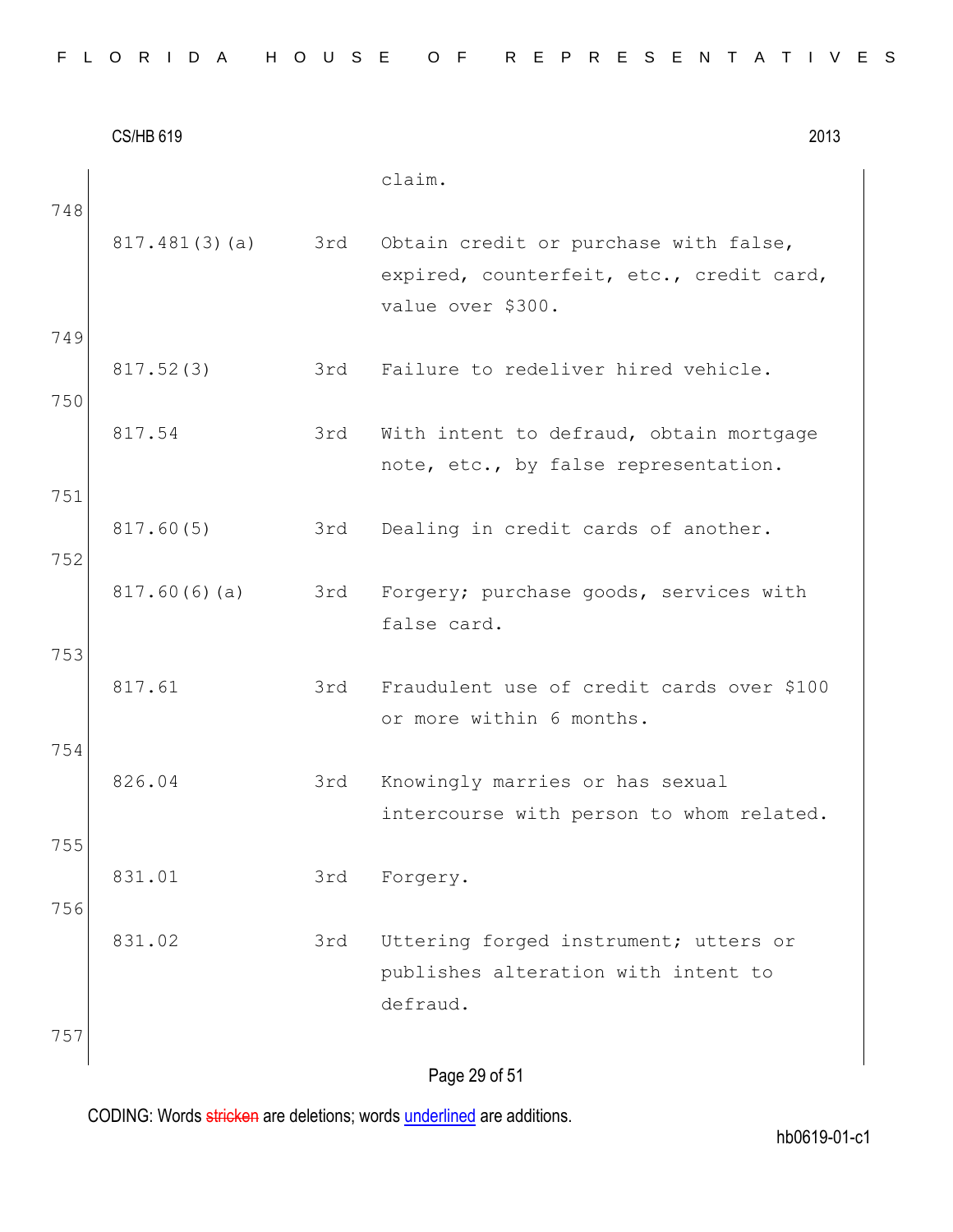|  |  |  |  |  |  |  |  |  |  |  |  |  |  | FLORIDA HOUSE OF REPRESENTATIVES |  |  |  |  |  |  |  |  |  |  |  |  |  |  |  |  |  |  |
|--|--|--|--|--|--|--|--|--|--|--|--|--|--|----------------------------------|--|--|--|--|--|--|--|--|--|--|--|--|--|--|--|--|--|--|
|--|--|--|--|--|--|--|--|--|--|--|--|--|--|----------------------------------|--|--|--|--|--|--|--|--|--|--|--|--|--|--|--|--|--|--|

|            | <b>CS/HB 619</b>          |        | 2013                                                                                                                                                                                   |
|------------|---------------------------|--------|----------------------------------------------------------------------------------------------------------------------------------------------------------------------------------------|
| 758        | 831.07                    | 3rd    | Forging bank bills, checks, drafts, or<br>promissory notes.                                                                                                                            |
|            | 831.08                    | 3rd    | Possessing 10 or more forged notes,<br>bills, checks, or drafts.                                                                                                                       |
| 759        | 831.09                    | 3rd    | Uttering forged notes, bills, checks,<br>drafts, or promissory notes.                                                                                                                  |
| 760        | 831.11                    | 3rd    | Bringing into the state forged bank<br>bills, checks, drafts, or notes.                                                                                                                |
| 761        | 832.05(3)(a)              | 3rd    | Cashing or depositing item with intent<br>to defraud.                                                                                                                                  |
| 762<br>763 | 843.08                    | 3rd    | Falsely impersonating an officer.                                                                                                                                                      |
|            | 893.13(2)(a)2.            |        | 3rd Purchase of any s. 893.03(1)(c),<br>(2) (c) 1., (2) (c) 2., (2) (c) 3., (2) (c) 5.,<br>$(2)$ (c) 6., (2) (c) 7., (2) (c) 8., (2) (c) 9.,<br>(3), or (4) drugs other than cannabis. |
| 764        | 893.147(2)                | 3rd    | Manufacture or delivery of drug<br>paraphernalia.                                                                                                                                      |
| 765<br>766 | LEVEL 3<br>(c)<br>Florida | Felony | Description                                                                                                                                                                            |
|            | Statute                   | Degree |                                                                                                                                                                                        |
|            |                           |        | Page 30 of 51                                                                                                                                                                          |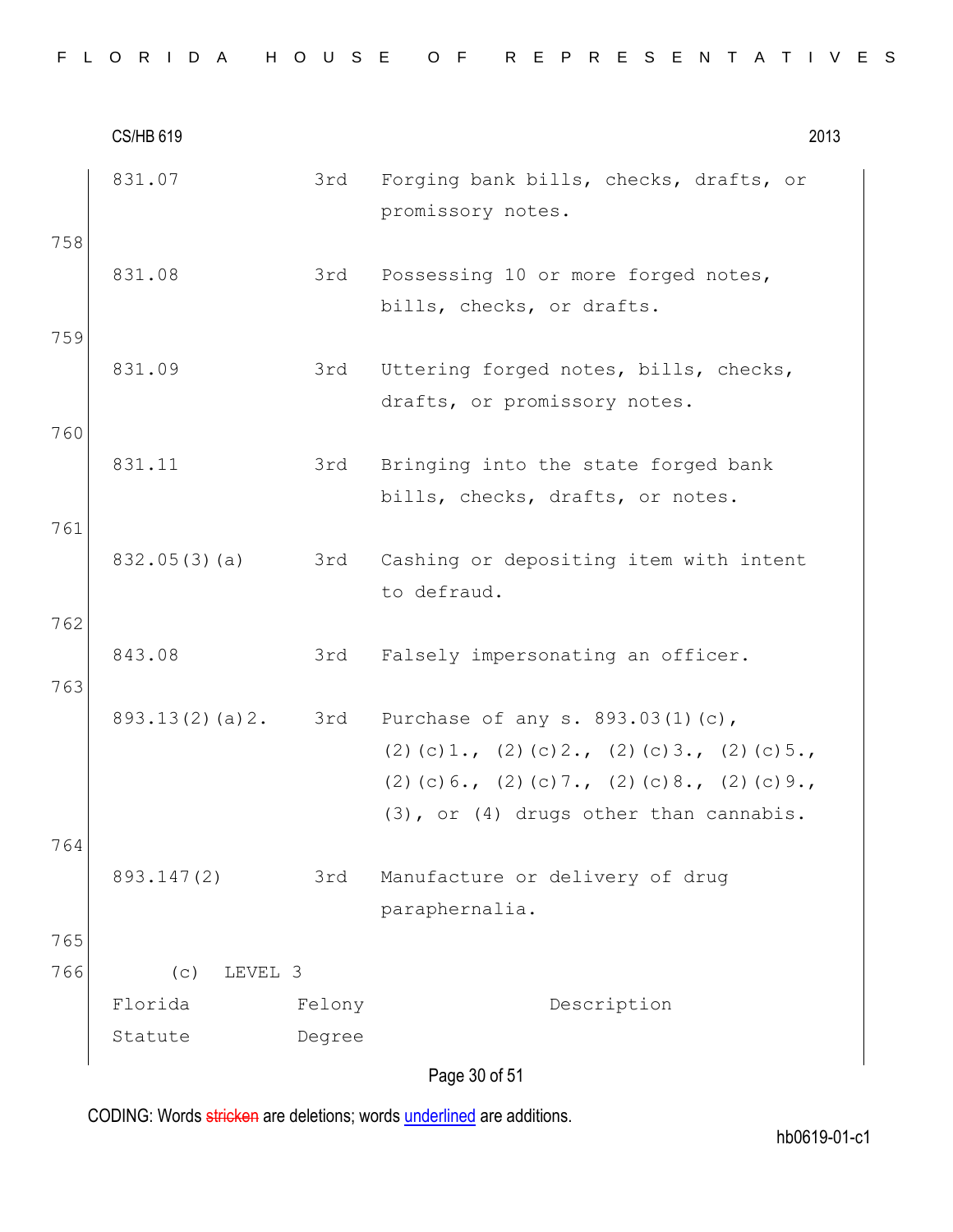$CS/HB 619$  2013 Page 31 of 51 767 119.10(2)(b) 3rd Unlawful use of confidential information from police reports. 768 316.066  $(3)(b)-(d)$ 3rd Unlawfully obtaining or using confidential crash reports. 769 316.193(2)(b) 3rd Felony DUI, 3rd conviction. 770 316.1935(2) 3rd Fleeing or attempting to elude law enforcement officer in patrol vehicle with siren and lights activated. 771 319.30(4) 3rd Possession by junkyard of motor vehicle with identification number plate removed. 772 319.33(1)(a) 3rd Alter or forge any certificate of title to a motor vehicle or mobile home. 773 319.33(1)(c) 3rd Procure or pass title on stolen vehicle. 774 319.33(4) 3rd With intent to defraud, possess, sell, etc., a blank, forged, or unlawfully obtained title or registration. 775 327.35(2)(b) 3rd Felony BUI. 776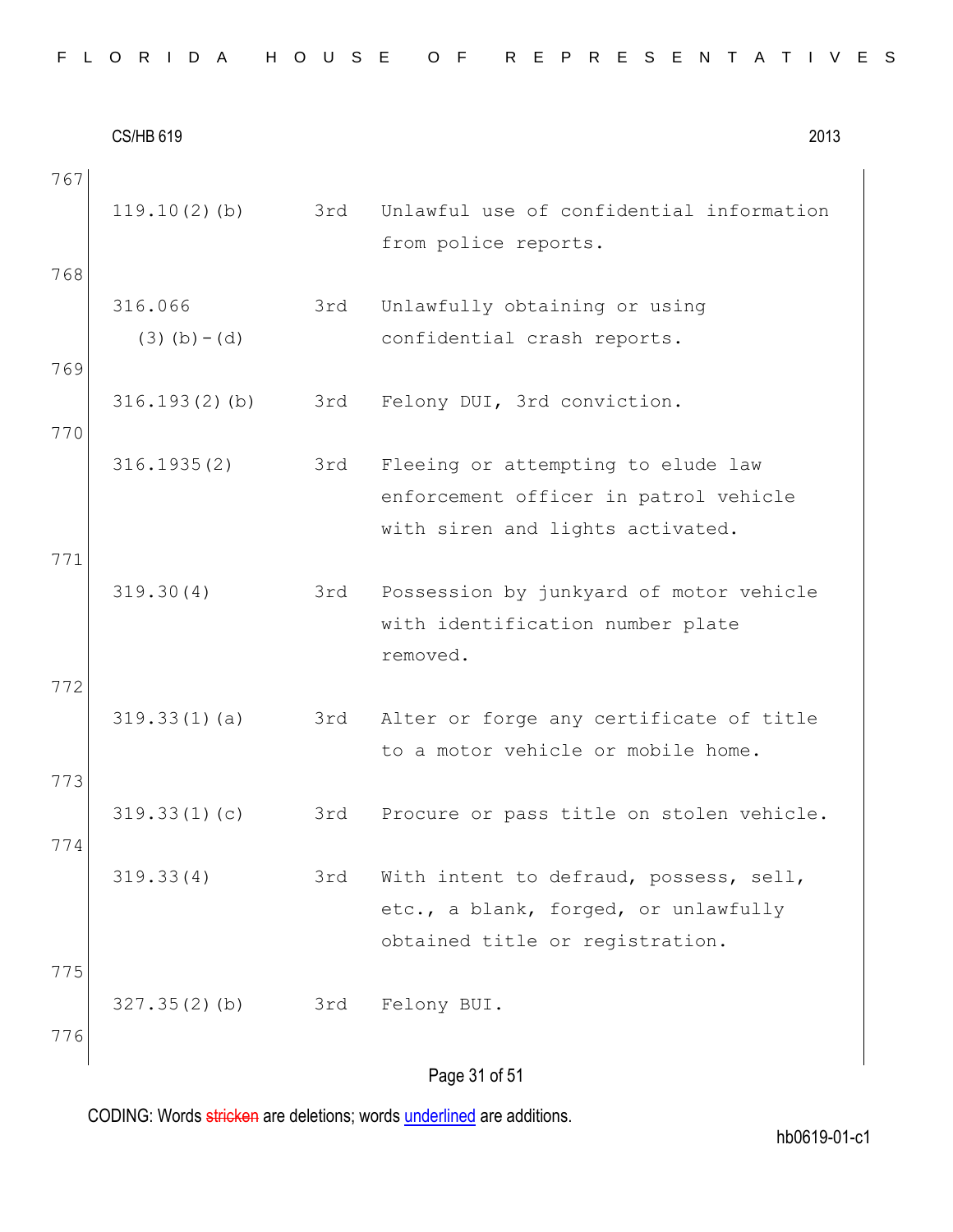|  |  |  |  |  |  |  |  | FLORIDA HOUSE OF REPRESENTATIVES |  |  |  |  |  |  |  |  |  |  |  |  |  |  |  |  |  |  |  |  |  |  |  |  |  |  |
|--|--|--|--|--|--|--|--|----------------------------------|--|--|--|--|--|--|--|--|--|--|--|--|--|--|--|--|--|--|--|--|--|--|--|--|--|--|
|--|--|--|--|--|--|--|--|----------------------------------|--|--|--|--|--|--|--|--|--|--|--|--|--|--|--|--|--|--|--|--|--|--|--|--|--|--|

|            | <b>CS/HB 619</b>            |     | 2013                                                                                                                                                                                                                                                                 |
|------------|-----------------------------|-----|----------------------------------------------------------------------------------------------------------------------------------------------------------------------------------------------------------------------------------------------------------------------|
| 777        | 328.05(2)                   | 3rd | Possess, sell, or counterfeit<br>fictitious, stolen, or fraudulent titles<br>or bills of sale of vessels.                                                                                                                                                            |
| 778        | 328.07(4)                   | 3rd | Manufacture, exchange, or possess vessel<br>with counterfeit or wrong ID number.                                                                                                                                                                                     |
|            | 376.302(5)                  | 3rd | Fraud related to reimbursement for<br>cleanup expenses under the Inland<br>Protection Trust Fund.                                                                                                                                                                    |
| 779        | 379.2431<br>$(1)$ (e) $5$ . | 3rd | Taking, disturbing, mutilating,<br>destroying, causing to be destroyed,<br>transferring, selling, offering to sell,<br>molesting, or harassing marine turtles,<br>marine turtle eggs, or marine turtle<br>nests in violation of the Marine Turtle<br>Protection Act. |
| 780        | 379.2431<br>$(1)$ (e) $6$ . | 3rd | Soliciting to commit or conspiring to<br>commit a violation of the Marine Turtle<br>Protection Act.                                                                                                                                                                  |
| 781<br>782 | 400.9935(4)                 | 3rd | Operating a clinic without a license or<br>filing false license application or<br>other required information.                                                                                                                                                        |
|            | 440.1051(3)                 | 3rd | False report of workers' compensation<br>Page 32 of 51                                                                                                                                                                                                               |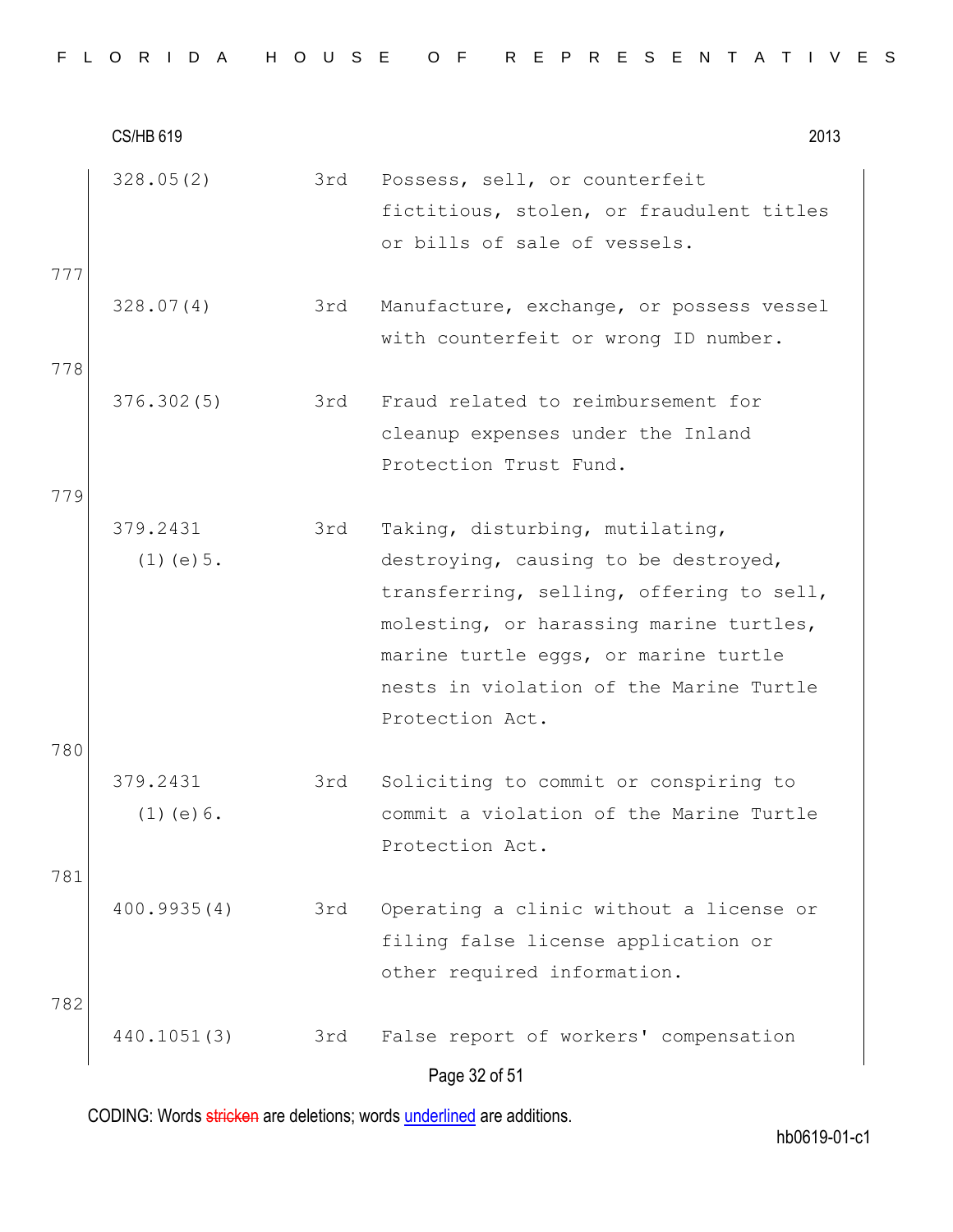|  |  |  |  |  |  |  |  |  |  |  |  |  |  | FLORIDA HOUSE OF REPRESENTATIVES |  |  |  |  |  |  |  |  |  |  |  |  |  |  |  |  |  |  |
|--|--|--|--|--|--|--|--|--|--|--|--|--|--|----------------------------------|--|--|--|--|--|--|--|--|--|--|--|--|--|--|--|--|--|--|
|--|--|--|--|--|--|--|--|--|--|--|--|--|--|----------------------------------|--|--|--|--|--|--|--|--|--|--|--|--|--|--|--|--|--|--|

|     | <b>CS/HB 619</b>         |     | 2013                                                                                                  |
|-----|--------------------------|-----|-------------------------------------------------------------------------------------------------------|
| 783 |                          |     | fraud or retaliation for making such a<br>report.                                                     |
|     | 501.001(2)(b)            | 2nd | Tampers with a consumer product or the<br>container using materially<br>false/misleading information. |
| 784 |                          |     |                                                                                                       |
|     | 624.401(4)(a)            | 3rd | Transacting insurance without a<br>certificate of authority.                                          |
| 785 |                          |     |                                                                                                       |
|     | 624.401(4)(b)1.          | 3rd | Transacting insurance without a<br>certificate of authority; premium<br>collected less than \$20,000. |
| 786 |                          |     |                                                                                                       |
| 787 | $626.902(1)(a)$ &<br>(b) | 3rd | Representing an unauthorized insurer.                                                                 |
| 788 | 697.08                   | 3rd | Equity skimming.                                                                                      |
|     | 790.15(3)                | 3rd | Person directs another to discharge<br>firearm from a vehicle.                                        |
| 789 |                          |     |                                                                                                       |
| 790 | 796.05(1)                | 3rd | Live on earnings of a prostitute.                                                                     |
|     | 806.10(1)                | 3rd | Maliciously injure, destroy, or                                                                       |
|     |                          |     | interfere with vehicles or equipment                                                                  |
|     |                          |     | used in firefighting.                                                                                 |
| 791 |                          |     |                                                                                                       |
|     |                          |     | Page 33 of 51                                                                                         |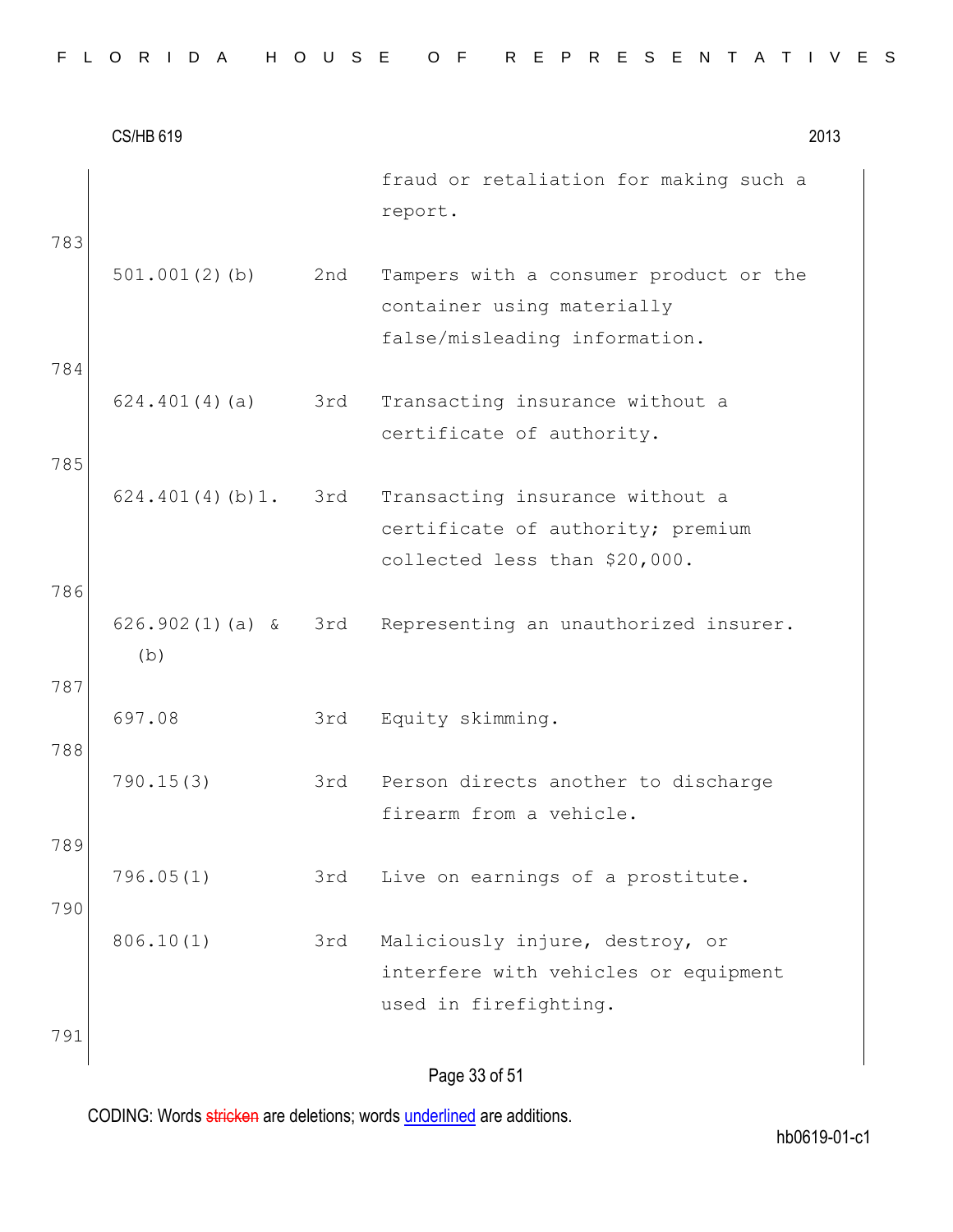|  |  |  |  |  |  |  |  |  |  |  |  |  |  | FLORIDA HOUSE OF REPRESENTATIVES |  |  |  |  |  |  |  |  |  |  |  |  |  |  |  |  |  |  |
|--|--|--|--|--|--|--|--|--|--|--|--|--|--|----------------------------------|--|--|--|--|--|--|--|--|--|--|--|--|--|--|--|--|--|--|
|--|--|--|--|--|--|--|--|--|--|--|--|--|--|----------------------------------|--|--|--|--|--|--|--|--|--|--|--|--|--|--|--|--|--|--|

|            | <b>CS/HB 619</b>           |     | 2013                                                                                                          |
|------------|----------------------------|-----|---------------------------------------------------------------------------------------------------------------|
| 792        | 806.10(2)                  | 3rd | Interferes with or assaults firefighter<br>in performance of duty.                                            |
|            | 810.09(2)(c)               | 3rd | Trespass on property other than<br>structure or conveyance armed with<br>firearm or dangerous weapon.         |
| 793        | 812.014(2)(c)2.            |     | 3rd Grand theft; \$5,000 or more but less<br>than \$10,000.                                                   |
| 794        | 812.0145(2)(c)             | 3rd | Theft from person 65 years of age or<br>older; \$300 or more but less than<br>\$10,000.                       |
| 795        | 815.04(4)(b)               | 2nd | Computer offense devised to defraud or<br>obtain property.                                                    |
| 796        | 817.034(4)(a)3.            | 3rd | Engages in scheme to defraud (Florida<br>Communications Fraud Act), property<br>valued at less than \$20,000. |
| 797<br>798 | 817.233                    | 3rd | Burning to defraud insurer.                                                                                   |
| 799        | 817.234<br>$(8)$ (b) – (c) | 3rd | Unlawful solicitation of persons<br>involved in motor vehicle accidents.                                      |
|            | 817.234(11)(a)             | 3rd | Insurance fraud; property value less<br>than \$20,000.                                                        |
|            |                            |     | Page 34 of 51                                                                                                 |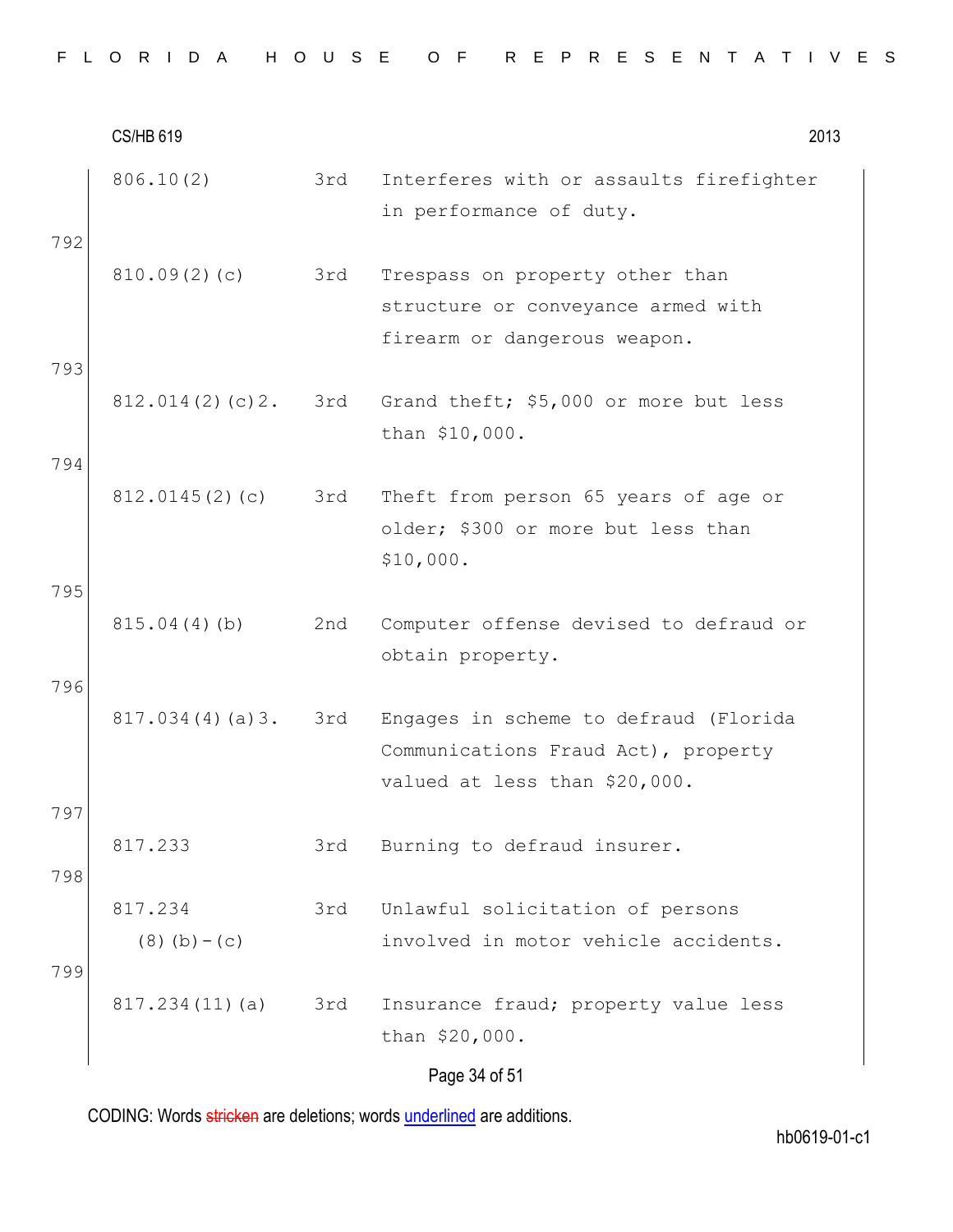| FLORIDA HOUSE OF REPRESENTATIVES |  |  |  |  |  |  |  |  |  |  |  |  |  |  |  |  |  |  |  |  |  |  |  |  |  |  |
|----------------------------------|--|--|--|--|--|--|--|--|--|--|--|--|--|--|--|--|--|--|--|--|--|--|--|--|--|--|
|----------------------------------|--|--|--|--|--|--|--|--|--|--|--|--|--|--|--|--|--|--|--|--|--|--|--|--|--|--|

|            | <b>CS/HB 619</b> |     | 2013                                                                                                             |
|------------|------------------|-----|------------------------------------------------------------------------------------------------------------------|
| 800<br>801 | 817.236          | 3rd | Filing a false motor vehicle insurance<br>application.                                                           |
| 802        | 817.2361         | 3rd | Creating, marketing, or presenting a<br>false or fraudulent motor vehicle<br>insurance card.                     |
| 803        | 817.413(2)       | 3rd | Sale of used goods as new.                                                                                       |
| 804        | 817.505(4)       | 3rd | Patient brokering.                                                                                               |
| 805        | 828.12(2)        | 3rd | Tortures any animal with intent to<br>inflict intense pain, serious physical<br>injury, or death.                |
| 806        | 831.28(2)(a)     | 3rd | Counterfeiting a payment instrument with<br>intent to defraud or possessing a<br>counterfeit payment instrument. |
|            | 831.29           | 2nd | Possession of instruments for<br>counterfeiting drivers' licenses or<br>identification cards.                    |
| 807        | 838.021(3)(b)    | 3rd | Threatens unlawful harm to public<br>servant.                                                                    |
| 808        | 843.19           | 3rd | Injure, disable, or kill police dog or<br>Page 35 of 51                                                          |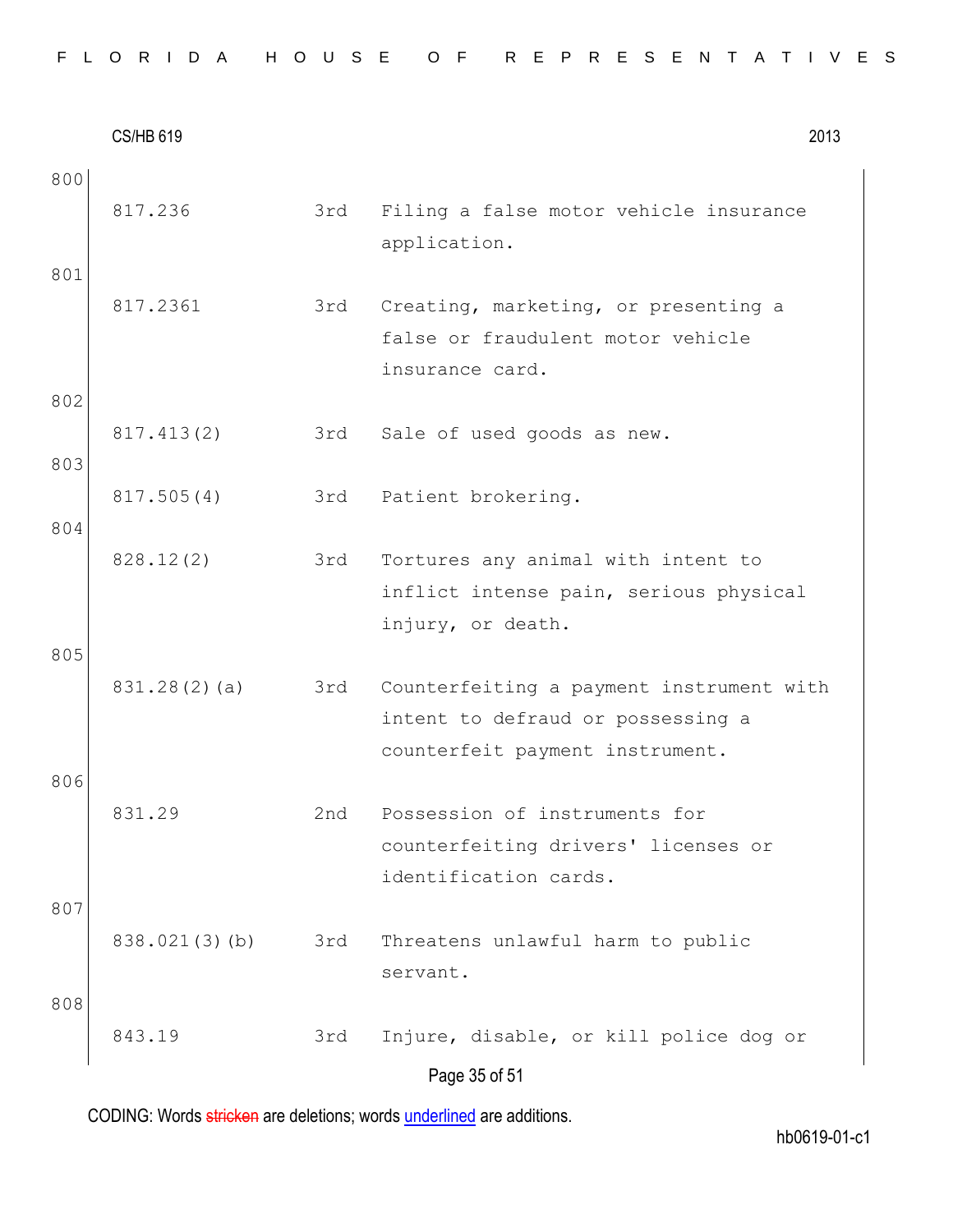|     | <b>CS/HB 619</b> |     | 2013                                                                                                                                                                                                                                            |  |
|-----|------------------|-----|-------------------------------------------------------------------------------------------------------------------------------------------------------------------------------------------------------------------------------------------------|--|
| 809 |                  |     | horse.                                                                                                                                                                                                                                          |  |
| 810 | 860.15(3)        | 3rd | Overcharging for repairs and parts.                                                                                                                                                                                                             |  |
| 811 | 870.01(2)        | 3rd | Riot; inciting or encouraging.                                                                                                                                                                                                                  |  |
| 812 | 893.13(1)(a)2.   |     | 3rd Sell, manufacture, or deliver cannabis<br>(or other s. $893.03(1)(c)$ , $(2)(c)1.$ ,<br>$(2)$ (c) 2., (2) (c) 3., (2) (c) 5., (2) (c) 6.,<br>$(2)$ (c) 7., (2) (c) 8., (2) (c) 9., (3), or<br>$(4)$ drugs).                                 |  |
| 813 | 893.13(1)(d)2.   |     | 2nd Sell, manufacture, or deliver s.<br>$893.03(1)(c)$ , $(2)(c)1.$ , $(2)(c)2.$<br>$(2)$ (c) 3., (2) (c) 5., (2) (c) 6., (2) (c) 7.,<br>$(2)$ (c) 8., $(2)$ (c) 9., $(3)$ , or $(4)$ drugs<br>within 1,000 feet of university.                 |  |
| 814 | 893.13(1)(f)2.   |     | 2nd Sell, manufacture, or deliver s.<br>$893.03(1)(c)$ , $(2)(c)1.$ , $(2)(c)2.$<br>$(2)$ (c) 3., (2) (c) 5., (2) (c) 6., (2) (c) 7.,<br>$(2)$ (c) 8., $(2)$ (c) 9., $(3)$ , or $(4)$ drugs<br>within 1,000 feet of public housing<br>facility. |  |
|     | 893.13(6)(a)     | 3rd | Possession of any controlled substance<br>other than felony possession of<br>cannabis.<br>Page 36 of 51                                                                                                                                         |  |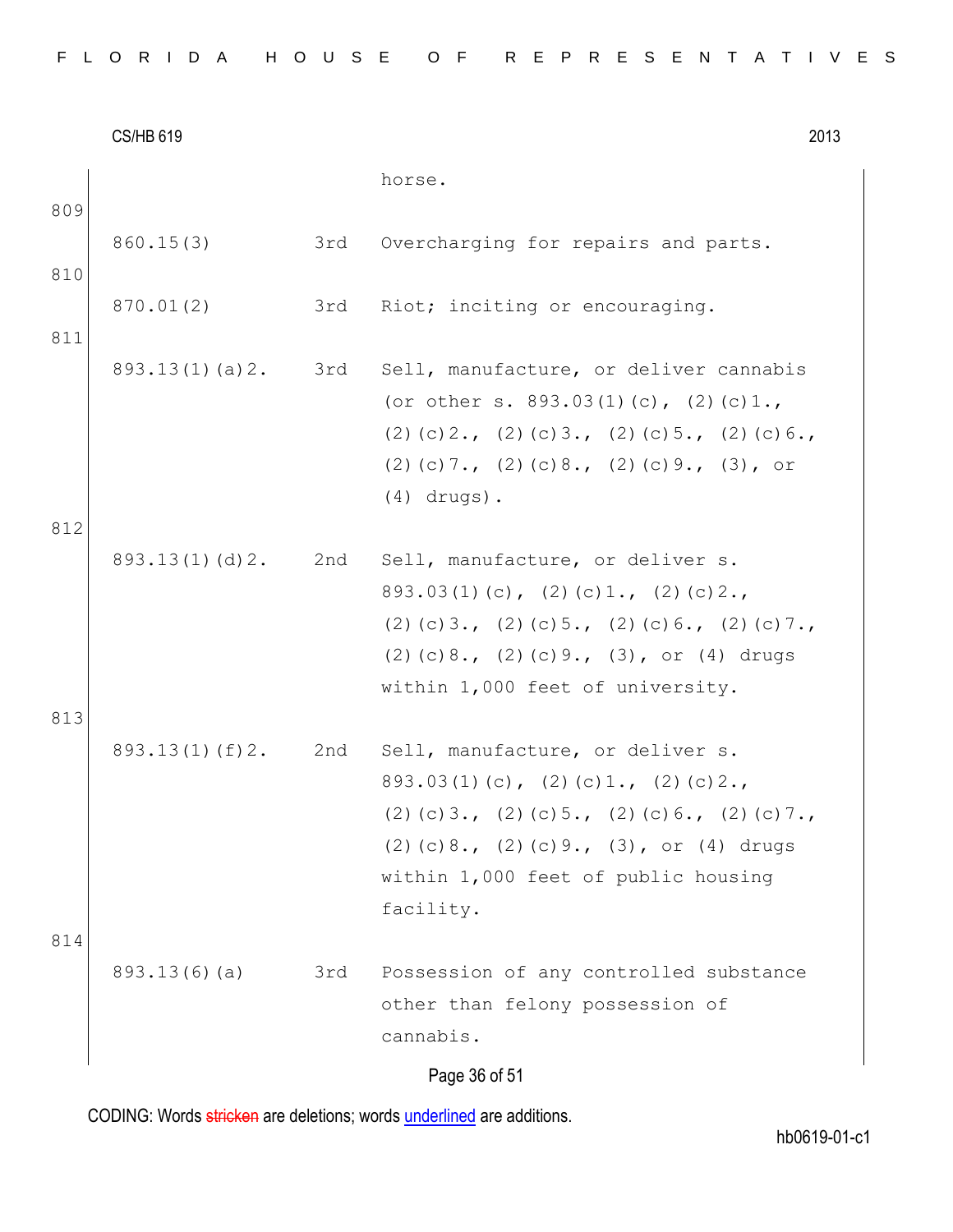CS/HB 619 2013 815 893.13(7)(a)8. 3rd Withhold information from practitioner regarding previous receipt of or prescription for a controlled substance. 816 893.13(7)(a)9. 3rd Obtain or attempt to obtain controlled substance by fraud, forgery, misrepresentation, etc. 817 893.13(7)(a)10. 3rd Affix false or forged label to package of controlled substance. 818 893.13(7)(a)11. 3rd Furnish false or fraudulent material information on any document or record required by chapter 893. 819 893.13(8)(a)1. 3rd Knowingly assist a patient, other person, or owner of an animal in obtaining a controlled substance through deceptive, untrue, or fraudulent representations in or related to the practitioner's practice. 820 893.13(8)(a)2. 3rd Employ a trick or scheme in the practitioner's practice to assist a patient, other person, or owner of an animal in obtaining a controlled substance.

Page 37 of 51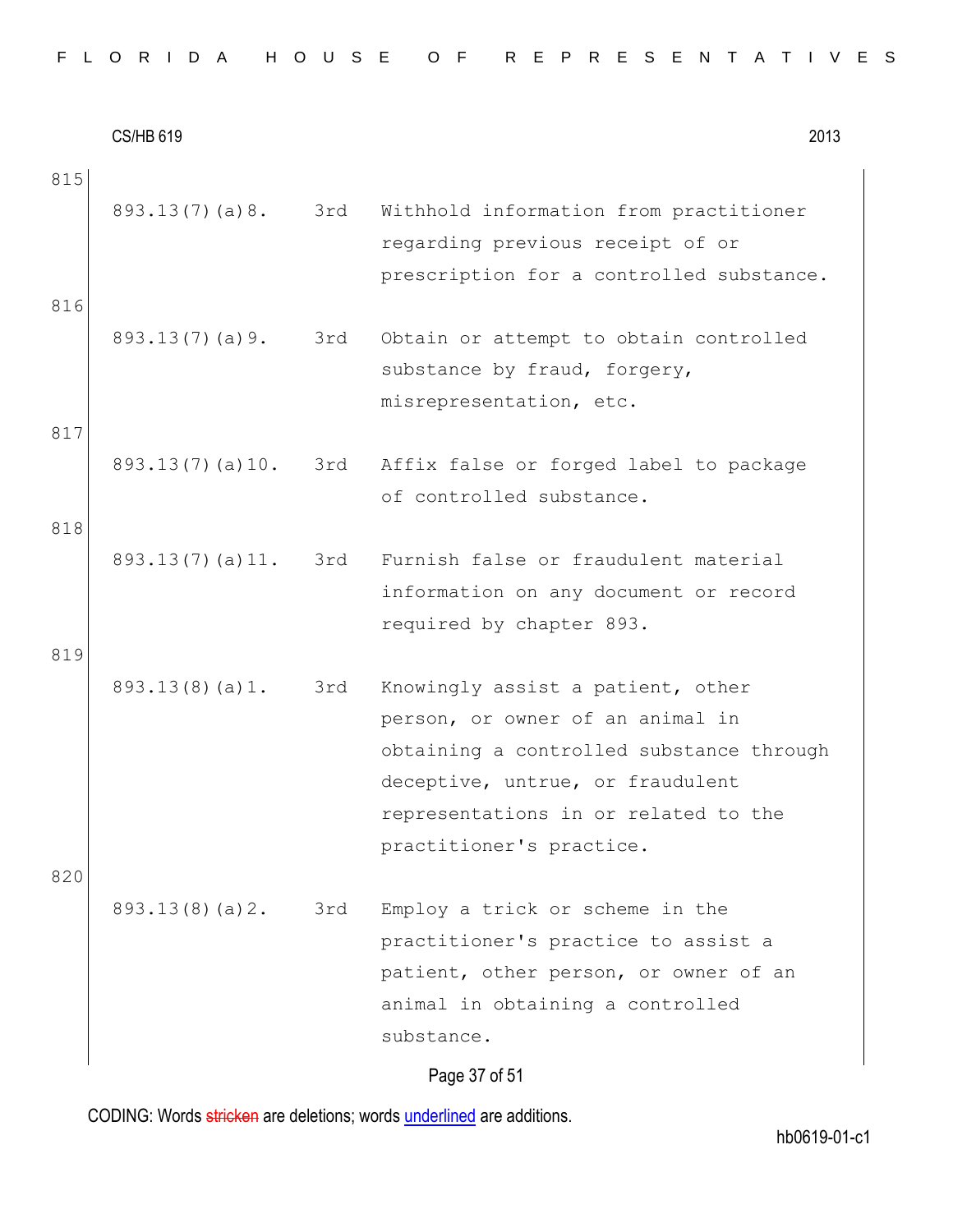CS/HB 619 2013 Page 38 of 51 821 893.13(8)(a)3. 3rd Knowingly write a prescription for a controlled substance for a fictitious person. 822 893.13(8)(a)4. 3rd Write a prescription for a controlled substance for a patient, other person, or an animal if the sole purpose of writing the prescription is a monetary benefit for the practitioner. 823 918.13(1)(a) 3rd Alter, destroy, or conceal investigation evidence. 824 944.47  $(1)(a)1.-2.$ 3rd Introduce contraband to correctional facility. 825 944.47(1)(c) 2nd Possess contraband while upon the grounds of a correctional institution. 826 985.721 3rd Escapes from a juvenile facility (secure detention or residential commitment facility). 827 828 (d) LEVEL 4 Florida Statute Felony Degree Description 829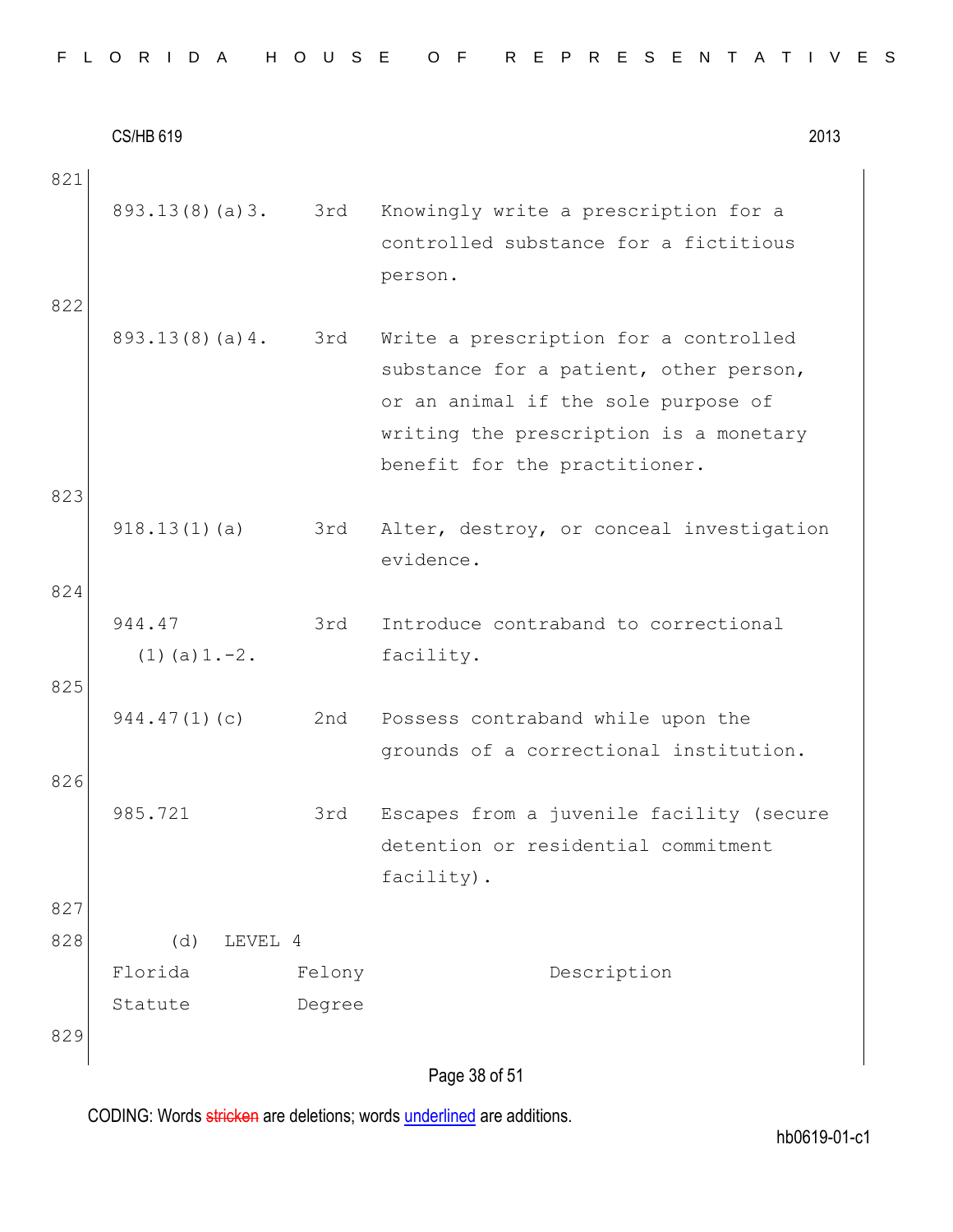|  |  |  |  |  |  |  |  | FLORIDA HOUSE OF REPRESENTATIVES |  |  |  |  |  |  |  |  |  |  |  |  |  |  |  |  |  |  |  |  |  |  |  |  |  |  |
|--|--|--|--|--|--|--|--|----------------------------------|--|--|--|--|--|--|--|--|--|--|--|--|--|--|--|--|--|--|--|--|--|--|--|--|--|--|
|--|--|--|--|--|--|--|--|----------------------------------|--|--|--|--|--|--|--|--|--|--|--|--|--|--|--|--|--|--|--|--|--|--|--|--|--|--|

CS/HB 619 2013 Page 39 of 51 316.1935(3)(a) 2nd Driving at high speed or with wanton disregard for safety while fleeing or attempting to elude law enforcement officer who is in a patrol vehicle with siren and lights activated. 830 499.0051(1) 3rd Failure to maintain or deliver pedigree papers. 831 499.0051(2) 3rd Failure to authenticate pedigree papers. 832 499.0051(6) 2nd Knowing sale or delivery, or possession with intent to sell, contraband prescription drugs. 833 517.07(1) 3rd Failure to register securities. 834 517.12(1) 3rd Failure of dealer, associated person, or issuer of securities to register. 835 784.07(2)(b) 3rd Battery of law enforcement officer, firefighter, etc. 836 784.074(1)(c) 3rd Battery of sexually violent predators facility staff. 837 784.075 3rd Battery on detention or commitment facility staff.

CODING: Words stricken are deletions; words underlined are additions.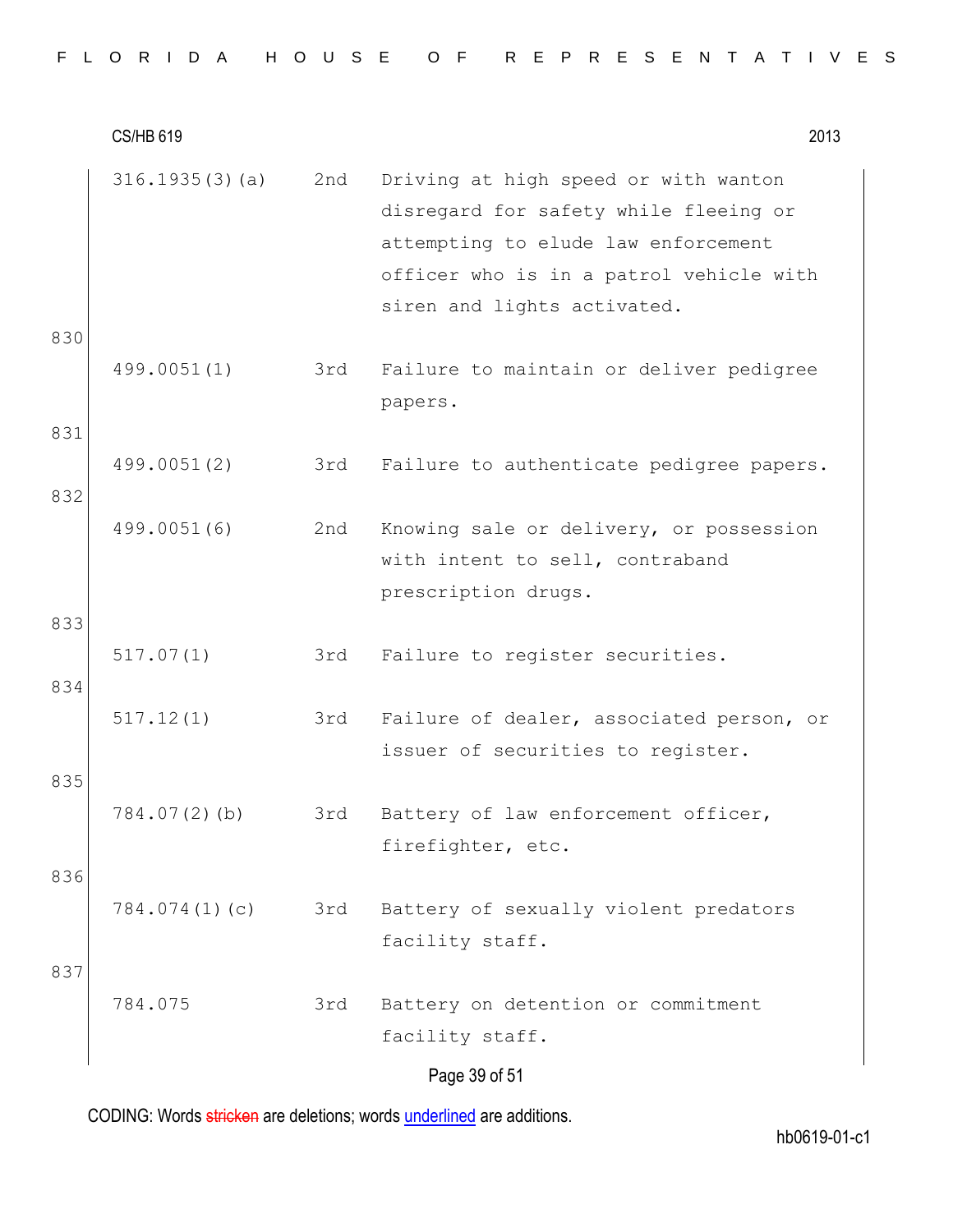| FLORIDA HOUSE OF REPRESENTATIVES |  |
|----------------------------------|--|
|----------------------------------|--|

CS/HB 619 2013 Page 40 of 51 838 784.078 3rd Battery of facility employee by throwing, tossing, or expelling certain fluids or materials. 839 784.08(2)(c) 3rd Battery on a person 65 years of age or older. 840 784.081(3) 3rd Battery on specified official or employee. 841 784.082(3) 3rd Battery by detained person on visitor or other detainee. 842 784.083(3) 3rd Battery on code inspector. 843 784.085 3rd Battery of child by throwing, tossing, projecting, or expelling certain fluids or materials. 844 787.03(1) 3rd Interference with custody; wrongly takes minor from appointed guardian. 845 787.04(2) 3rd Take, entice, or remove child beyond state limits with criminal intent pending custody proceedings. 846 787.04(3) 3rd Carrying child beyond state lines with

CODING: Words stricken are deletions; words underlined are additions.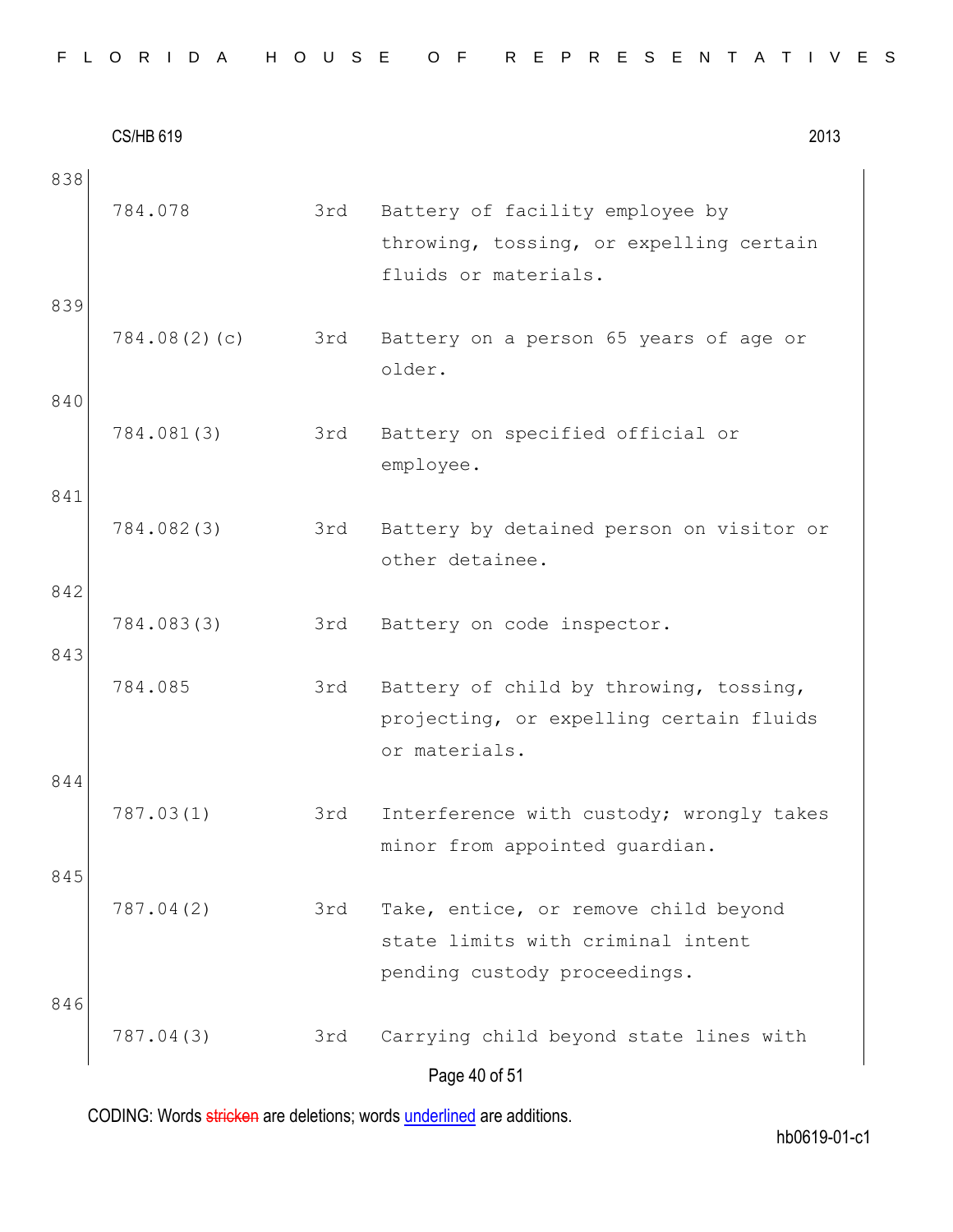|  |  |  |  |  |  | FLORIDA HOUSE OF REPRESENTATIVES |  |  |  |  |  |  |  |  |
|--|--|--|--|--|--|----------------------------------|--|--|--|--|--|--|--|--|
|  |  |  |  |  |  |                                  |  |  |  |  |  |  |  |  |

|            | <b>CS/HB 619</b> |     | 2013                                                                                                  |
|------------|------------------|-----|-------------------------------------------------------------------------------------------------------|
| 847        |                  |     | criminal intent to avoid producing child<br>at custody hearing or delivering to<br>designated person. |
| 848        | 787.07           | 3rd | Human smuggling.                                                                                      |
|            | 790.115(1)       | 3rd | Exhibiting firearm or weapon within<br>1,000 feet of a school.                                        |
| 849        | $790.115(2)$ (b) | 3rd | Possessing electric weapon or device,<br>destructive device, or other weapon on<br>school property.   |
| 850<br>851 | 790.115(2)(c)    | 3rd | Possessing firearm on school property.                                                                |
|            | 800.04(7)(c)     | 3rd | Lewd or lascivious exhibition; offender<br>less than 18 years.                                        |
| 852        | 810.02(4)(a)     | 3rd | Burglary, or attempted burglary, of an<br>unoccupied structure; unarmed; no<br>assault or battery.    |
| 853        | 810.02(4)(b)     | 3rd | Burglary, or attempted burglary, of an<br>unoccupied conveyance; unarmed; no<br>assault or battery.   |
| 854<br>855 | 810.06           | 3rd | Burglary; possession of tools.                                                                        |
|            |                  |     | Page 41 of 51                                                                                         |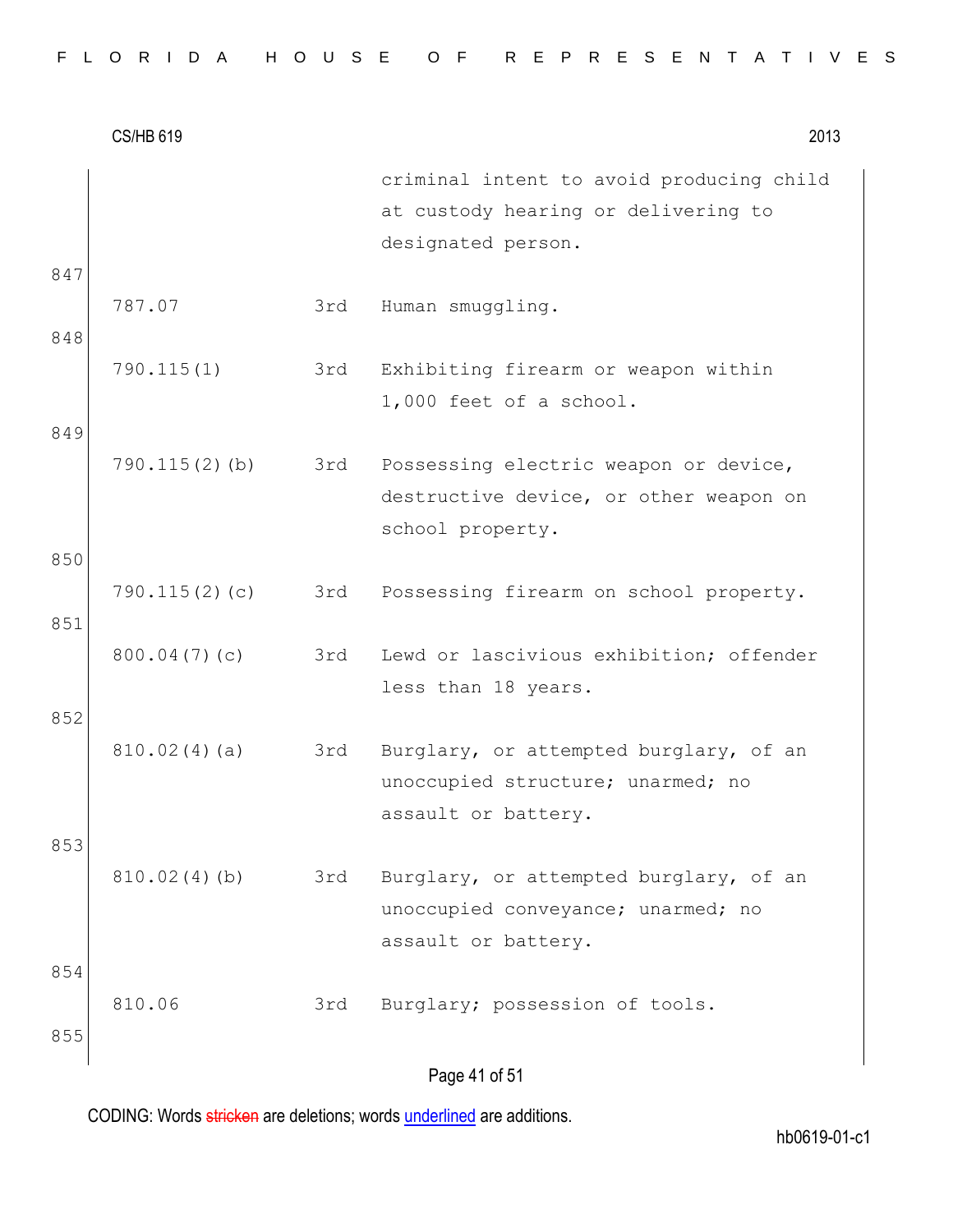|  |  | FLORIDA HOUSE OF REPRESENTATIVES |
|--|--|----------------------------------|
|--|--|----------------------------------|

|            | <b>CS/HB 619</b>                |     | 2013                                                                                                             |
|------------|---------------------------------|-----|------------------------------------------------------------------------------------------------------------------|
|            | 810.08(2)(c)                    | 3rd | Trespass on property, armed with firearm<br>or dangerous weapon.                                                 |
| 856        | 812.014(2)(c)3.                 | 3rd | Grand theft, 3rd degree \$10,000 or more<br>but less than \$20,000.                                              |
| 857<br>858 | 812.014<br>$(2)$ (c) 4. $-10$ . | 3rd | Grand theft, 3rd degree, a will,<br>firearm, motor vehicle, livestock, etc.                                      |
|            | 812.0195(2)                     | 3rd | Dealing in stolen property by use of the<br>Internet; property stolen \$300 or more.                             |
| 859<br>860 | 817.563(1)                      | 3rd | Sell or deliver substance other than<br>controlled substance agreed upon,<br>excluding s. 893.03(5) drugs.       |
|            | 817.568(2)(a)                   | 3rd | Fraudulent use of personal<br>identification information.                                                        |
| 861        | 817.625(2)(a)                   | 3rd | Fraudulent use of scanning device or<br>reencoder.                                                               |
| 862        | 828.125(1)                      | 2nd | Kill, maim, or cause great bodily harm<br>or permanent breeding disability to any<br>registered horse or cattle. |
| 863<br>864 | 837.02(1)                       | 3rd | Perjury in official proceedings.                                                                                 |
|            |                                 |     | Page 42 of 51                                                                                                    |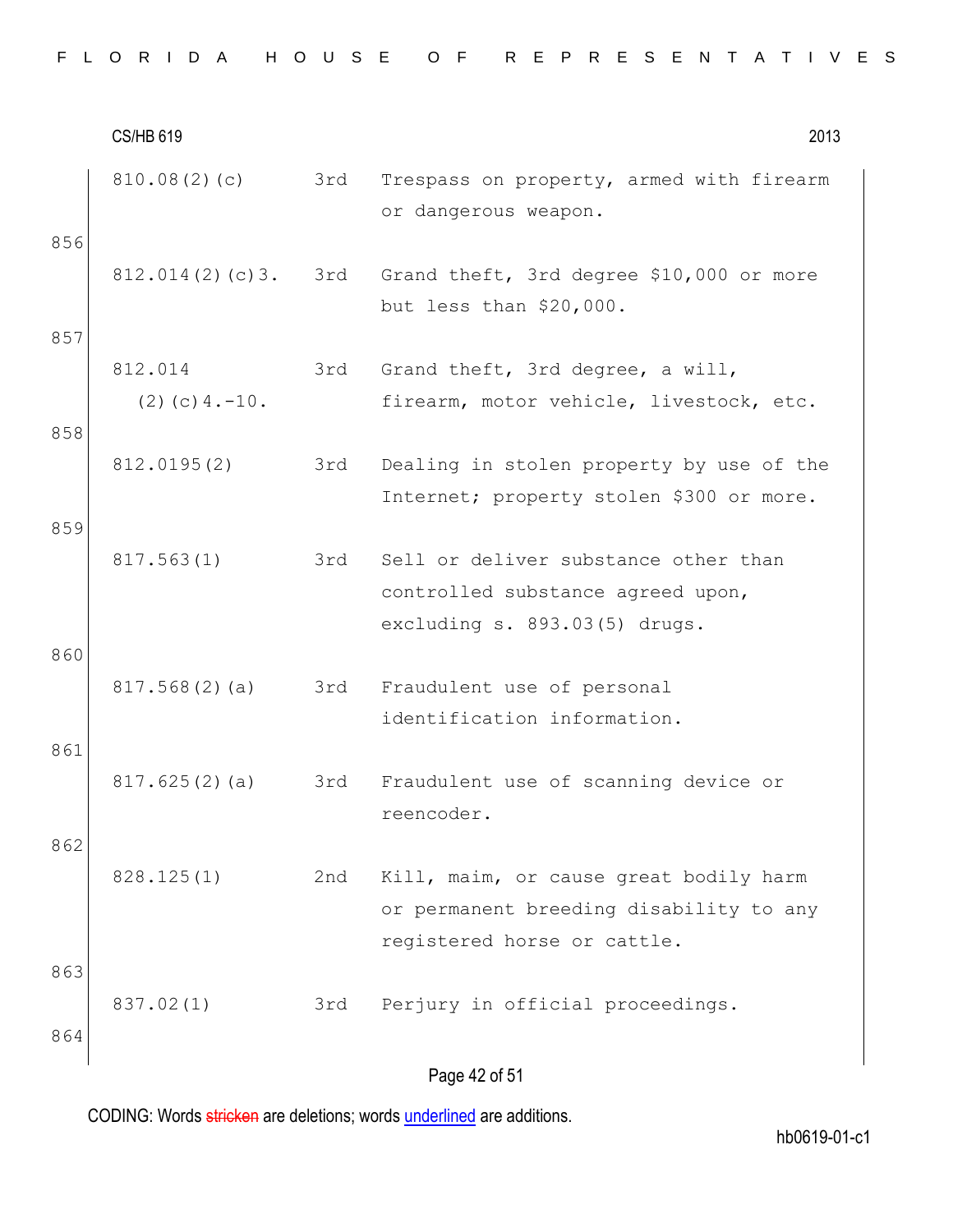|  |  |  |  |  |  |  |  |  |  | FLORIDA HOUSE OF REPRESENTATIVES |  |  |  |  |  |  |  |  |  |  |  |  |  |  |  |  |
|--|--|--|--|--|--|--|--|--|--|----------------------------------|--|--|--|--|--|--|--|--|--|--|--|--|--|--|--|--|
|--|--|--|--|--|--|--|--|--|--|----------------------------------|--|--|--|--|--|--|--|--|--|--|--|--|--|--|--|--|

CS/HB 619 2013 Page 43 of 51 837.021(1) 3rd Make contradictory statements in official proceedings. 865 838.022 3rd Official misconduct. 866 839.13(2)(a) 3rd Falsifying records of an individual in the care and custody of a state agency. 867 839.13(2)(c) 3rd Falsifying records of the Department of Children and Family Services. 868 843.021 3rd Possession of a concealed handcuff key by a person in custody. 869 843.025 3rd Deprive law enforcement, correctional, or correctional probation officer of means of protection or communication. 870 843.15(1)(a) 3rd Failure to appear while on bail for felony (bond estreature or bond jumping). 871 847.0135(5)(c) 3rd Lewd or lascivious exhibition using computer; offender less than 18 years. 872 874.05(1) 3rd Encouraging or recruiting another to join a criminal gang. 873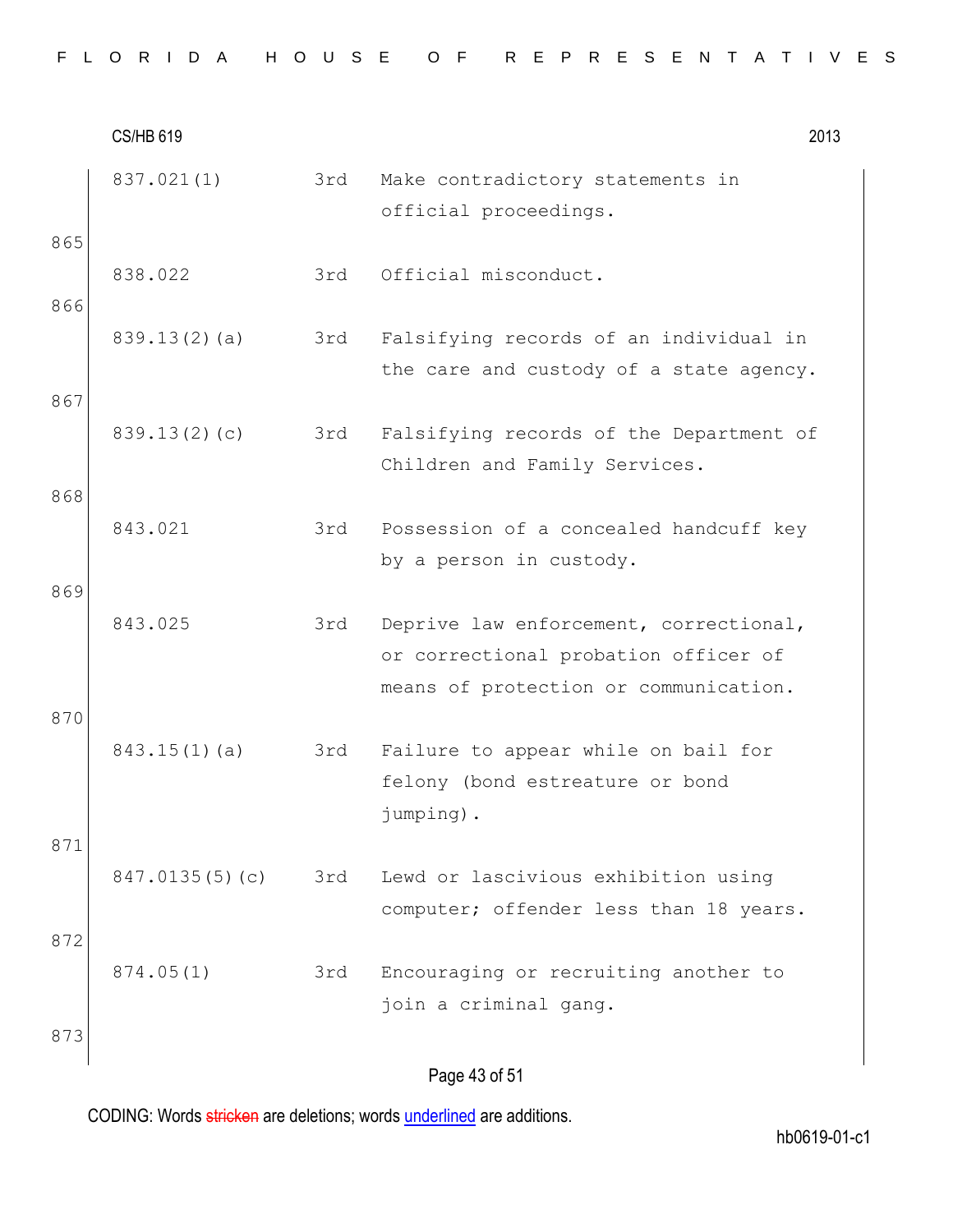|  |  |  |  |  |  |  |  | FLORIDA HOUSE OF REPRESENTATIVES |  |  |  |  |  |  |  |  |  |  |  |  |  |  |  |  |  |  |  |  |  |  |  |  |  |  |
|--|--|--|--|--|--|--|--|----------------------------------|--|--|--|--|--|--|--|--|--|--|--|--|--|--|--|--|--|--|--|--|--|--|--|--|--|--|
|--|--|--|--|--|--|--|--|----------------------------------|--|--|--|--|--|--|--|--|--|--|--|--|--|--|--|--|--|--|--|--|--|--|--|--|--|--|

CS/HB 619 2013 Page 44 of 51 893.13(2)(a)1. 2nd Purchase of cocaine (or other s. 893.03(1)(a), (b), or (d), (2)(a), (2)(b), or (2)(c)4. drugs). 874 914.14(2) 3rd Witnesses accepting bribes. 875 914.22(1) 3rd Force, threaten, etc., witness, victim, or informant. 876 914.23(2) 3rd Retaliation against a witness, victim, or informant, no bodily injury. 877 918.12 3rd Tampering with jurors. 878 934.215 3rd Use of two-way communications device to facilitate commission of a crime. 879 880 (e) LEVEL 5 Florida Statute Felony Degree Description 881 316.027(1)(a) 3rd Accidents involving personal injuries, failure to stop; leaving scene. 882 316.1935(4)(a) 2nd Aggravated fleeing or eluding. 883 322.34(6) 3rd Careless operation of motor vehicle with suspended license, resulting in

CODING: Words stricken are deletions; words underlined are additions.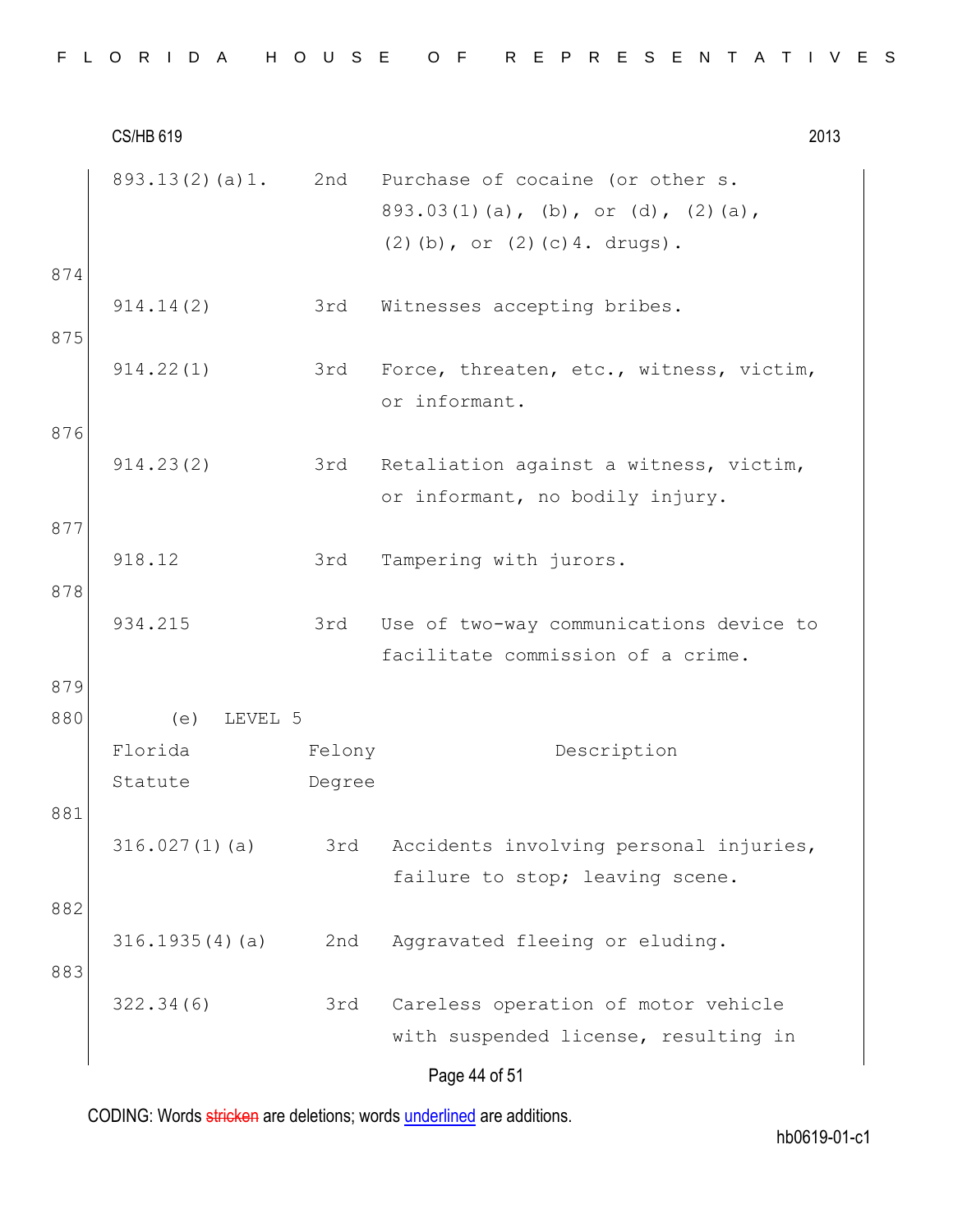|  |  |  |  |  |  |  |  |  |  |  |  |  |  | FLORIDA HOUSE OF REPRESENTATIVES |  |  |  |  |  |  |  |  |  |  |  |  |  |  |  |  |  |  |
|--|--|--|--|--|--|--|--|--|--|--|--|--|--|----------------------------------|--|--|--|--|--|--|--|--|--|--|--|--|--|--|--|--|--|--|
|--|--|--|--|--|--|--|--|--|--|--|--|--|--|----------------------------------|--|--|--|--|--|--|--|--|--|--|--|--|--|--|--|--|--|--|

|     | <b>CS/HB 619</b> |     | 2013                                                                                                                                         |
|-----|------------------|-----|----------------------------------------------------------------------------------------------------------------------------------------------|
| 884 |                  |     | death or serious bodily injury.                                                                                                              |
|     | 327.30(5)        | 3rd | Vessel accidents involving personal<br>injury; leaving scene.                                                                                |
| 885 |                  |     |                                                                                                                                              |
|     | 379.367(4)       | 3rd | Willful molestation of a commercial<br>harvester's spiny lobster trap, line,<br>or buoy.                                                     |
| 886 |                  |     |                                                                                                                                              |
|     | 379.3671(2)(c)3. | 3rd | Willful molestation, possession, or<br>removal of a commercial harvester's<br>trap contents or trap gear by another<br>harvester.            |
| 887 |                  |     |                                                                                                                                              |
|     | 381.0041(11)(b)  | 3rd | Donate blood, plasma, or organs knowing<br>HIV positive.                                                                                     |
| 888 | 440.10(1)(q)     | 2nd | Failure to obtain workers' compensation                                                                                                      |
|     |                  |     | coverage.                                                                                                                                    |
| 889 |                  |     |                                                                                                                                              |
|     | 440.105(5)       | 2nd | Unlawful solicitation for the purpose<br>of making workers' compensation claims.                                                             |
| 890 |                  |     |                                                                                                                                              |
|     | 440.381(2)       | 2nd | Submission of false, misleading, or<br>incomplete information with the purpose<br>of avoiding or reducing workers'<br>compensation premiums. |
| 891 |                  |     |                                                                                                                                              |
|     |                  |     | Page 45 of 51                                                                                                                                |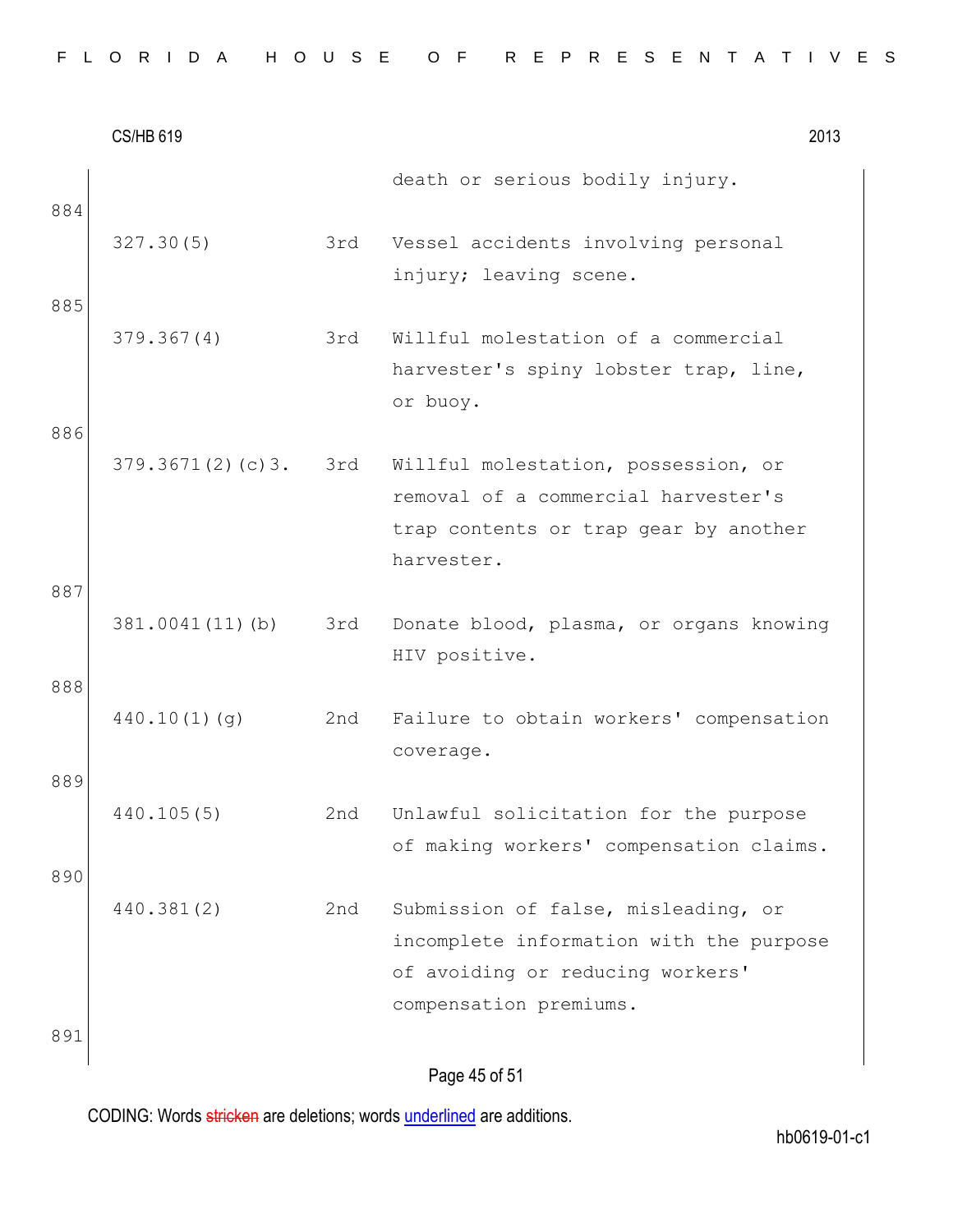| FLORIDA HOUSE OF REPRESENTATIVES |  |
|----------------------------------|--|
|----------------------------------|--|

CS/HB 619 2013 Page 46 of 51 624.401(4)(b)2. 2nd Transacting insurance without a certificate or authority; premium collected \$20,000 or more but less than \$100,000. 892 626.902(1)(c) 2nd Representing an unauthorized insurer; repeat offender. 893 790.01(2) 3rd Carrying a concealed firearm. 894 790.162 2nd Threat to throw or discharge destructive device. 895 790.163(1) 2nd False report of deadly explosive or weapon of mass destruction. 896 790.221(1) 2nd Possession of short-barreled shotgun or machine gun. 897 790.23 2nd Felons in possession of firearms, ammunition, or electronic weapons or devices. 898 800.04(6)(c) 3rd Lewd or lascivious conduct; offender less than 18 years. 899 800.04(7)(b) 2nd Lewd or lascivious exhibition; offender 18 years or older.

CODING: Words stricken are deletions; words underlined are additions.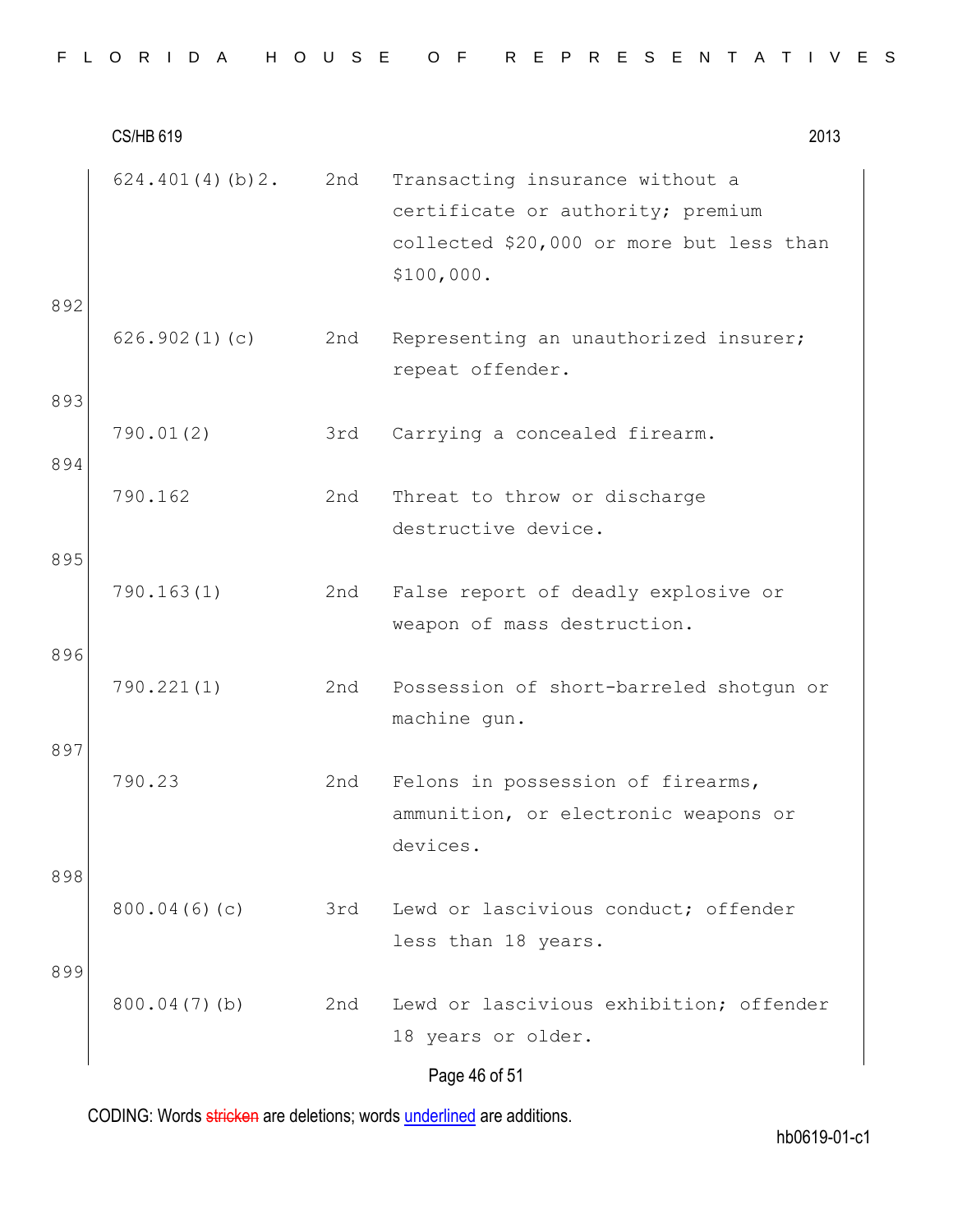| FLORIDA HOUSE OF REPRESENTATIVES |  |  |  |  |  |  |  |  |  |  |  |  |  |  |  |  |  |  |  |  |  |  |  |  |  |  |  |  |  |  |
|----------------------------------|--|--|--|--|--|--|--|--|--|--|--|--|--|--|--|--|--|--|--|--|--|--|--|--|--|--|--|--|--|--|
|----------------------------------|--|--|--|--|--|--|--|--|--|--|--|--|--|--|--|--|--|--|--|--|--|--|--|--|--|--|--|--|--|--|

CS/HB 619 2013 Page 47 of 51 900 806.111(1) 3rd Possess, manufacture, or dispense fire bomb with intent to damage any structure or property. 901 812.0145(2)(b) 2nd Theft from person 65 years of age or older; \$10,000 or more but less than \$50,000. 902 812.015(8) 3rd Retail theft; property stolen is valued at \$300 or more and one or more specified acts. 903 812.019(1) 2nd Stolen property; dealing in or trafficking in. 904 812.131(2)(b) 3rd Robbery by sudden snatching. 905 812.16(2) 3rd Owning, operating, or conducting a chop shop. 906 817.034(4)(a)2. 2nd Communications fraud, value \$20,000 to \$50,000. 907 817.234(11)(b) 2nd Insurance fraud; property value \$20,000 or more but less than \$100,000. 908 817.2341(1), 3rd Filing false financial statements,

CODING: Words stricken are deletions; words underlined are additions.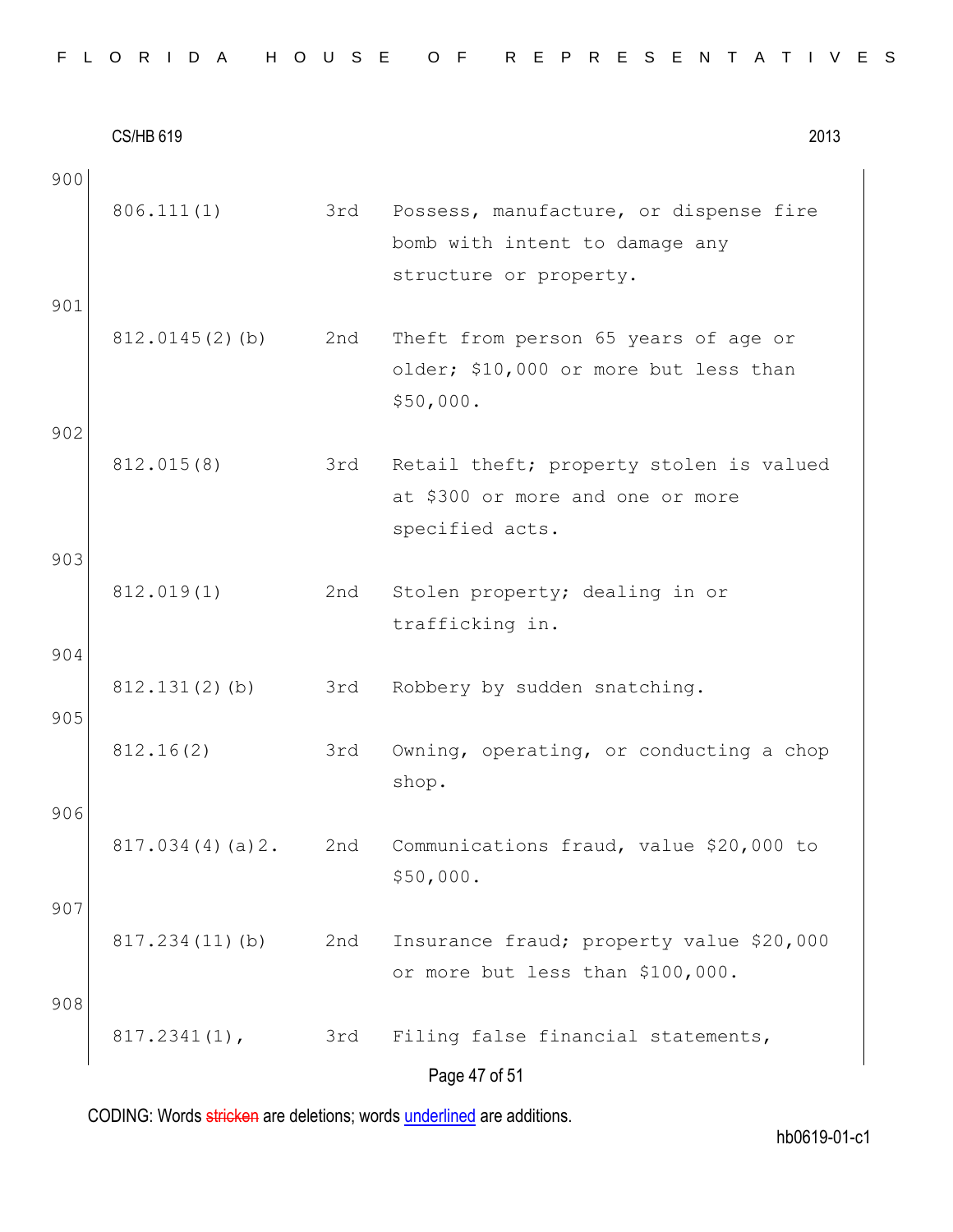CS/HB 619 2013 Page 48 of 51 (2)(a) & (3)(a) making false entries of material fact or false statements regarding property values relating to the solvency of an insuring entity. 909 817.568(2)(b) 2nd Fraudulent use of personal identification information; value of benefit, services received, payment avoided, or amount of injury or fraud, \$5,000 or more or use of personal identification information of 10 or more individuals. 910 817.625(2)(b) 2nd Second or subsequent fraudulent use of scanning device or reencoder. 911 825.1025(4) 3rd Lewd or lascivious exhibition in the presence of an elderly person or disabled adult. 912 827.071(4) 2nd Possess with intent to promote any photographic material, motion picture, etc., which includes sexual conduct by a child. 913 827.071(5) 3rd Possess, control, or intentionally view any photographic material, motion picture, etc., which includes sexual

CODING: Words stricken are deletions; words underlined are additions.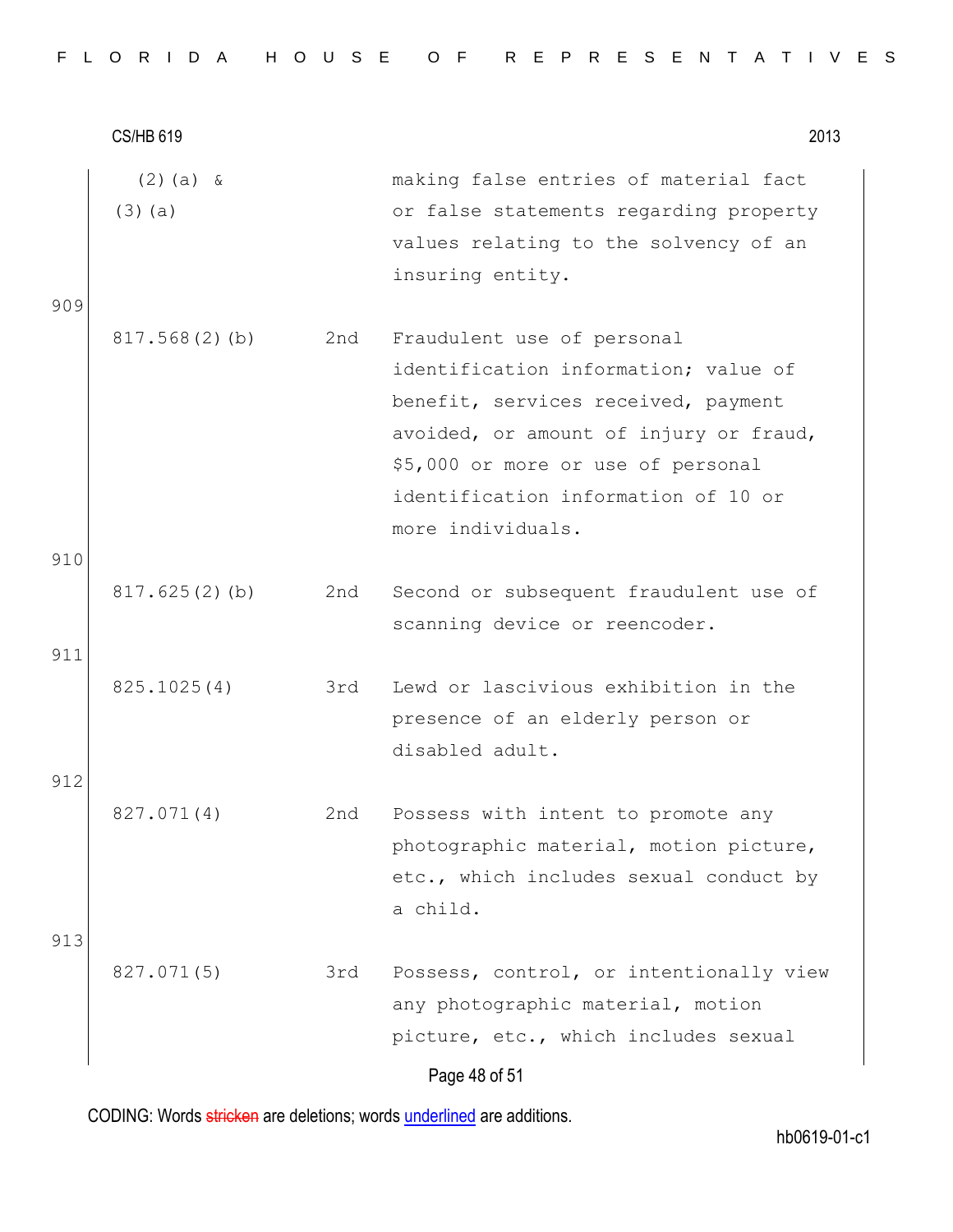| FLORIDA HOUSE OF REPRESENTATIVES |  |
|----------------------------------|--|
|----------------------------------|--|

|     | <b>CS/HB 619</b>          |     | 2013                                                                                                                                     |
|-----|---------------------------|-----|------------------------------------------------------------------------------------------------------------------------------------------|
| 914 |                           |     | conduct by a child.                                                                                                                      |
| 915 | $839.13(2)$ (b)           | 2nd | Falsifying records of an individual in<br>the care and custody of a state agency<br>involving great bodily harm or death.                |
| 916 | 843.01                    | 3rd | Resist officer with violence to person;<br>resist arrest with violence.                                                                  |
| 917 | 847.0135(5)(b)            | 2nd | Lewd or lascivious exhibition using<br>computer; offender 18 years or older.                                                             |
| 918 | 847.0137<br>$(2)$ & $(3)$ | 3rd | Transmission of pornography by<br>electronic device or equipment.                                                                        |
|     | 847.0138<br>$(2)$ & $(3)$ | 3rd | Transmission of material harmful to<br>minors to a minor by electronic device<br>or equipment.                                           |
| 919 | 874.05(2)                 | 2nd | Encouraging or recruiting another to<br>join a criminal gang; second or<br>subsequent offense.                                           |
| 920 | 893.13(1)(a)1.            | 2nd | Sell, manufacture, or deliver cocaine<br>(or other s. $893.03(1)(a)$ , $(1)(b)$ ,<br>(1) (d), (2) (a), (2) (b), or (2) (c) 4.<br>drugs). |
| 921 |                           |     | Page 49 of 51                                                                                                                            |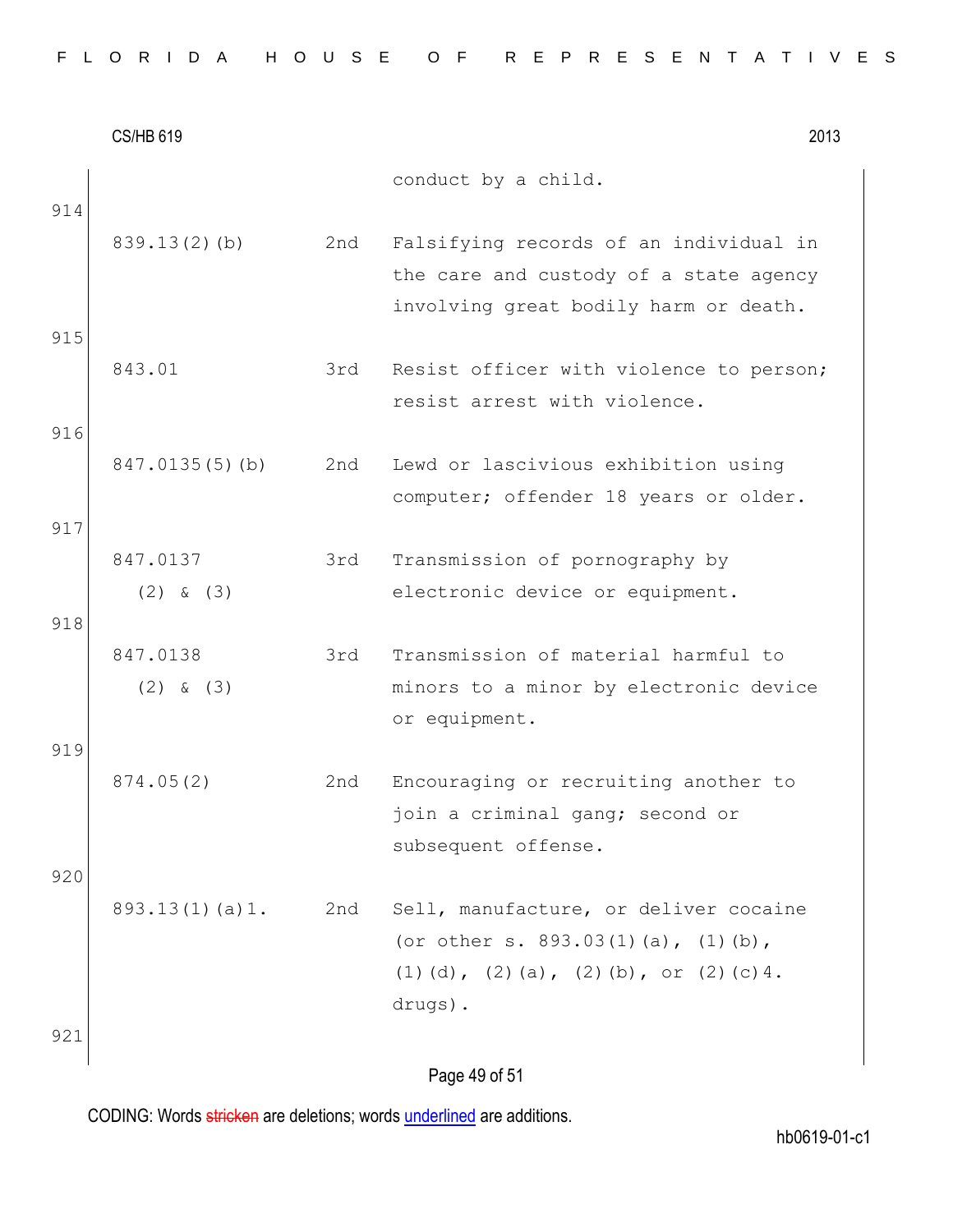|     | <b>CS/HB 619</b>   |     | 2013                                                                                                                                                                                                                                                                                                                                                                      |
|-----|--------------------|-----|---------------------------------------------------------------------------------------------------------------------------------------------------------------------------------------------------------------------------------------------------------------------------------------------------------------------------------------------------------------------------|
|     | 893.13(1)(c)2.     | 2nd | Sell, manufacture, or deliver cannabis<br>(or other s. $893.03(1)(c)$ , $(2)(c)1.$ ,<br>$(2)$ (c) 2., (2) (c) 3., (2) (c) 5., (2) (c) 6.,<br>$(2)$ (c) 7., (2) (c) 8., (2) (c) 9., (3), or<br>(4) drugs) within 1,000 feet of a child<br>care facility, school, or state,<br>county, or municipal park or publicly<br>owned recreational facility or<br>community center. |
| 922 | 893.13(1)(d)1.     | 1st | Sell, manufacture, or deliver cocaine<br>(or other s. $893.03(1)(a)$ , $(1)(b)$ ,<br>(1) (d), (2) (a), (2) (b), or (2) (c) 4.<br>drugs) within 1,000 feet of university.                                                                                                                                                                                                  |
| 923 | 893.13(1)(e)2.     | 2nd | Sell, manufacture, or deliver cannabis<br>or other drug prohibited under s.<br>$893.03(1)(c)$ , $(2)(c)1.$ , $(2)(c)2.$<br>$(2)$ (c) 3., (2) (c) 5., (2) (c) 6., (2) (c) 7.,<br>$(2)$ (c) 8., $(2)$ (c) 9., $(3)$ , or $(4)$ within<br>1,000 feet of property used for<br>religious services or a specified<br>business site.                                             |
| 924 | $893.13(1)$ (f) 1. | 1st | Sell, manufacture, or deliver cocaine<br>(or other s. 893.03(1)(a), $(1)$ (b),<br>(1) (d), or (2) (a), (2) (b), or (2) (c) 4.<br>drugs) within 1,000 feet of public<br>Page 50 of 51                                                                                                                                                                                      |